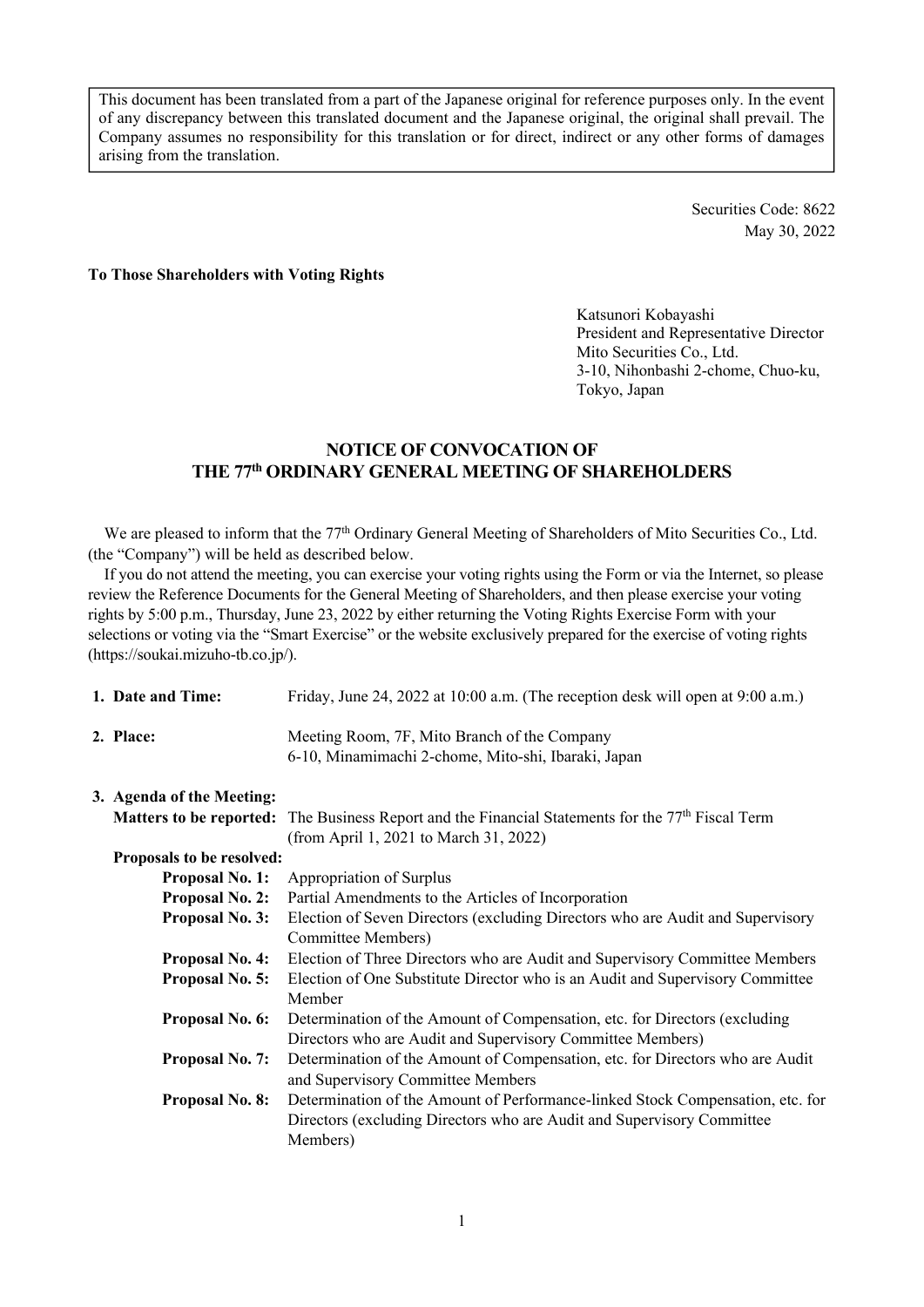#### **4. Guide for Shareholders when Voting:**

Please review the "Guide for Shareholders when Voting" on pages 3 through 6.

- \* For those attending, please present the enclosed Voting Rights Exercise Form at the reception desk on arrival at the meeting.
- \* Methods of Notification of Modification of Matters as Stated in Reference Documents for the General Meeting of Shareholders, Business Report and Financial Statements

When it is necessary to modify the matters which are to be stated in the Reference Documents for the General Meeting of Shareholders, Business Report and Financial Statements, please understand that the matters after modification will be shown on the website of the Company.

◎From among the documents required to be provided with this Notice of Convocation, 6. Matters Concerning Establishment of Systems, etc. to Ensure the Appropriateness of the Operations in the Business Report, the Statement of Changes in Net Assets, and the Notes to Financial Statements are shown on the website of the Company in accordance with laws and regulations and the provisions of Article 16 of the Articles of Incorporation of the Company. Therefore, they are not attached to this Notice of Convocation.

 Please note that the Financial Statements audited respectively by the Statutory Auditors and Accounting Auditor during the preparation of the Audit Reports include the Statement of Changes in Net Assets and the Notes to Financial Statements shown on the website of the Company, together with each document stated in the Attached Documents provided with this Notice of Convocation.

The Company's website: https://www.mito.co.jp/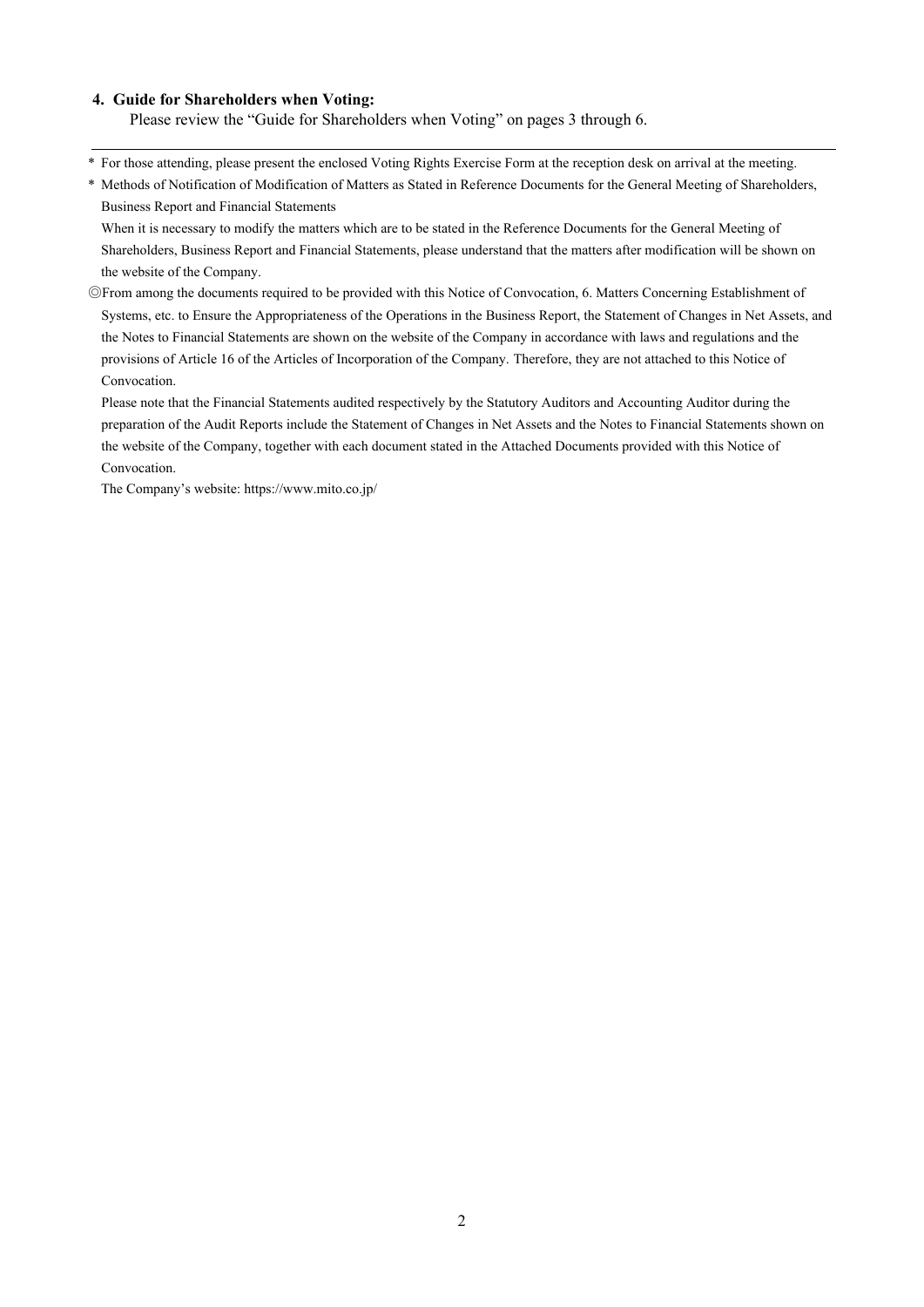# **Guide for Shareholders when Voting**

# **Voting with a Smartphone**

You can log in to the voting website for the exercise of voting rights without entering the "proxy code" or "password."

For details, please see page 4.

Deadline for voting  $\vert$  The votes must be received by 5:00 p.m., Thursday, June 23, 2022

# **Voting with a PC**

Exercise of voting rights with a PC is only possible by accessing the website exclusively prepared for the exercise of voting rights below.

For details, please see page 5.

Deadline for voting  $\vert$  The votes must be received by 5:00 p.m., Thursday, June 23, 2022

Website for the exercise of voting rights: https://soukai.mizuho-tb.co.jp/

# **Voting in Writing**

Please indicate your vote for or against each of the proposals on the enclosed Voting Rights Exercise Form and mail the Form.

For details, please see page 5.

Deadline for voting  $\vert$  The votes must be received by 5:00 p.m., Thursday, June 23, 2022

# **If You Attend the Meeting**

Please bring the enclosed Voting Rights Exercise Form with you and present it at the reception desk on arrival at the meeting. Please also bring this booklet with you as a reference material for the meeting.

\* You can exercise your voting rights by authorizing one other shareholder with voting rights to act as your proxy. However, please understand that you must submit to the Company a document evidencing his/her power of representation.

| Date and time of | Friday, June 24, 2022 at 10:00 a.m.         |
|------------------|---------------------------------------------|
| the meeting      | (The reception desk will open at 9:00 a.m.) |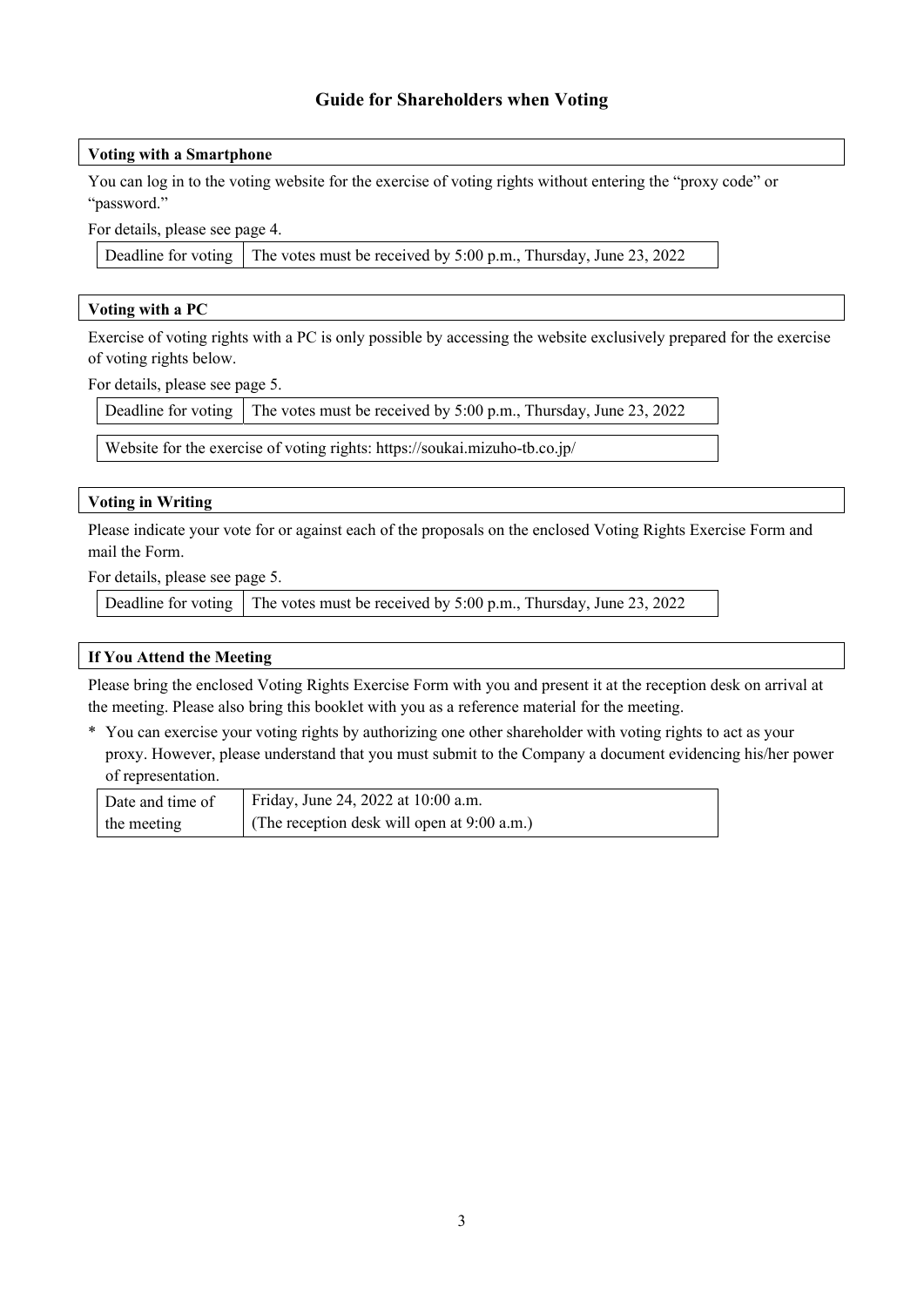# **Voting with a Smartphone**

Deadline for voting | The votes must be received by 5:00 p.m., Thursday, June 23, 2022

# STEP 1: **Read the QR code**

Read the **"Log-in QR code for the website for the exercise of voting rights for smartphones"** shown on the bottom right of your Voting Right Exercise Form with a smartphone or a tablet.

# STEP 2: **Select the method for the exercise of voting rights**

The screen of the website for the exercise of voting rights will open.

Select the method for the exercise of voting rights.

# STEP 3: **Select your vote for or against each of the proposals**

Follow the directions on the screen to select your vote for or against each of the proposals.

Follow the directions on the screen to complete your votes.

With "Smart Exercise," **only ONE** vote can be entered. When you change your vote after the exercise, please access the voting website for PCs\*, log in with the "proxy code" and "password" noted on your Voting Rights Exercise Form, and re-exercise your voting rights.

\* By reading the QR code again, you are navigated to the voting website for PCs.

\* "QR code" is a registered trademark of DENSO WAVE INCORPORATED.

# **You can also access "Smart Exercise" from "Internet Convocation."**

If you select the "Smart Exercise" button on "Internet Convocation," the camera on your device will be activated. You can access "Smart Exercise" by taking a photo with the camera of the QR code on the Voting Rights Exercise Form.

# **Access from here**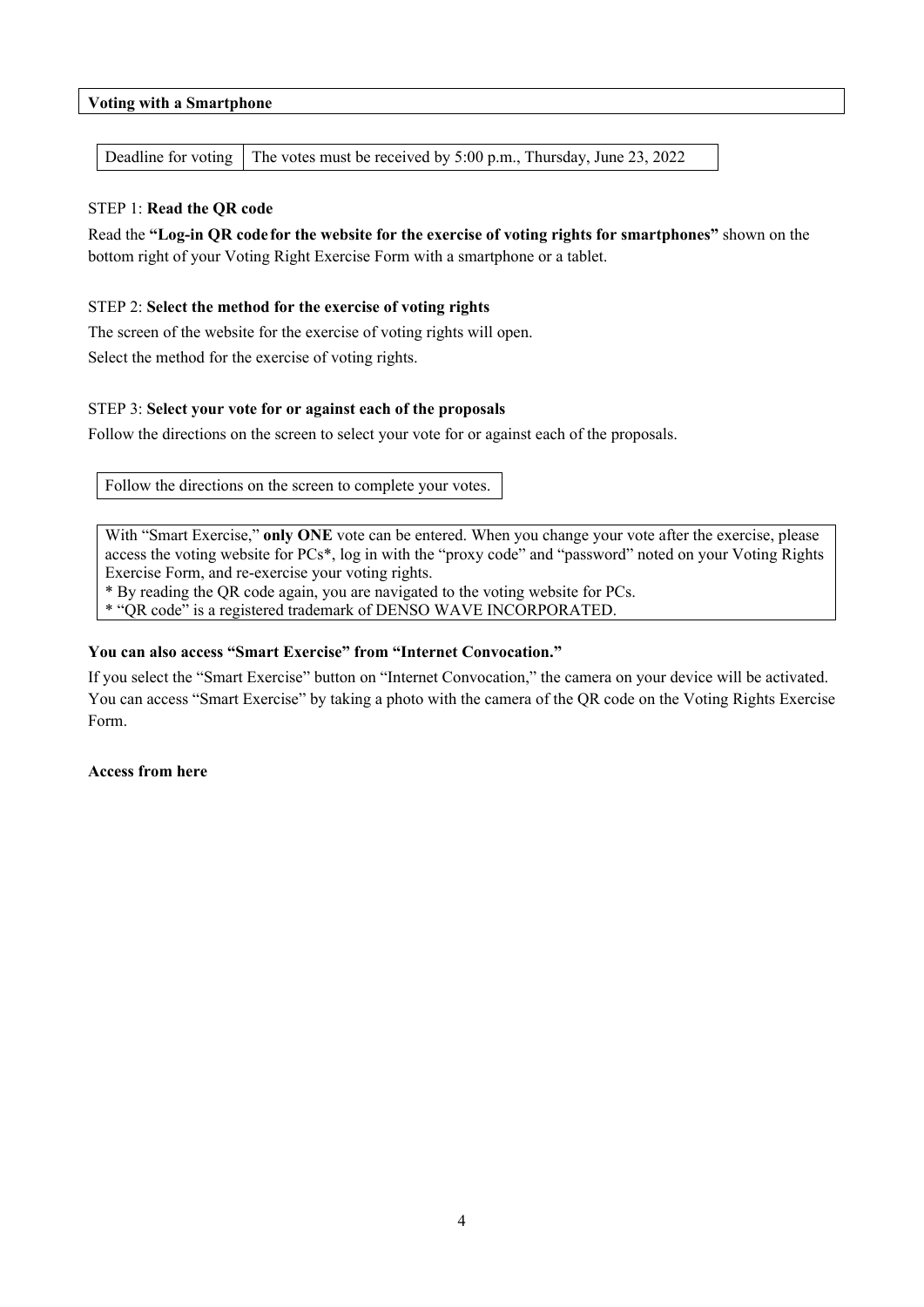#### **Voting with a PC**

Deadline for voting  $\vert$  The votes must be received by 5:00 p.m., Thursday, June 23, 2022

Exercise of voting rights via the Internet is only possible by accessing the website designated by the Company exclusively for the purpose of exercising voting rights (https://soukai.mizuho-tb.co.jp/).

#### STEP 1: **Access the voting website for the exercise of voting rights**

\* Search the website as follows at a search site,

| Exercise of voting rights Mizuho Search |  |
|-----------------------------------------|--|
|-----------------------------------------|--|

or

 go directly to the website below for the exercise of voting rights. https://soukai.mizuho-tb.co.jp/

# STEP 2: **Log in to the website**

Enter the "proxy code" noted on your Voting Rights Exercise Form and click "Next."

#### STEP 3: **Change your password**

Enter your temporary password in the top box and a new password in the second box before clicking "Register."

Next, please enter your vote for or against each of the proposals following the directions on the screen.

# **Voting in Writing**

|  | Deadline for voting The votes must be received by 5:00 p.m., Thursday, June 23, 2022 |
|--|--------------------------------------------------------------------------------------|
|--|--------------------------------------------------------------------------------------|

Please indicate your vote for or against each of the proposals on the enclosed Voting Rights Exercise Form and return the Form so that it will be received by the deadline for voting.

|                                 | Please indicate your vote for or against each of the proposals |
|---------------------------------|----------------------------------------------------------------|
| here.                           |                                                                |
| [Proposals 1, 2, 5, 6, 7 and 8] |                                                                |
| If yes:                         | Please circle the "Yes" column.                                |
| If no:                          | Please circle the "No" column.                                 |
| [Proposal 3 and 4]              |                                                                |
| If yes for all                  | Please circle the "Yes" column.                                |
| candidates:                     |                                                                |
| If no for all                   | Please circle the "No" column.                                 |
| candidates:                     |                                                                |
| If no for some                  | Please circle the "Yes" column and fill in                     |
| candidates                      | the number of each of the candidates you                       |
|                                 | are voting against.                                            |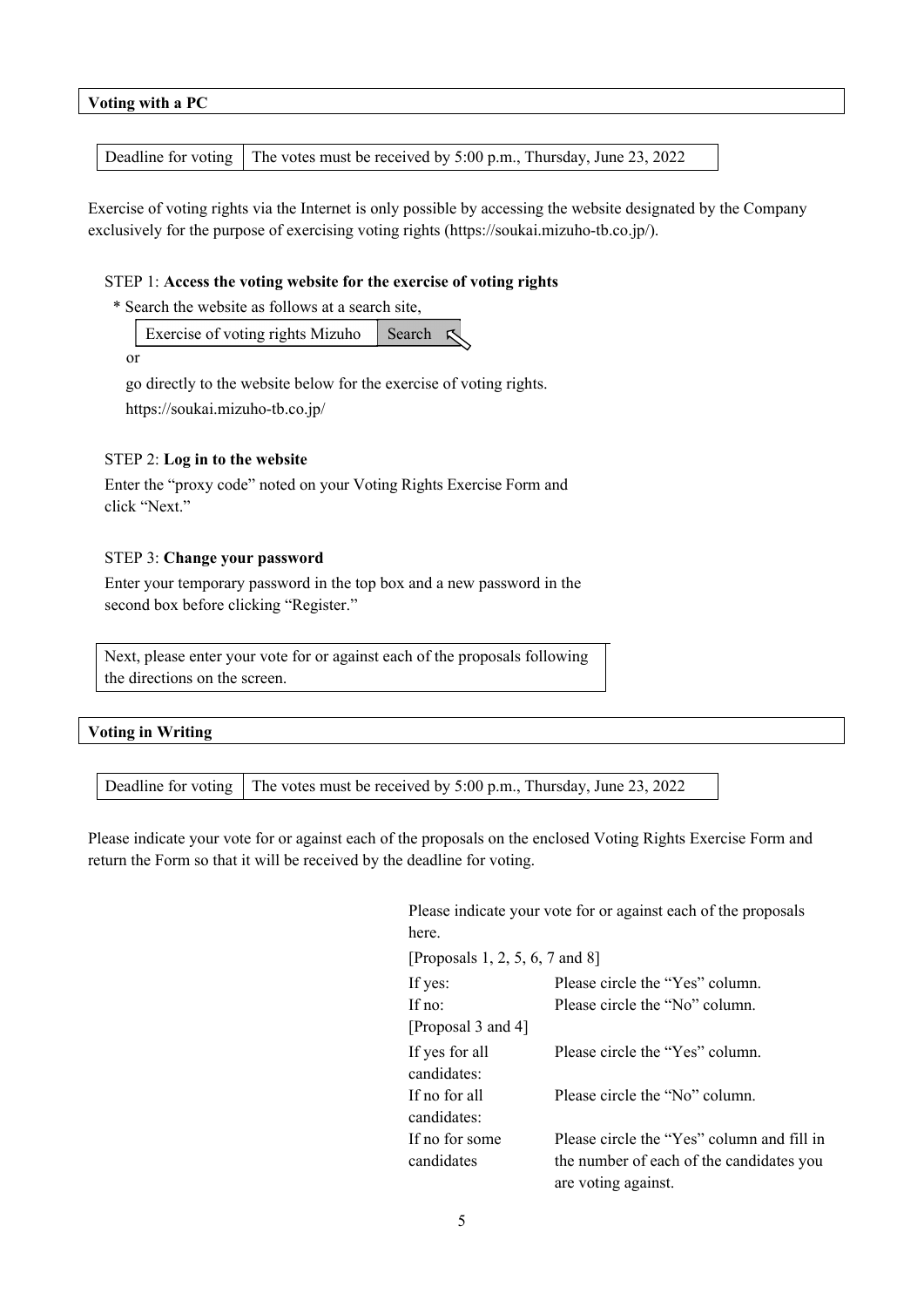# **For Inquiries**

If you have any questions regarding the use of PCs, etc. in exercising your vote via the Internet, please inquire the following desk:

Mizuho Trust & Banking Co., Ltd.

Stock Transfer Agency Department

[Internet Help Dial]

Phone: 0120-768-524 (toll-free within Japan only) (9:00 a.m. to 9:00 p.m. on weekdays)

# (Attention)

- \* If you exercise your voting rights redundantly, both in writing by postal mail and via the Internet, only the votes via the Internet shall be deemed to be valid. If you exercise your voting rights more than once, your most recent votes shall be deemed to be valid.
- \* The password (including the new password you register at login) is effective only for the meeting. A new password will be issued for the next meeting.
- \* Any expenses incurred to access the Internet shall be borne by shareholders.

# **Platform for the Electronic Exercise of Voting Rights (for Institutional Investors)**

Nominee shareholders such as trust and custody service banks (including standing proxies) may use the platform for the electronic exercise of voting rights operated by ICJ Inc., provided that they apply for the use of that platform in advance.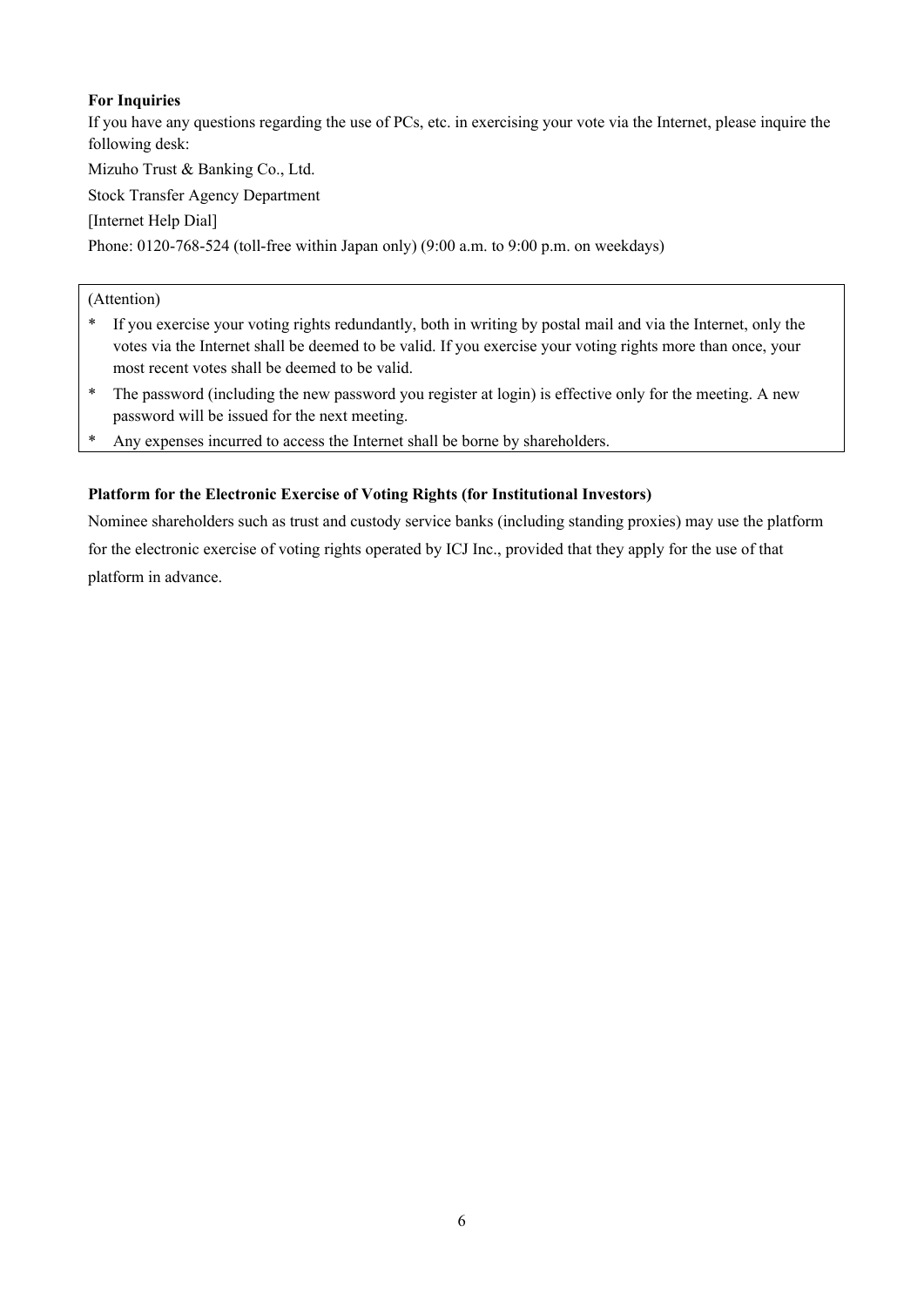# **Reference Documents for the General Meeting of Shareholders**

#### **Proposals and References**

#### **Proposal No. 1: Appropriation of Surplus**

Matters related to the year-end dividend:

Shareholder returns of the Company are based on its management philosophy of making the best efforts for shareholders, and the Company makes it a basic policy to distribute dividends in line with a payout ratio of around 50% in consideration of business continuity, the status of net assets, and other management decisions.

Based on the above-mentioned policies, the Company wishes to propose a year-end dividend of ¥6.0 per share for the term. The total annual dividend for the term will be ¥14.0 per share combined with the interim dividend of ¥8.0 (including a commemorative dividend of ¥2.0).

- (1) Types of dividend properties Cash
- (2) Matters related to distribution of dividend properties and the amount ¥6 per common share of the Company Aggregate dividend amount: ¥390,727,224
- (3) Effective date of the dividend from surplus June 27, 2022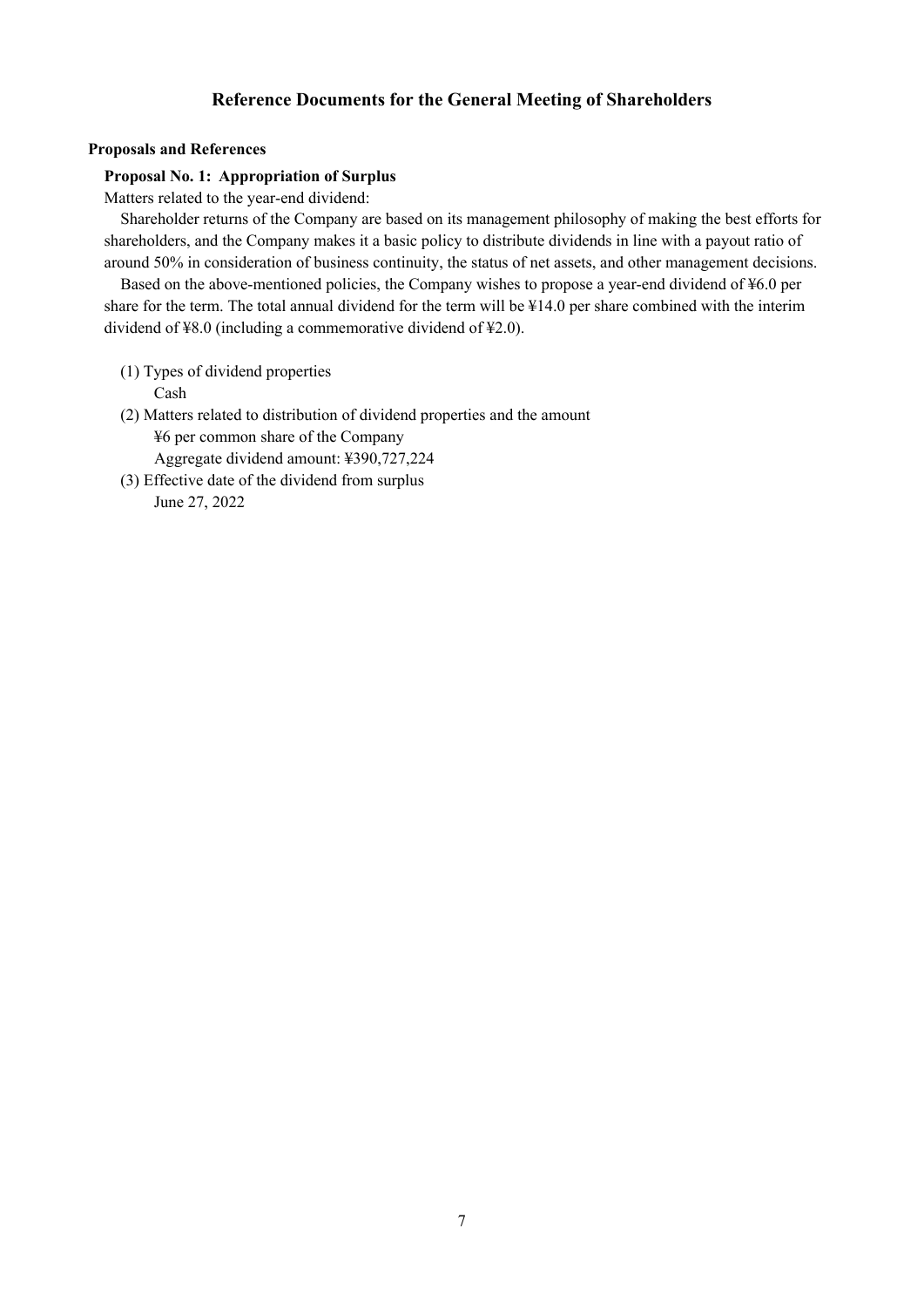## **Proposal No. 2: Partial Amendments to the Articles of Incorporation**

1. Reasons for the Proposal

(1) The Company seeks to transition to a company with Audit and Supervisory Committee for the purpose of strengthening its audit and supervisory functions and further enhancing its corporate governance structure, thereby to realize higher corporate value, by establishing the Audit and Supervisory Committee and granting the Directors who are Audit and Supervisory Committee Members (including multiple Outside Directors) the right to vote at the Board of Directors' meetings. Accordingly, provisions concerning the Audit and Supervisory Committee and its members shall be newly established, while the provisions on Statutory Auditors and the Board of Statutory Auditors shall be deleted or amended.

(2) The system for providing general shareholder meetings' materials in electronic format will be introduced with the enforcement of the amended provisions set forth in the proviso of Article 1 of the supplementary provisions of the Act Partially Amending the Companies Act (Act No.70 of 2019) on September 1, 2022. Accordingly, to prepare for the introduction of the system, the proposed Article 15 (Measures for Electronic Provision, Etc.) shall be newly established and Article 16 (Internet-Based Disclosure and Deemed Provision of Reference Documents for the General Meeting of Shareholders, Etc.) of the current Articles of Incorporation, which will become unnecessary, shall be deleted. In line with the establishment and deletion of the provisions, supplementary provisions on the effective date and other relevant matters shall be established.

(3) To enable the Company to pay dividends from surplus and decide on other matters by resolution of the Board of Directors under the provisions of Article 459, Paragraph 1 of the Companies Act so that the Company will be able to flexibly implement capital and dividend policies, the proposed Article 31 (Organ to Decide on Matters including Dividends of Surplus) shall be newly established, and Article 35 of the current Articles of Incorporation (Record Date for Dividends of Surplus) shall be amended. In addition, Article 7 (Acquisition of Treasury Stock) of the current Articles of Incorporation, which partially overlaps with these provisions, shall be deleted.

(4) To enable Directors to fully discharge their expected roles, the proposed Article 27, Paragraph 1 (Exemption of Directors from Liability) shall be newly established to provide to the effect that the Company may, by resolution of its Board of Directors, exempt Directors from liability within the scope provided by laws and regulations. In addition, given the assumed level of compensation for Directors (excluding executive directors, etc.), the limit of liability under the contract entered into with Directors (excluding executive directors, etc.) provided in Article 26 (Limitation on Liability of Directors) of the current Articles of Incorporation shall be changed to an amount prescribed by laws and regulations, as provided in the proposed Article 27, Paragraph 2. The consent of each Statutory Auditor has been obtained for the establishment and amendment of these provisions.

(5) The Company will relocate its Head Office for the purpose of expanding the Head Office's functions, increasing operational efficiency, and reducing expenses. Accordingly, Article 3 (Location of Head Office) of the current Articles of Incorporation shall be amended. In line with the establishment and deletion of these provisions, supplementary provisions on the effective date and other relevant matters shall be established.

(6) In line with the establishment, amendment, and deletion of provisions mentioned above, amendments to article numbers, corrections of terms, and other amendments required shall be made.

## 2. Details of Amendments

The details of the amendments are as follows.

The amendments to the Articles of Incorporation shall come into force at the conclusion of this Ordinary General Meeting of Shareholders; provided, however, that the timing when the establishment and deletion pertaining to 1. (2) and 1. (5) above come into force shall be in accordance with Articles 2 and 1, respectively, of the proposed supplementary provisions.

(Amended parts are underlined.)

| <b>Current Articles of Incorporation</b> | Proposed Amendments                  |
|------------------------------------------|--------------------------------------|
| <b>Chapter I. General Provisions</b>     | <b>Chapter I. General Provisions</b> |
| Articles 1-2                             | Articles 1-2                         |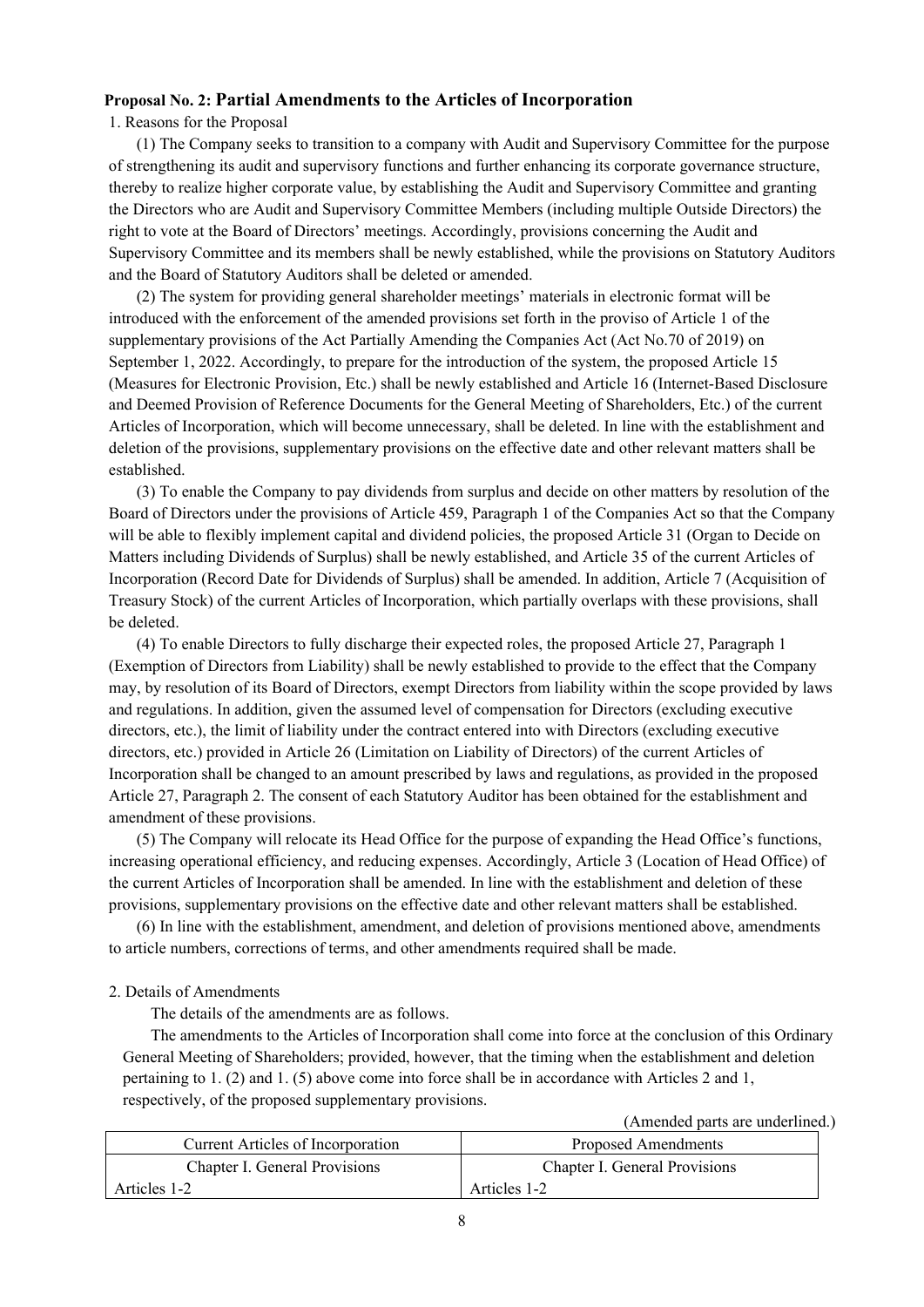| <provisions omitted=""></provisions>                  | <unchanged></unchanged>                           |
|-------------------------------------------------------|---------------------------------------------------|
| (Location of Head Office)                             | (Location of Head Office)                         |
| Article 3 The Company's head office shall be          | Article 3 The Company's head office shall be      |
| located in Chuo-ku, Tokyo.                            | located in Bunkyo-ku, Tokyo.                      |
|                                                       |                                                   |
| (Organs)                                              | (Organs)                                          |
| Article 4<br>The Company shall have the following     | Article 4<br>The Company shall have the following |
| organs in addition to the general meeting of          | organs in addition to the general meeting of      |
| shareholders and directors:                           | shareholders and directors:                       |
| (1) Board of directors;                               | (1) Board of directors;                           |
| (2) Statutory auditors;                               | (2) Audit and supervisory committee; and          |
| (3) Board of statutory auditors; and                  | (Deleted)                                         |
| (4) Accounting auditor.                               | (3) Accounting auditor.                           |
| Article 5                                             | Article 5                                         |
| <provisions omitted=""></provisions>                  | <unchanged></unchanged>                           |
|                                                       |                                                   |
| Chapter II. Shares                                    | Chapter II. Shares                                |
| Article 6                                             | Article 6                                         |
| <provisions omitted=""></provisions>                  | <unchanged></unchanged>                           |
| (Acquisition of Treasury Stock)                       | (Deleted)                                         |
| Article 7 The Company may, by resolution of its       |                                                   |
| board of directors, acquire treasury stock through    |                                                   |
| market transactions and other means, pursuant to      |                                                   |
| the provisions of Article 165, Paragraph 2 of the     |                                                   |
| Companies Act.                                        |                                                   |
| Articles 8-12                                         | Articles 7-11                                     |
| <provisions omitted=""></provisions>                  | <unchanged></unchanged>                           |
|                                                       |                                                   |
| Chapter III. General Meeting of Shareholders          | Chapter III. General Meeting of Shareholders      |
| Articles 13-15                                        | Articles 12-14                                    |
| <provisions omitted=""></provisions>                  | <unchanged></unchanged>                           |
| (Internet-Based Disclosure and Deemed Provision       | (Deleted)                                         |
| of Reference Documents for the General Meeting        |                                                   |
| of Shareholders, Etc.)                                |                                                   |
| Article 16 The Company may, when convening a          |                                                   |
| general meeting of shareholders, deem that it has     |                                                   |
| provided information to shareholders pertaining to    |                                                   |
| matters to be described or indicated in the reference |                                                   |
| documents for the general meeting of shareholders,    |                                                   |
| business report, non-consolidated financial           |                                                   |
| statements, and consolidated financial statements,    |                                                   |
| by disclosing such information through the internet   |                                                   |
| in accordance with the provisions provided in the     |                                                   |
| Ordinance of the Ministry of Justice.                 |                                                   |
| <newly established=""></newly>                        | (Measures for Electronic Provision, Etc.)         |
|                                                       |                                                   |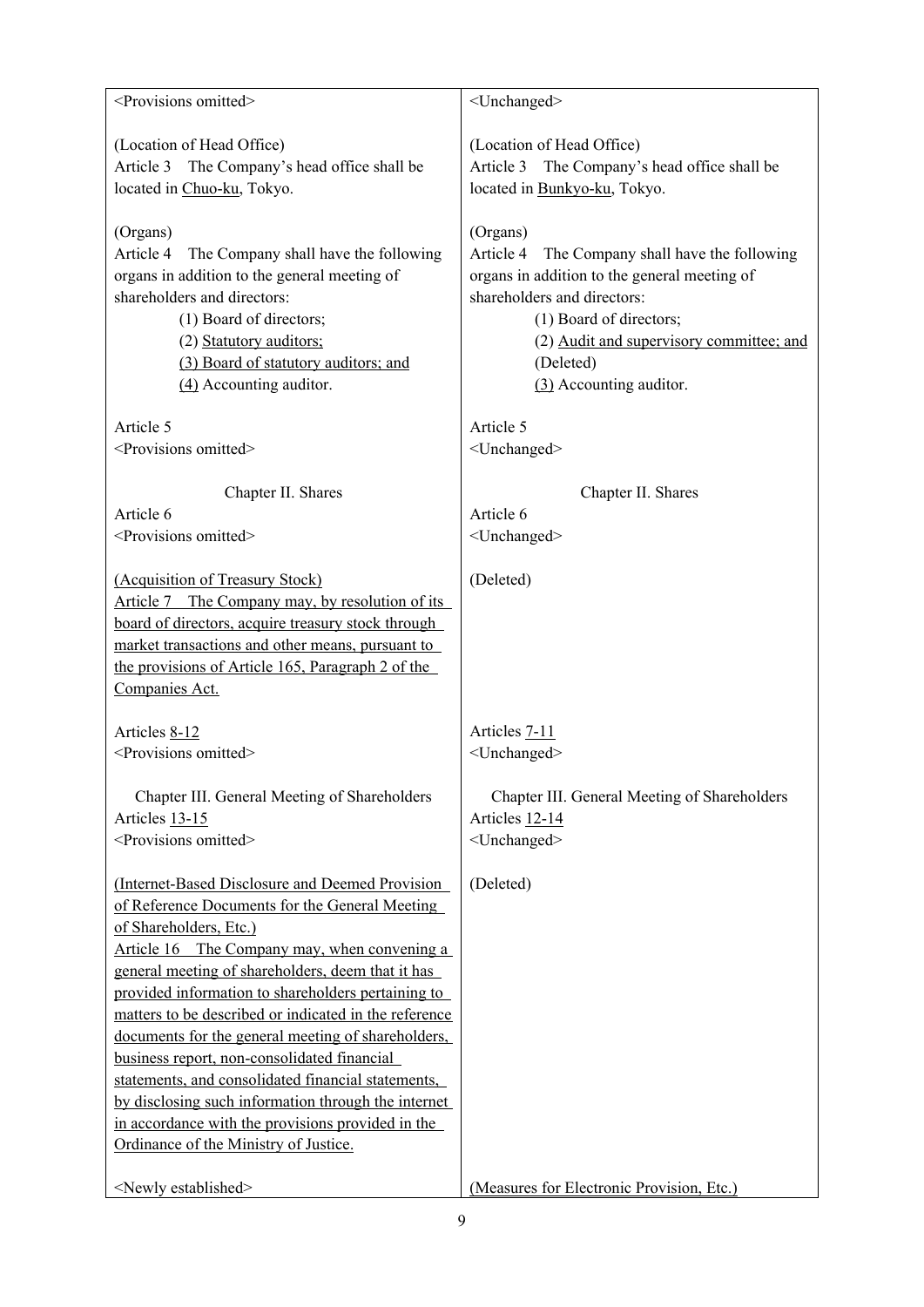|                                                                                                                                                                                                                                                                                                                                                                                                               | Article 15 The Company shall, when convening a<br>general meeting of shareholders, provide<br>information contained in the reference documents<br>for the general meeting of shareholders, etc.<br>electronically.<br>2. Among the matters to be provided electronically,<br>the Company may choose not to include all or part<br>of the matters stipulated in the Ordinance of the<br>Ministry of Justice in the paper copy to be sent to<br>shareholders who have requested it by the record<br>date for voting rights. |
|---------------------------------------------------------------------------------------------------------------------------------------------------------------------------------------------------------------------------------------------------------------------------------------------------------------------------------------------------------------------------------------------------------------|---------------------------------------------------------------------------------------------------------------------------------------------------------------------------------------------------------------------------------------------------------------------------------------------------------------------------------------------------------------------------------------------------------------------------------------------------------------------------------------------------------------------------|
| Articles 17-18<br><provisions omitted=""></provisions>                                                                                                                                                                                                                                                                                                                                                        | Articles 16-17<br><unchanged></unchanged>                                                                                                                                                                                                                                                                                                                                                                                                                                                                                 |
| Chapter IV. Directors and Board of Directors<br>(Number)<br>Article 19<br>The Company shall have eight or less<br>directors.<br><newly established=""></newly>                                                                                                                                                                                                                                                | Chapter IV. Directors and Board of Directors<br>(Number)<br>Article 18<br>The Company shall have $10$ or less<br>directors.<br>2. Of the directors provided in the preceding<br>paragraph, the number of directors who are audit<br>and supervisory committee members shall be five<br>or less.                                                                                                                                                                                                                           |
| (Method of Election)<br>Article 20 Directors shall be elected at a general<br>meeting of shareholders.                                                                                                                                                                                                                                                                                                        | (Method of Election)<br>Directors who are audit and<br>Article 19<br>supervisory committee members and other directors<br>shall be separately elected at a general meeting of                                                                                                                                                                                                                                                                                                                                             |
| 2. Resolutions for the election provided in the<br>preceding paragraph shall be adopted by a majority<br>vote of shareholders present at a general meeting of<br>shareholders at which shareholders holding one-<br>third or more of the total number of voting rights of<br>all shareholders entitled to exercise their voting<br>rights are present.                                                        | shareholders.<br>2. < Unchanged>                                                                                                                                                                                                                                                                                                                                                                                                                                                                                          |
| 3. Resolutions for the election of directors shall not<br>be made by cumulative voting.                                                                                                                                                                                                                                                                                                                       | 3. <unchanged></unchanged>                                                                                                                                                                                                                                                                                                                                                                                                                                                                                                |
| Article 21<br><provisions omitted=""></provisions>                                                                                                                                                                                                                                                                                                                                                            | Article 20<br><unchanged></unchanged>                                                                                                                                                                                                                                                                                                                                                                                                                                                                                     |
| (Term of Office)<br>Article 22 The term of office of a director shall<br>expire at the conclusion of the ordinary general<br>meeting of shareholders held with respect to the<br>last business year ending within two years after his<br>or her election; provided, however, that the term of<br>office of a director elected to fill a vacancy shall be<br>the same as the remaining term of office of other | (Term of Office)<br>The term of office of a director<br>Article 21<br>(excluding directors who are audit and supervisory<br>committee members), shall expire at the conclusion<br>of the ordinary general meeting of shareholders<br>held with respect to the last business year ending<br>within one year after his or her election.                                                                                                                                                                                     |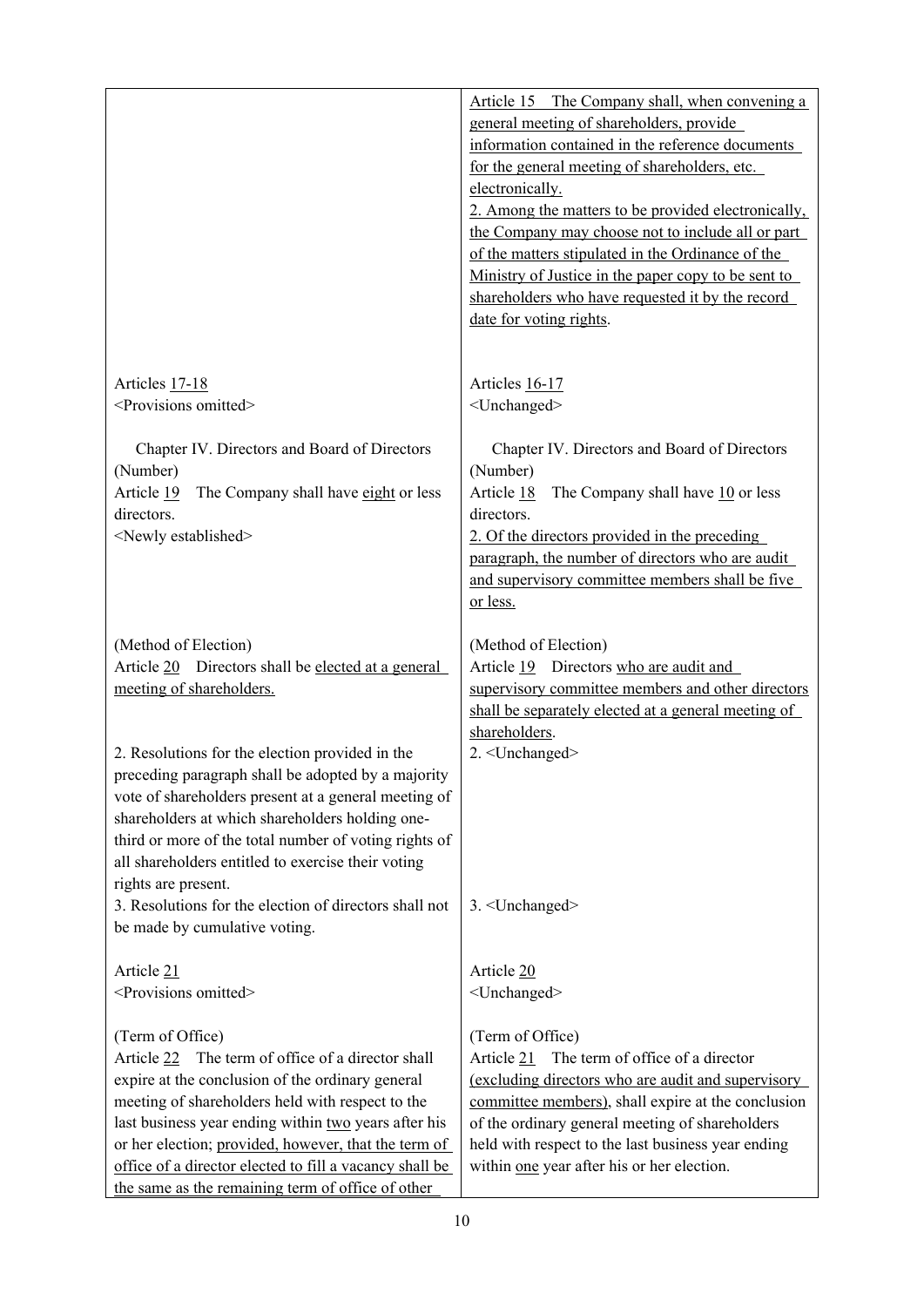| directors then in office.                              |                                                                                           |
|--------------------------------------------------------|-------------------------------------------------------------------------------------------|
| <newly established=""></newly>                         | 2. The term of office of a director who is an audit                                       |
|                                                        | and supervisory committee member shall expire at                                          |
|                                                        | the conclusion of the ordinary general meeting of                                         |
|                                                        | shareholders held with respect to the last business                                       |
|                                                        | year ending within two years after his or her                                             |
|                                                        | election.                                                                                 |
| <newly established=""></newly>                         | 3. The term of office of a director who is an audit                                       |
|                                                        | and supervisory committee member elected to fill a                                        |
|                                                        | vacancy created by retirement of a director who is                                        |
|                                                        | an audit and supervisory committee member before                                          |
|                                                        | expiration of his or her term shall be the same as                                        |
|                                                        | the remaining term of office of his or her                                                |
|                                                        | predecessor.                                                                              |
| <newly established=""></newly>                         | 4. The preliminary election of a director who is a                                        |
|                                                        | substitute audit and supervisory committee member                                         |
|                                                        | shall be effective until the commencement of the                                          |
|                                                        | ordinary general meeting of shareholders held with                                        |
|                                                        | respect to the last business year ending within two                                       |
|                                                        | years after the ordinary general meeting of                                               |
|                                                        | shareholders at which his or her election was                                             |
|                                                        | determined.                                                                               |
|                                                        |                                                                                           |
| (Representative Directors and Directors with Titles)   | (Representative Directors and Directors with Titles)                                      |
| Article 23 The board of directors shall, by its        | Article 22 The board of directors shall, by its                                           |
| resolution, appoint representative directors.          | resolution, appoint representative directors from                                         |
|                                                        | among directors (excluding directors who are audit<br>and supervisory committee members). |
| 2. The board of directors may, by its resolution,      | 2. The board of directors may, by its resolution,                                         |
| appoint one chairman, one president, and a few         | appoint one chairman, one president, and a few vice                                       |
| vice presidents, senior managing directors, and        | presidents, senior managing directors, and                                                |
| managing directors.                                    | managing directors from among directors                                                   |
|                                                        | <u>(excluding directors who are audit and supervisory</u>                                 |
|                                                        | committee members).                                                                       |
|                                                        |                                                                                           |
| (Board of Directors)                                   | (Board of Directors)                                                                      |
| Article 24                                             | Article 23                                                                                |
| <provisions omitted=""></provisions>                   | <unchanged></unchanged>                                                                   |
| 2. Unless otherwise provided for in laws and           | 2. Unless otherwise provided for in laws and                                              |
| regulations, a meeting of the board of directors       | regulations, a meeting of the board of directors                                          |
| shall be convened and presided over by the             | shall be convened and presided over by a director                                         |
| chairman or the president. If both the chairman and    | predetermined by the board of directors. If that                                          |
| the president are unable to act, another director      | director is unable to act, another director shall act in                                  |
| shall act in his or her place in accordance with an    | his or her place in accordance with an order                                              |
| order predetermined by the board of directors.         | predetermined by the board of directors.                                                  |
| 3. The notice of convening a meeting of the board      | 3. The notice of convening a meeting of the board                                         |
| of directors shall be sent to each director and each   | of directors shall be sent to each director by at least                                   |
| statutory auditor at least four days prior to the date | four days prior to the date of the meeting; provided,                                     |
| of the meeting; provided, however, that this period    | however, that this period may be shortened in case                                        |
| may be shortened in case of urgency.                   | of urgency.                                                                               |
| <newly established=""></newly>                         | 4. With the unanimous consent of all directors, a                                         |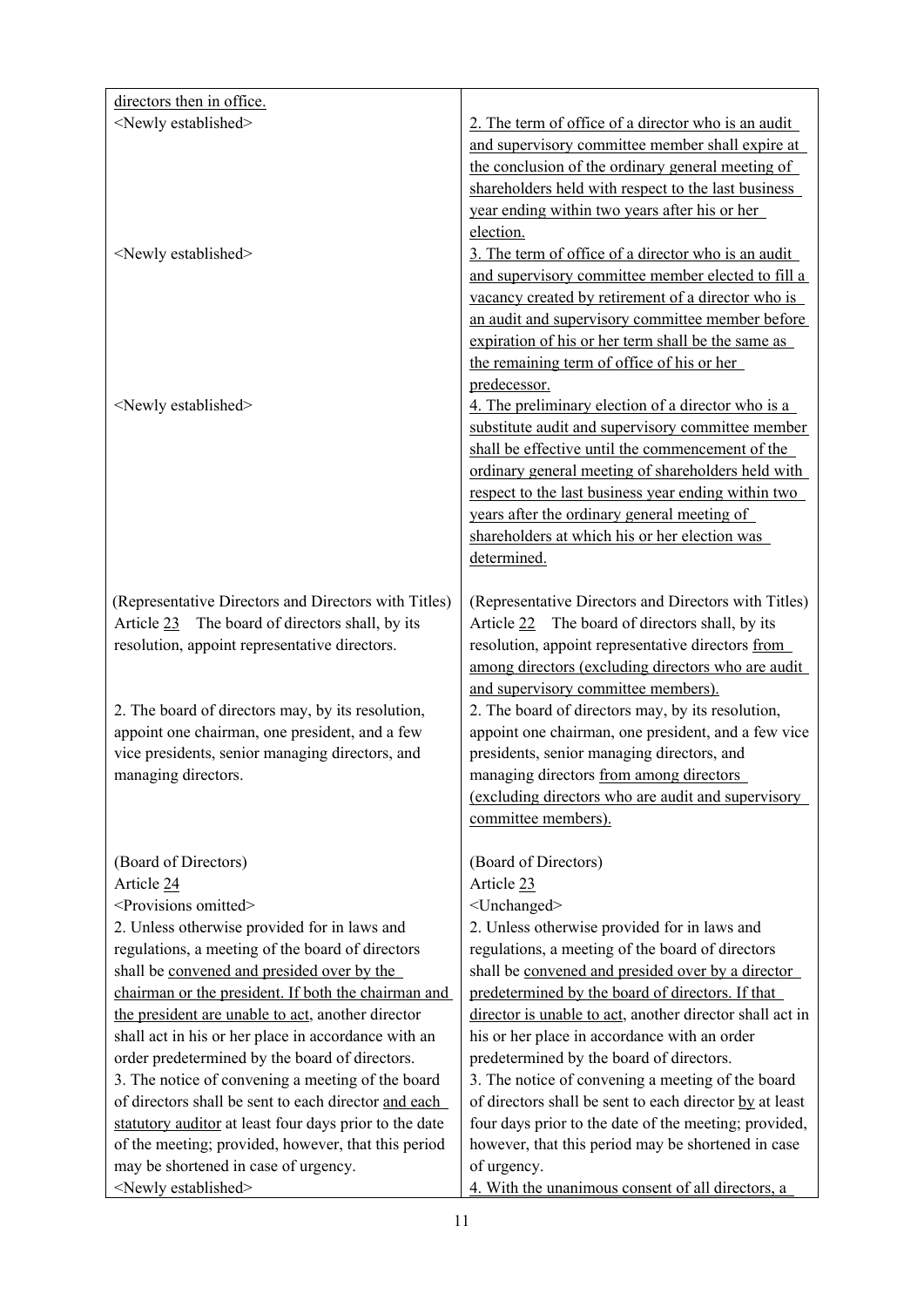| $\frac{4}{3}$ . The Company shall deem that a resolution is<br>adopted by the board of directors if the<br>requirements of Article 370 of the Companies Act<br>are met.                                                                                                                                                                                                                                                                                                                                    | meeting of the board of directors may be held<br>without following the convocation procedure.<br>$5.$ <unchanged></unchanged>                                                                                                                                                                                                                                                                                         |
|------------------------------------------------------------------------------------------------------------------------------------------------------------------------------------------------------------------------------------------------------------------------------------------------------------------------------------------------------------------------------------------------------------------------------------------------------------------------------------------------------------|-----------------------------------------------------------------------------------------------------------------------------------------------------------------------------------------------------------------------------------------------------------------------------------------------------------------------------------------------------------------------------------------------------------------------|
| <newly established=""></newly>                                                                                                                                                                                                                                                                                                                                                                                                                                                                             | (Delegation of Important Business Execution<br>Decisions to Directors)<br>Article 24 Pursuant to the provisions of Article<br>399-13, Paragraph 6 of the Companies Act, the<br>Company may delegate to directors all or part of<br>decisions on important business execution<br>(excluding matters listed in the items of Article<br>399-13, Paragraph 5 of the same Act) by resolution<br>of the board of directors. |
| <newly established=""></newly>                                                                                                                                                                                                                                                                                                                                                                                                                                                                             | (Board of Directors' Regulations)<br>Article 25 Matters concerning the board of<br>directors shall be governed by the board of<br>directors' regulations established by the board of<br>directors in addition to laws and regulations or<br>these Articles of Incorporation.                                                                                                                                          |
| (Director Compensation, Etc.)<br>Article 25 Compensation, bonuses, and other<br>economic benefits ("Compensation, etc.") directors<br>receive from the Company in consideration of their<br>execution of duties shall be determined by<br>resolution of a general meeting of shareholders.                                                                                                                                                                                                                 | (Director Compensation, Etc.)<br>Article 26 Compensation, bonuses, and other<br>economic benefits directors receive from the<br>Company in consideration of their execution of<br>duties shall be determined, separately for directors<br>who are audit and supervisory committee members<br>and other directors, by resolution of a general<br>meeting of shareholders.                                              |
| (Limitation on Liability of Directors)<br>Article $26 \leq$ Paragraph 1 newly established>                                                                                                                                                                                                                                                                                                                                                                                                                 | (Exemption of Directors from Liability)<br>Article 27 Pursuant to the provisions of Article<br>426, Paragraph 1 of the Companies Act, the<br>Company may, by resolution of its board of<br>directors, exempt directors (including former<br>directors) from liability under Article 423,<br>Paragraph 1 of the same Act within the limits<br>provided for in laws and regulations.                                    |
| Under the provisions of Article 427, Paragraph 1 of<br>the Companies Act, the Company may enter into<br>contracts with directors (excluding executive<br>directors, etc.) to limit liability for damages caused<br>by acts prescribed in Article 423, Paragraph 1 of<br>the Companies Act; provided, however, that the<br>limit of liability under the contract shall be the<br>higher of a predetermined amount of not less than<br>seven million yen or an amount prescribed by laws<br>and regulations. | 2. Pursuant to the provisions of Article 427,<br>Paragraph 1 of the Companies Act, the Company<br>may enter into contracts with directors (excluding<br>executive directors, etc.) to limit liability for<br>damages provided in Article 423, Paragraph 1 of<br>the Companies Act; provided, however, that the<br>limit of liability under the contract shall be the<br>amount prescribed by laws and regulations.    |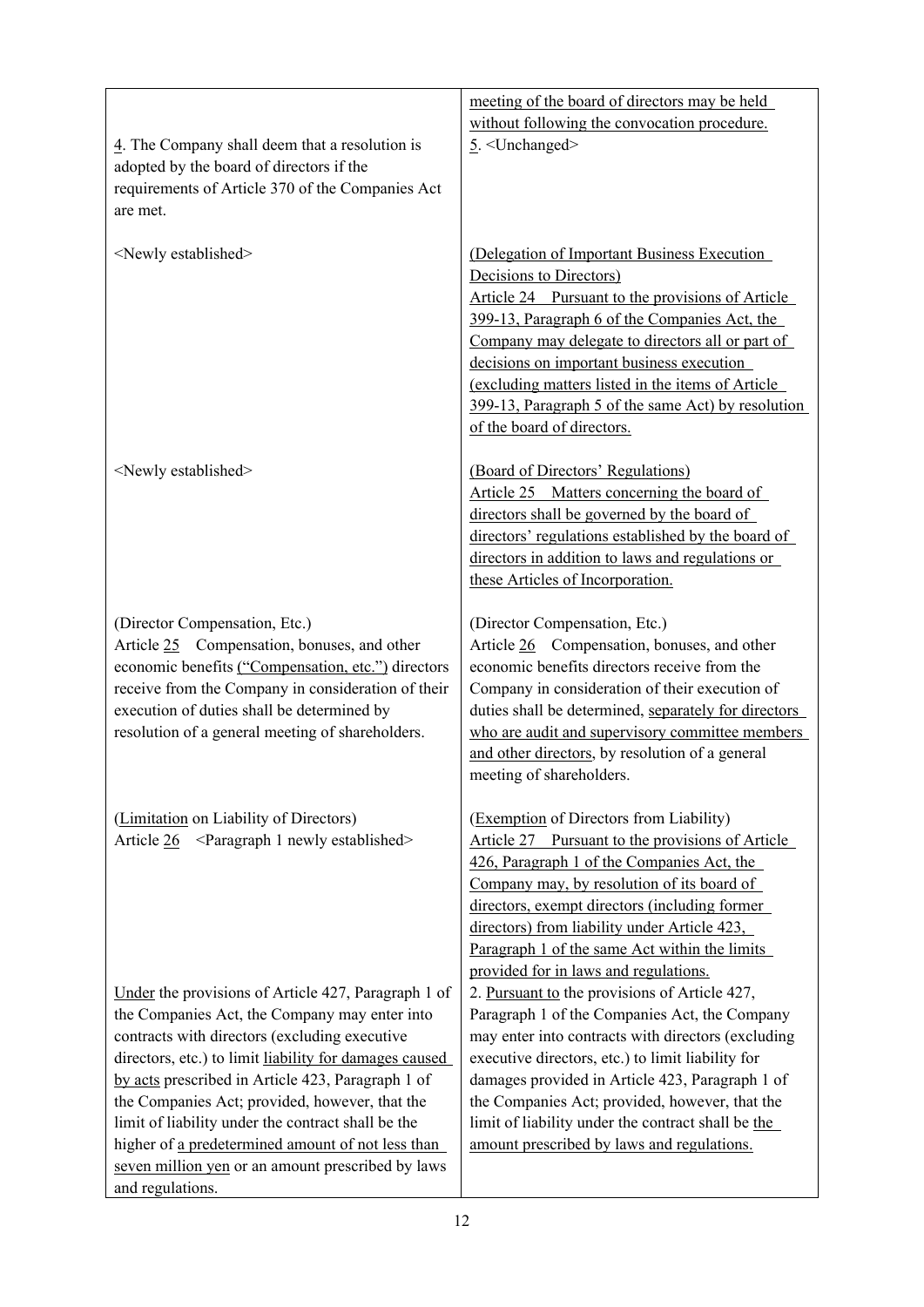| Chapter V. Statutory Auditors and Board of<br><b>Statutory Auditors</b>                                                                                                                                                                                                                                                                                                                                                                                                                                                                          | (Deleted) |
|--------------------------------------------------------------------------------------------------------------------------------------------------------------------------------------------------------------------------------------------------------------------------------------------------------------------------------------------------------------------------------------------------------------------------------------------------------------------------------------------------------------------------------------------------|-----------|
| (Number)<br>The Company shall have four or less<br>Article 27<br>statutory auditors.                                                                                                                                                                                                                                                                                                                                                                                                                                                             | (Deleted) |
| (Method of Election)<br>Article 28 Statutory auditors shall be elected at a<br>general meeting of shareholders.                                                                                                                                                                                                                                                                                                                                                                                                                                  | (Deleted) |
| 2. Resolutions for the election provided in the<br>preceding paragraph shall be adopted by a majority<br>vote of shareholders present at a general meeting of<br>shareholders at which shareholders holding one-<br>third or more of the total number of voting rights of<br>all shareholders entitled to exercise their voting<br>rights are present.                                                                                                                                                                                           |           |
| (Term of Office)<br>Article 29 The term of office of a statutory<br>auditor shall expire at the conclusion of the<br>ordinary general meeting of shareholders held with<br>respect to the last business year ending within four<br>years after his or her election.<br>2. The term of office of a statutory auditor elected<br>to fill a vacancy created by retirement of a statutory<br>auditor before expiration of his or her term shall be<br>the same as the remaining term of office of his or<br>her predecessor.                         | (Deleted) |
| (Limitation on Liability of Statutory Auditors)<br>Article 30 Pursuant to the provisions of Article<br>427, Paragraph 1 of the Companies Act, the<br>Company may enter into contracts with statutory<br>auditors to limit liability for damages caused by<br>acts prescribed in Article 423, Paragraph 1 of the<br>Companies Act; provided, however, that the limit<br>of liability under the contract shall be the higher of<br>a predetermined amount of not less than five<br>million yen or an amount prescribed by laws and<br>regulations. | (Deleted) |
| (Full-Time Statutory Auditors)<br>Article 31 The board of statutory auditors shall<br>appoint full-time statutory auditors by its<br>resolution.                                                                                                                                                                                                                                                                                                                                                                                                 | (Deleted) |
| (Board of Statutory Auditors)<br>The notice of convening a meeting of<br>Article 32<br>the board of statutory auditors shall be sent to each                                                                                                                                                                                                                                                                                                                                                                                                     | (Deleted) |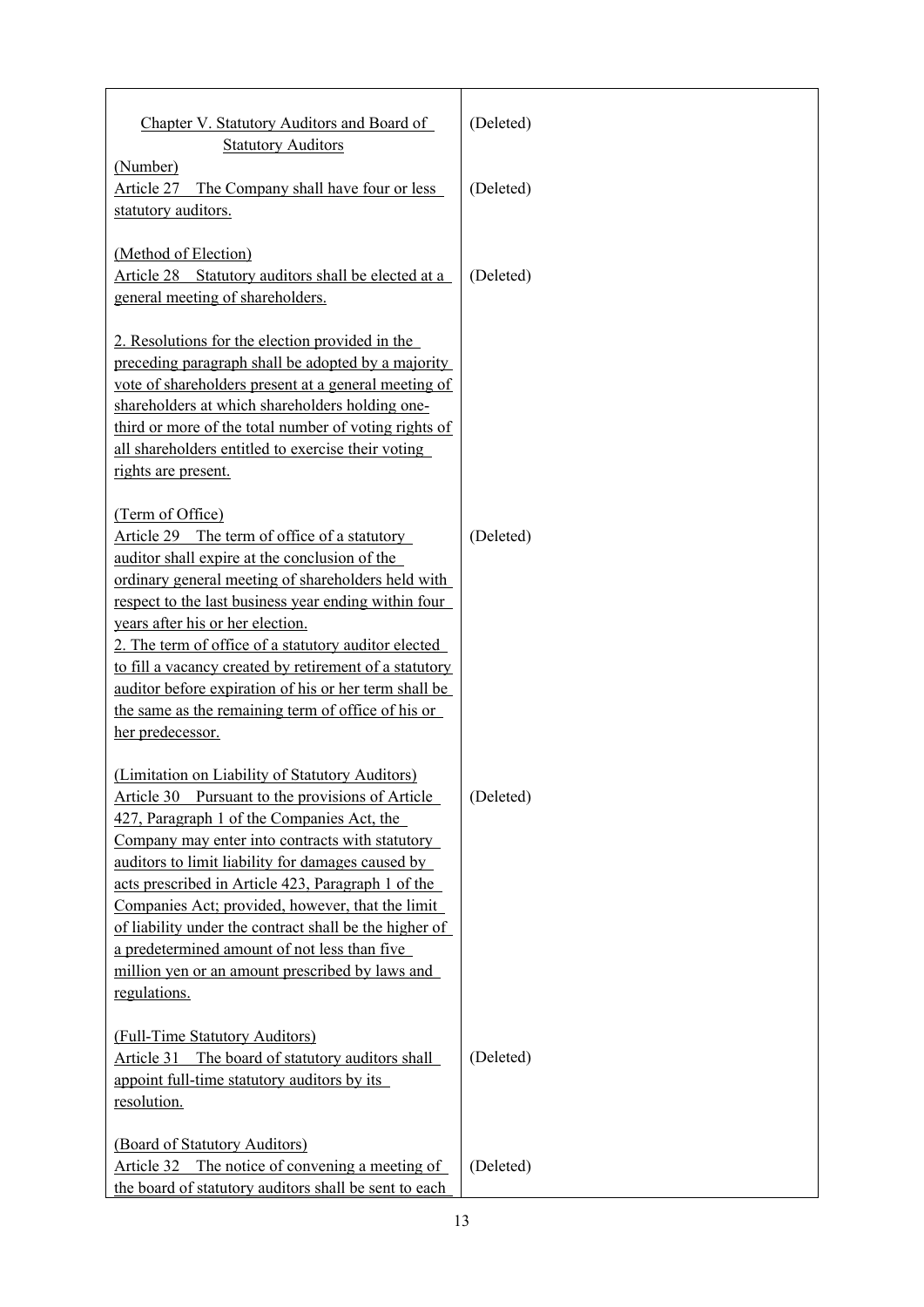| statutory auditor at least four days prior to the date |                                                                                                 |
|--------------------------------------------------------|-------------------------------------------------------------------------------------------------|
| of the meeting; provided, however, that this period    |                                                                                                 |
| may be shortened in case of urgency.                   |                                                                                                 |
| 2. With the unanimous consent of all statutory         |                                                                                                 |
| auditors, a meeting of the board of statutory          |                                                                                                 |
| auditors may be held without following the             |                                                                                                 |
| convocation procedure.                                 |                                                                                                 |
|                                                        |                                                                                                 |
| (Statutory Auditor Compensation. Etc.)                 |                                                                                                 |
| Article 33 Compensation, etc. of statutory             | (Deleted)                                                                                       |
| auditors shall be determined by resolution of a        |                                                                                                 |
| general meeting of shareholders.                       |                                                                                                 |
|                                                        |                                                                                                 |
|                                                        |                                                                                                 |
|                                                        |                                                                                                 |
| <newly established=""></newly>                         | Article V. Audit and Supervisory Committee                                                      |
|                                                        | (Convocation Notice of Audit and Supervisory                                                    |
|                                                        | <b>Committee Meetings)</b>                                                                      |
| <newly established=""></newly>                         | Article 28 The notice of convening a meeting of                                                 |
|                                                        | the audit and supervisory committee shall be sent to                                            |
|                                                        | each audit and supervisory committee member at                                                  |
|                                                        | least four days prior to the date of the meeting;<br>provided, however, that this period may be |
|                                                        | shortened in case of urgency.                                                                   |
|                                                        | 2. With the unanimous consent of all audit and                                                  |
|                                                        | supervisory committee members, a meeting of the                                                 |
|                                                        | audit and supervisory committee may be held                                                     |
|                                                        | without following the convocation procedure.                                                    |
|                                                        |                                                                                                 |
| <newly established=""></newly>                         | (Audit and Supervisory Committee's Regulations)                                                 |
|                                                        | Article 29 Matters concerning audit and                                                         |
|                                                        | supervisory committee shall be governed by the                                                  |
|                                                        | audit and supervisory committee's regulations                                                   |
|                                                        | established by the audit and supervisory committee                                              |
|                                                        | in addition to laws and regulations or these Articles                                           |
|                                                        | of Incorporation.                                                                               |
|                                                        |                                                                                                 |
| Chapter VI. Accounts                                   | Chapter VI. Accounts                                                                            |
| Article 34                                             | Article 30                                                                                      |
| <provisions omitted=""></provisions>                   | <unchanged></unchanged>                                                                         |
|                                                        |                                                                                                 |
| <newly established=""></newly>                         | (Organ to Decide on Matters including Dividends                                                 |
|                                                        | of Surplus)                                                                                     |
|                                                        | Article 31 Unless otherwise provided for in laws                                                |
|                                                        | and regulations, the Company may decide on the                                                  |
|                                                        | matters including the dividends of surplus                                                      |
|                                                        | prescribed in the items of Article 459, Paragraph 1                                             |
|                                                        | of the Companies Act by resolution of the board of                                              |
|                                                        | directors.                                                                                      |
| (Record Date for Dividends of Surplus)                 | (Record Date for Dividends of Surplus)                                                          |
|                                                        |                                                                                                 |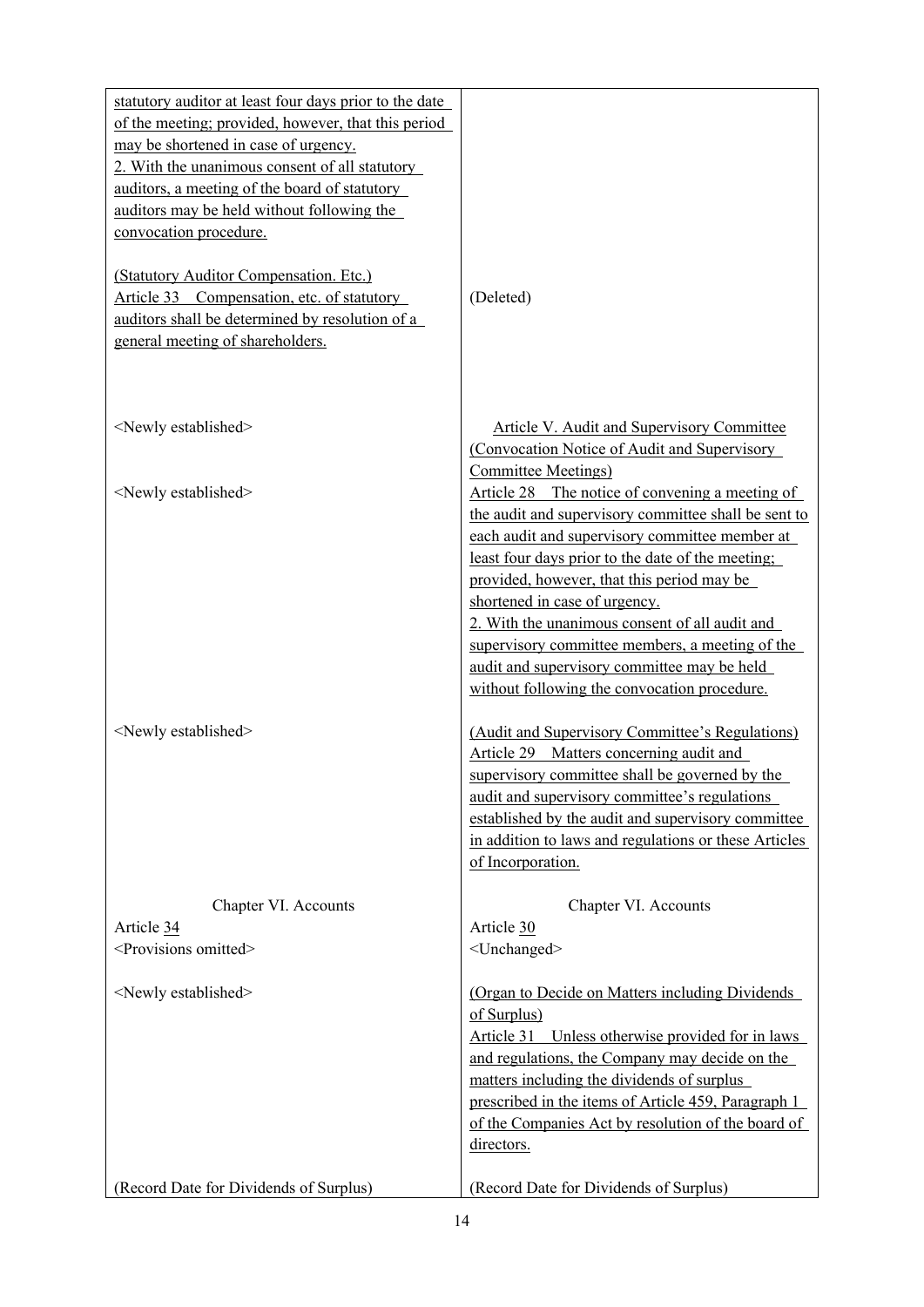| Article 35                                           | Article 32                                           |
|------------------------------------------------------|------------------------------------------------------|
| <provisions omitted=""></provisions>                 | <unchanged></unchanged>                              |
| 2. The Company may, by resolution of its board of    | 2. The record date for the interim dividend of the   |
| directors, distribute interim dividends by setting a | Company shall be September 30 each year.             |
| record date of September 30 each year.               |                                                      |
| 3. In cases in which dividends are distributed in    | 3. < Unchanged>                                      |
| money, if they have not been received for a full     |                                                      |
| three years after the day on which payment has       |                                                      |
| commenced, the Company shall be released from        |                                                      |
| its obligation to make such payments.                |                                                      |
|                                                      |                                                      |
| <newly established=""></newly>                       | <b>Supplementary Provisions</b>                      |
|                                                      | (Transitional Measures for Relocation of Head        |
|                                                      | Office)                                              |
| <newly established=""></newly>                       | Article 1<br>The amendment to Article 3 (Location    |
|                                                      | of Head Office) of the Articles of Incorporation     |
|                                                      | shall come into effect on the date of relocating the |
|                                                      | head office (no later than December 31, 2022),       |
|                                                      | which is to be determined by resolution of the       |
|                                                      | board of directors.                                  |
|                                                      | 2. This Article shall be deleted after the date      |
|                                                      | provided in the preceding paragraph. With the        |
|                                                      | deletion, succeeding Articles shall be moved up      |
|                                                      | accordingly.                                         |
|                                                      | (Transitional Measures for Electronic Provision of   |
|                                                      | Reference Documents for General Meetings of          |
|                                                      | Shareholders)                                        |
| <newly established=""></newly>                       | Article 2 The deletion of Article 16 (Internet-      |
|                                                      | Based Disclosure and Deemed Provision of             |
|                                                      | Reference Documents for the General Meeting of       |
|                                                      | Shareholders, Etc.) of the Articles of Incorporation |
|                                                      | before the amendment and the establishment of the    |
|                                                      | amended Article 15 (Measures for Electronic          |
|                                                      | Provision, Etc.) shall come into effect on the date  |
|                                                      | of enforcement of the amended provisions             |
|                                                      | stipulated in the proviso of Article 1 of the        |
|                                                      | supplementary provisions of the Act Partially        |
|                                                      | Amending the Companies Act (Act No. 70 of 2019)      |
|                                                      | (the "Effective Date").                              |
|                                                      | 2. Notwithstanding the provisions of the preceding   |
|                                                      | paragraph, Article 16 of the Articles of             |
|                                                      | Incorporation before the amendment shall remain in   |
|                                                      | force with respect to a general meeting of           |
|                                                      | shareholders to be held on a date within six months  |
|                                                      | from the Effective Date.                             |
|                                                      | 3. These supplementary provisions shall be deleted   |
|                                                      | after the lapse of six months from the Effective     |
|                                                      | Date or the lapse of three months from the date of   |
|                                                      | the general meeting of shareholders set forth in the |
|                                                      | preceding paragraph, whichever is later. With the    |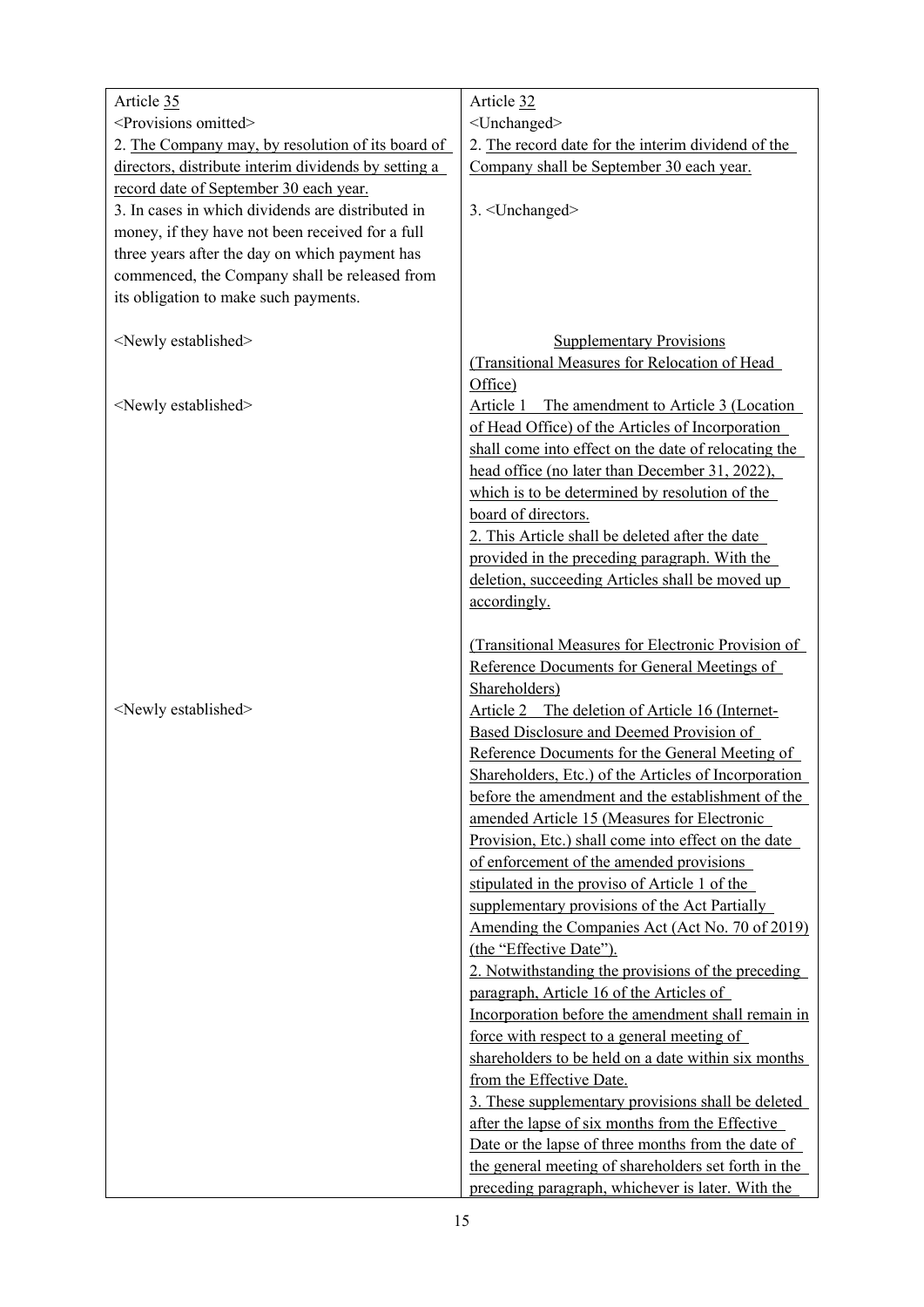|                                | deletion, succeeding Articles shall be moved up<br>accordingly. |
|--------------------------------|-----------------------------------------------------------------|
|                                |                                                                 |
|                                | (Transitional Measures for Exemption of Statutory)              |
|                                | Auditors from Liability)                                        |
| <newly established=""></newly> | Article 3 Pursuant to the provisions of Article                 |
|                                | 426, Paragraph 1 of the Companies Act, the                      |
|                                | Company may, by resolution of its board of                      |
|                                | directors, exempt former statutory auditors from                |
|                                | liability under Article 423, Paragraph 1 of the                 |
|                                | Companies Act, within the limits provided for in                |
|                                | laws and regulations.                                           |
|                                | 2. This Article shall be deleted after the lapse of 10          |
|                                | years from the conclusion of the 77th ordinary                  |
|                                | general meeting of shareholders.                                |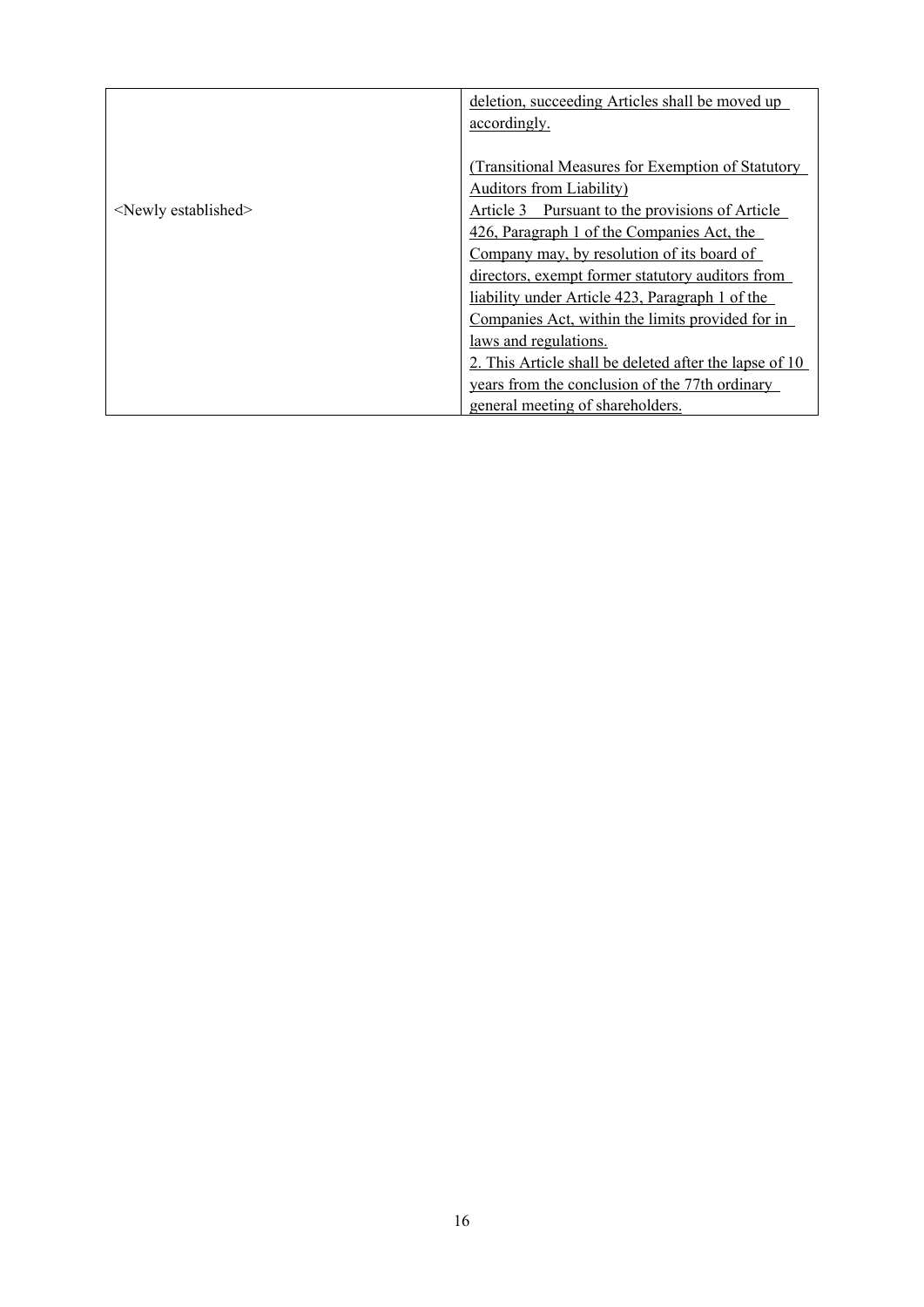# **Proposal No. 3: Election of Seven Directors (excluding Directors who are Audit and Supervisory Committee Members)**

The Company will transition to a company with an Audit and Supervisory Committee, under the condition that Proposal No. 2: "Partial Amendments to the Articles of Incorporation" is approved and resolved. As a result, under the stipulations of Article 332, Paragraph 7, Item 1 of the Companies Act, the terms of office of all eight Directors will expire at the conclusion of this General Meeting of Shareholders. Accordingly, election of seven Directors (excluding Directors who are Audit and Supervisory Committee Members; the same applies within this proposal) is proposed.

Additionally, the resolution of this proposal shall take effect, conditional upon the approval and resolution of Proposal No. 2: "Partial Amendments to the Articles of Incorporation" as originally proposed, and the amendments to the Articles of Incorporation regarding the transition to a company with an Audit and Supervisory Committee resulting from resolution of said proposal coming into effect.

The candidates for Directors are as follows:

| Candidate<br>No. |                     | Name               |         |             | Status at the<br>Company                            | Number of<br>years served as<br>a Director and<br>a Statutory<br>Auditor | Attendance at<br>the Board of<br>Directors<br>Meetings and<br>the Board of<br>Statutory<br>Auditors<br>Meetings |
|------------------|---------------------|--------------------|---------|-------------|-----------------------------------------------------|--------------------------------------------------------------------------|-----------------------------------------------------------------------------------------------------------------|
| $\mathbf{1}$     | Katsunori Kobayashi | Reappointed        |         |             | President and<br>Representative<br>Director         | 4 years                                                                  | Board of<br>Directors<br>Meetings<br>19/19                                                                      |
| $\overline{2}$   | <b>Toru Uozu</b>    | Reappointed        |         |             | Vice President<br>and<br>Representative<br>Director | 9 years                                                                  | Board of<br>Directors<br>Meetings<br>19/19                                                                      |
| 3                | Susumu Abe          | Reappointed        |         |             | Managing<br>Director                                | 5 years                                                                  | Board of<br>Directors<br>Meetings<br>19/19                                                                      |
| $\overline{4}$   | Yasuyuki Suda       | Reappointed        |         |             | Director                                            | 2 years                                                                  | Board of<br>Directors<br>Meetings<br>19/19                                                                      |
| 5                | Takeshi Ohtsuki     | Newly<br>appointed |         |             | Statutory<br>Auditor                                | 1 year                                                                   | Board of<br>Directors<br>Meetings<br>14/14<br>Board of<br>Statutory<br>Auditors<br>Meetings<br>10/10            |
| 6                | Akira Segawa        | Reappointed        | Outside | Independent | Outside<br>Director                                 | 2 years                                                                  | Board of<br>Directors<br>Meetings<br>18/19                                                                      |
| 7                | Toshihiko Koiwai    | Newly<br>appointed | Outside | Independent |                                                     |                                                                          |                                                                                                                 |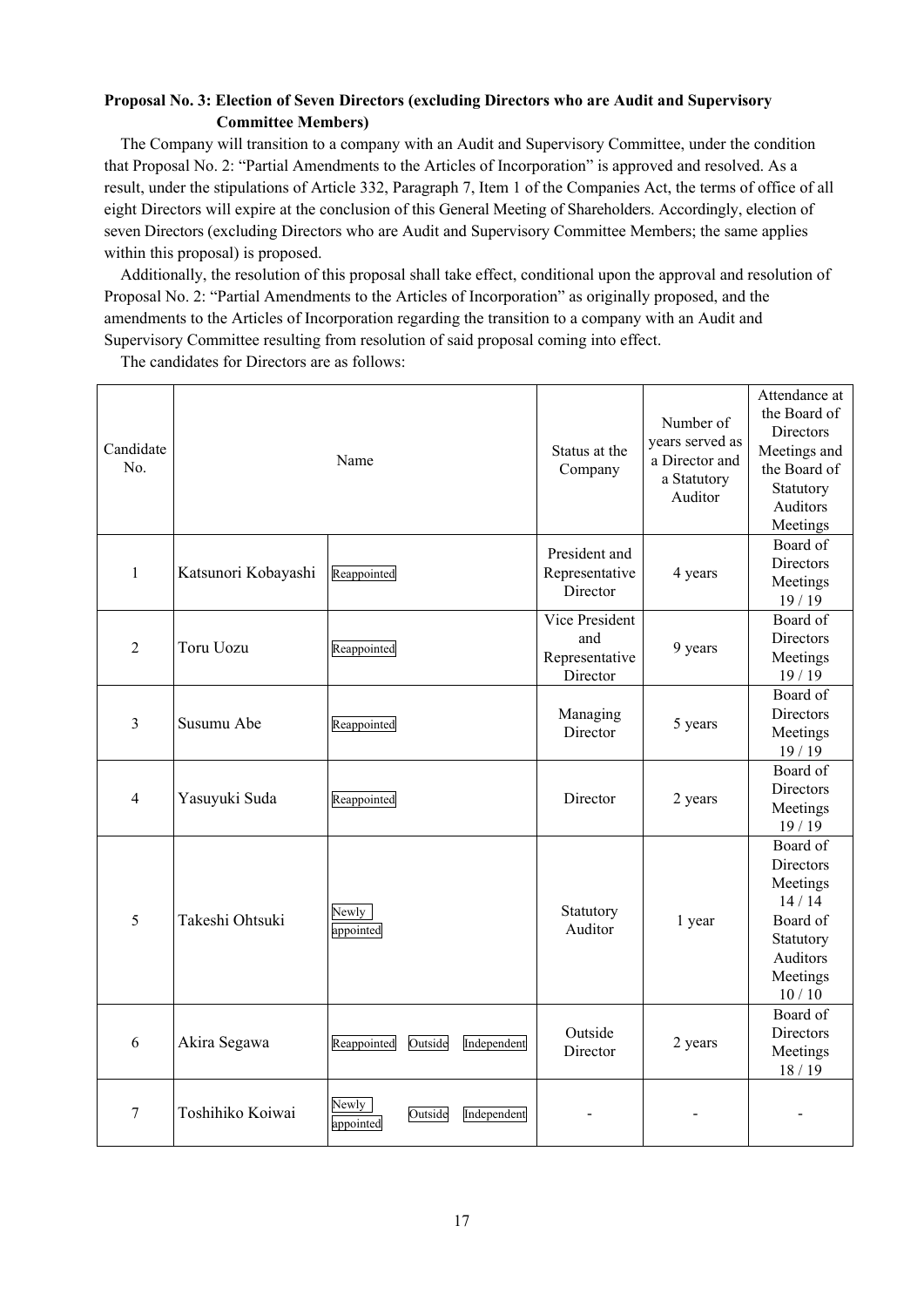| Candidate | Name                                                                                      | Career summary, significant office(s) concurrently held, status and       | Number of      |
|-----------|-------------------------------------------------------------------------------------------|---------------------------------------------------------------------------|----------------|
| No.       | (Date of birth)                                                                           | assignment at the Company                                                 | shares of the  |
|           |                                                                                           |                                                                           | Company held   |
|           |                                                                                           | April<br>2005 Joined Mito Securities Co., Ltd.                            |                |
|           |                                                                                           | 2017 Executive Officer<br>April                                           |                |
|           |                                                                                           | 2018 President and Representative Director (to present)<br>June           |                |
|           | Katsunori                                                                                 | (Reason for nominating him as a candidate for Director)                   |                |
|           | Kobayashi<br>(July 12, 1976)                                                              | Mr. Katsunori Kobayashi possesses abundant experience and                 |                |
|           | <reappointed><br/>Attendance at<br/>the Board of<br/>Directors<br/>Meetings</reappointed> | achievements at the sales divisions and major divisions such as corporate |                |
|           |                                                                                           | planning, sales planning and auditing in the Head Office. Since assuming  |                |
| 1.        |                                                                                           | the office of President and Representative Director, he has been leading  | 343,800 shares |
|           |                                                                                           | the whole Company with a strong centripetal force, demonstrating his      |                |
|           |                                                                                           | own unique vision in many facets, while also following the existing       |                |
|           |                                                                                           | management policy. We believe that his flexible creativity, accurate      |                |
|           | 19/19                                                                                     | analytical ability, and strong leadership based on his broad perspective  |                |
|           |                                                                                           | and experience and achievements as a corporate manager are                |                |
|           |                                                                                           | indispensable for the continued development of the Company. We            |                |
|           |                                                                                           | therefore consider him a suitable Director of the Company.                |                |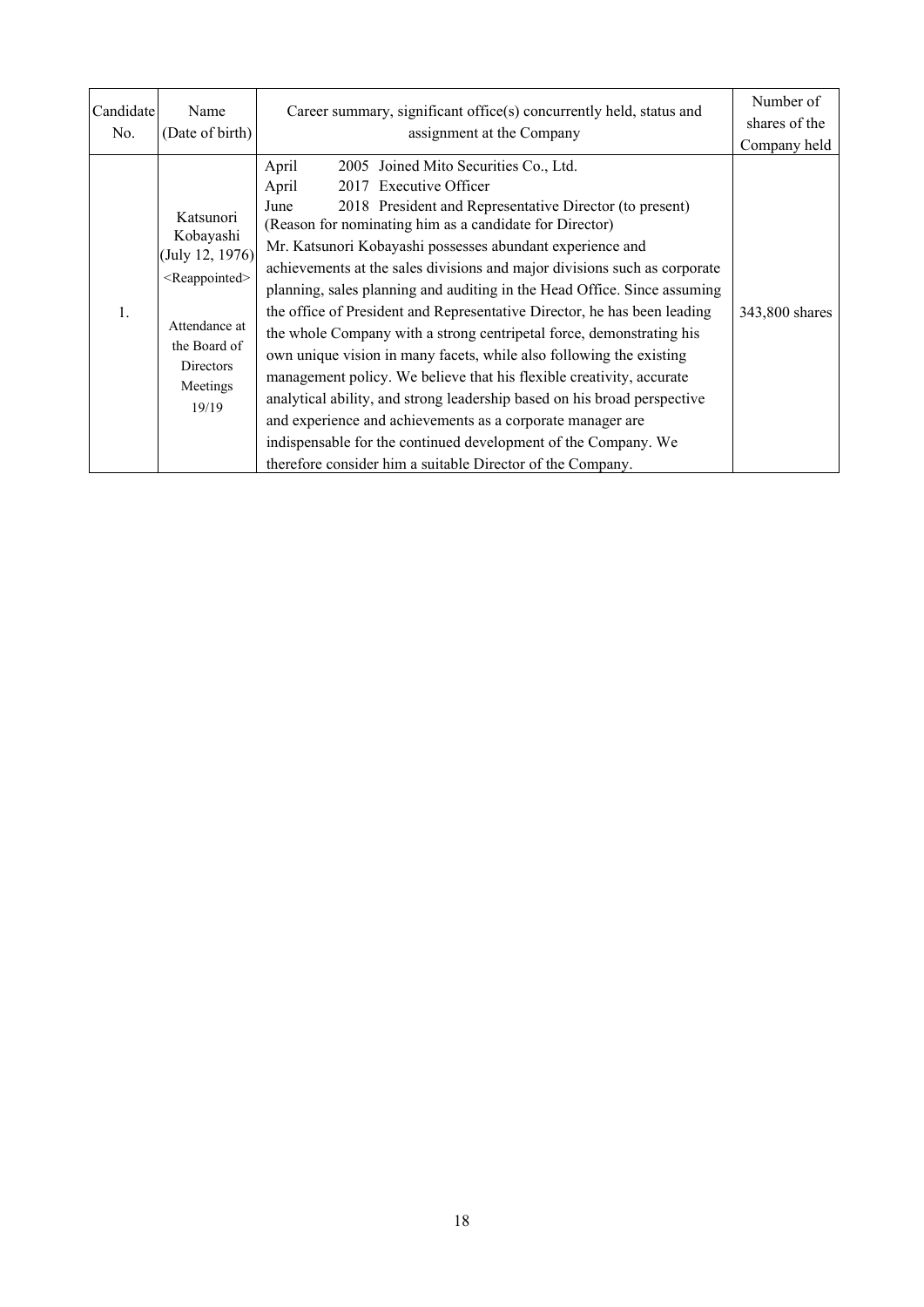| Candidate<br>No. | Name<br>(Date of birth)                                                                                                                  | Career summary, significant office(s) concurrently held, status and | Number of<br>shares of the<br>Company held                                                                                                                                                                                                                                                                                                                                                                                                                                                                                                                                                                                                                                                                                                                                                                                                                                                                                                                                                                                                                                                                                                                                                                                                                                                                                                                                                                        |               |
|------------------|------------------------------------------------------------------------------------------------------------------------------------------|---------------------------------------------------------------------|-------------------------------------------------------------------------------------------------------------------------------------------------------------------------------------------------------------------------------------------------------------------------------------------------------------------------------------------------------------------------------------------------------------------------------------------------------------------------------------------------------------------------------------------------------------------------------------------------------------------------------------------------------------------------------------------------------------------------------------------------------------------------------------------------------------------------------------------------------------------------------------------------------------------------------------------------------------------------------------------------------------------------------------------------------------------------------------------------------------------------------------------------------------------------------------------------------------------------------------------------------------------------------------------------------------------------------------------------------------------------------------------------------------------|---------------|
| 2.               | Toru Uozu<br>(October 1,<br>1959)<br><reappointed><br/>Attendance at<br/>the Board of<br/>Directors<br/>Meetings<br/>19/19</reappointed> | April<br>April<br>May<br>June<br>April<br>June<br>June              | 1983 Joined The Industrial Bank of Japan, Limited (present<br>Mizuho Bank, Ltd.)<br>2013 Executive Officer, Mizuho Corporate Bank, Ltd.<br>(present Mizuho Bank, Ltd.)<br>2013 Joined Mito Securities Co., Ltd., Full-time Advisor<br>2013 Managing Director<br>2015 Vice President and Director<br>2018 Vice President and Representative Director (to present)<br>2020 Supervisor, Management Planning Division,<br>Compliance Division, Examination Division, Operation<br>Guidance Division, Financial Affairs Division, and<br>Audit Division (to present)<br>(Reason for nominating him as a candidate for Director)<br>Mr. Toru Uozu has executed his duties by taking advantage of his<br>abundant experience at a bank and his knowledge of accounting and<br>finance. In addition, Mr. Uozu is well versed in wide variety of legal<br>systems. Furthermore, as a Supervisor of Management Planning Division,<br>he has achieved results in drawing up mid-term management plans and<br>annual plans, and also as a Supervisor of Internal Administration, he is<br>indispensable for building governance systems of the Company. We<br>believe that Mr. Uozu will further enhance the decision-making function<br>of the Board of Directors as before by taking advantage of his experience<br>and insight in the Board of Directors. We therefore consider him a<br>suitable Director of the Company. | 32,700 shares |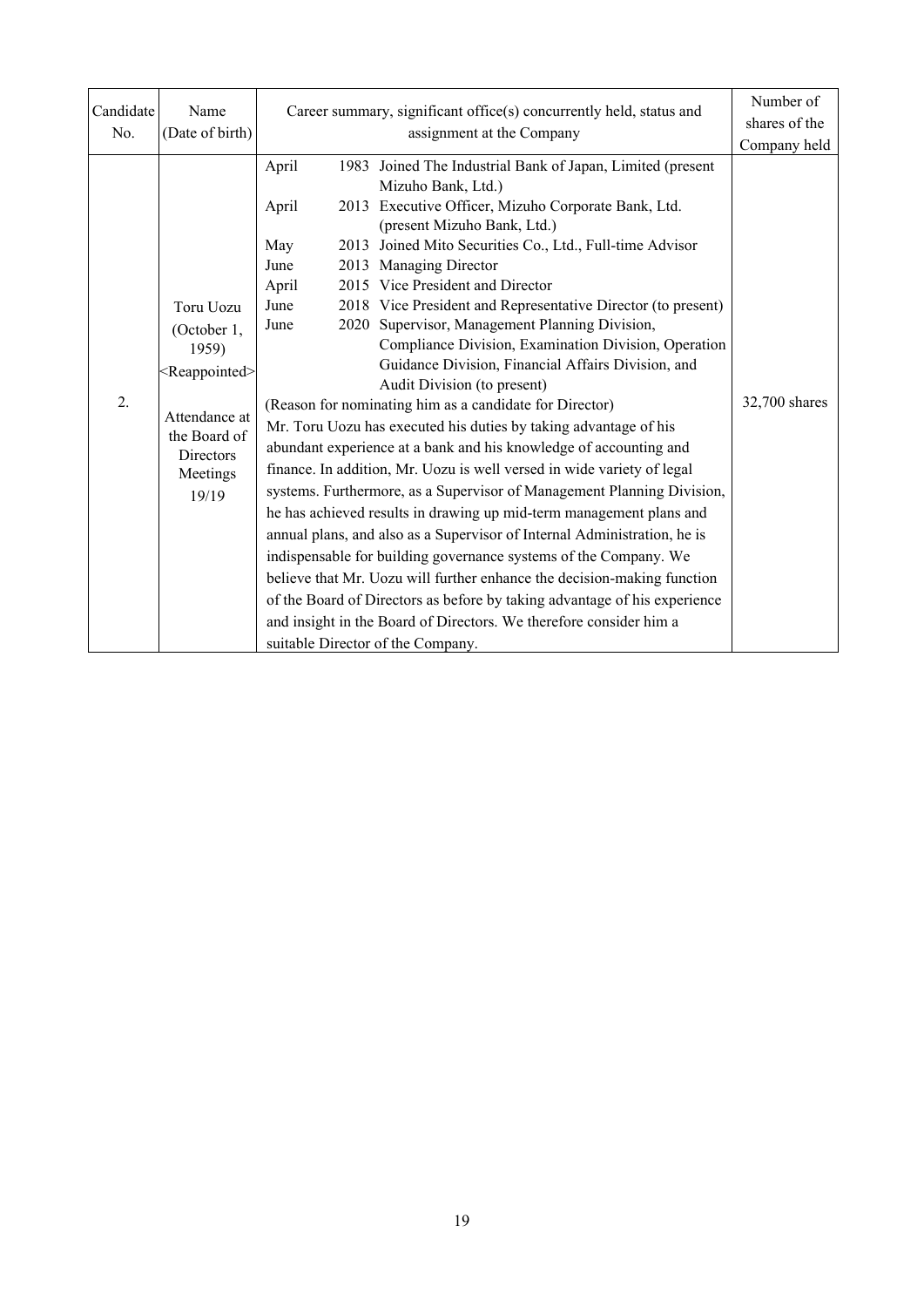| Candidate<br>No. | Name<br>(Date of birth)                                                                                                                     | Career summary, significant office(s) concurrently held, status and<br>assignment at the Company                                                                                                                                                                                                                                                                                                                                                                                                                                                                                                                                                                                                                                                                                                                                                                                                                                                                                                                                                                                                                                                                                                                                     | Number of<br>shares of the<br>Company held |
|------------------|---------------------------------------------------------------------------------------------------------------------------------------------|--------------------------------------------------------------------------------------------------------------------------------------------------------------------------------------------------------------------------------------------------------------------------------------------------------------------------------------------------------------------------------------------------------------------------------------------------------------------------------------------------------------------------------------------------------------------------------------------------------------------------------------------------------------------------------------------------------------------------------------------------------------------------------------------------------------------------------------------------------------------------------------------------------------------------------------------------------------------------------------------------------------------------------------------------------------------------------------------------------------------------------------------------------------------------------------------------------------------------------------|--------------------------------------------|
| 3.               | Susumu Abe<br>(February 18,<br>1961)<br><reappointed><br/>Attendance at<br/>the Board of<br/>Directors<br/>Meetings<br/>19/19</reappointed> | April<br>1984<br>Joined Mito Securities Co., Ltd.<br>2008<br>Executive Officer<br>August<br>2017<br>Director<br>June<br>2020<br>Managing Director (to present)<br>June<br>Supervisor, Personnel Affairs Division, Human<br>Resources Development Division, Investment<br>Information Division, and Investment Advisory<br>Division (to present)<br>(Reason for nominating him as a candidate for Director)<br>Mr. Susumu Abe has been deeply involved in strengthening our research<br>division for many years. He also possesses high level expertise in market<br>analysis, achieving stable performance as the person in charge of the<br>investment policy in the fund wrap business. In addition, as a Supervisor<br>of Internal Administration, he has promoted an internal control system by<br>thoroughly complying with laws and regulations by officers and<br>employees, while also taking advantage of the networks he has built so far<br>to make a great contribution in terms of personnel and human resource<br>development. Mr. Abe possesses indispensable knowledge and experience<br>for promoting the strategies of the Company in the future. We therefore<br>consider him a suitable Director of the Company. | 41,300 shares                              |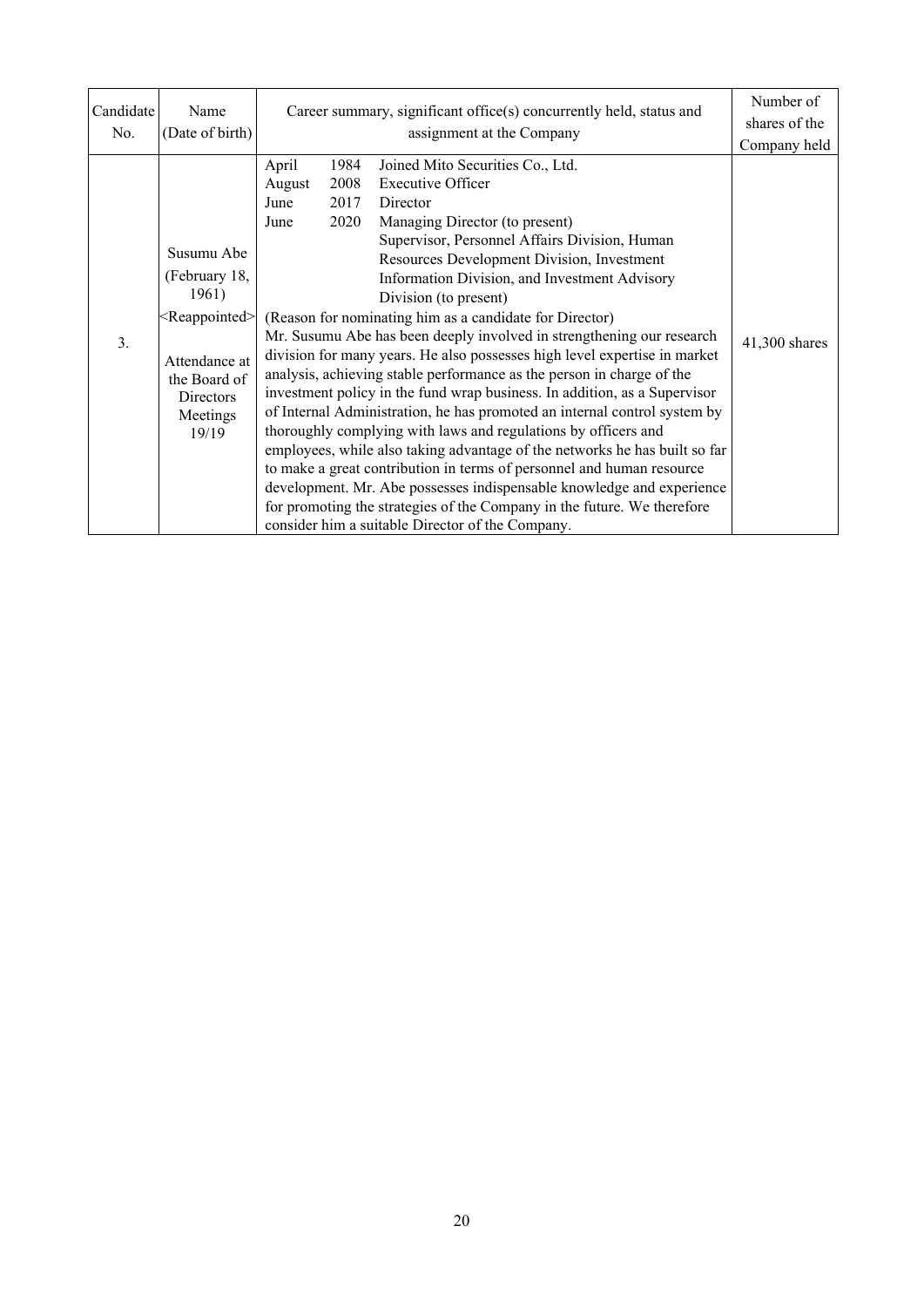| Candidate        | Name                                                                                                                                        | Career summary, significant office(s) concurrently held, status and                                                                                                                                                                                                                                                                                                                                                                                                                                                                                                                                                                                                                                                                                                                                                                                                                                                                                                                                                                                 | Number of                     |
|------------------|---------------------------------------------------------------------------------------------------------------------------------------------|-----------------------------------------------------------------------------------------------------------------------------------------------------------------------------------------------------------------------------------------------------------------------------------------------------------------------------------------------------------------------------------------------------------------------------------------------------------------------------------------------------------------------------------------------------------------------------------------------------------------------------------------------------------------------------------------------------------------------------------------------------------------------------------------------------------------------------------------------------------------------------------------------------------------------------------------------------------------------------------------------------------------------------------------------------|-------------------------------|
| No.              | (Date of birth)                                                                                                                             | assignment at the Company                                                                                                                                                                                                                                                                                                                                                                                                                                                                                                                                                                                                                                                                                                                                                                                                                                                                                                                                                                                                                           | shares of the                 |
| $\overline{4}$ . | Yasuyuki Suda<br>(April 17,<br>1962)<br><reappointed><br/>Attendance at<br/>the Board of<br/>Directors<br/>Meetings<br/>19/19</reappointed> | April<br>1986<br>Joined Mito Securities Co., Ltd.<br>April<br>2016<br>Executive Officer<br>2020<br>June<br>Director (to present)<br>Supervisor, Sales 1 <sup>st</sup> block, Sales 2 <sup>nd</sup> block, and Sales 3 <sup>rd</sup><br>block, Wealth Management Division, Sales Planning<br>and Policy Division, and Customer Center (to present)<br>(Reason for nominating him as a candidate for Director)<br>Mr. Yasuyuki Suda has served as General Manager of two Branches in<br>retail sales. He is deeply familiar with day-to-day sales operations, and<br>has been committed to running branches. At the Head Office, he has<br>served as a General Manager of the Investment Information Division and<br>General Manager of the Sales blocks, demonstrating strong leadership in<br>strengthening the Company's market responsiveness and stable profit<br>base. He has led the sales division appropriately as Director and<br>Supervisor of Sales Division since 2021. We therefore consider him a<br>suitable Director of the Company. | Company held<br>17,400 shares |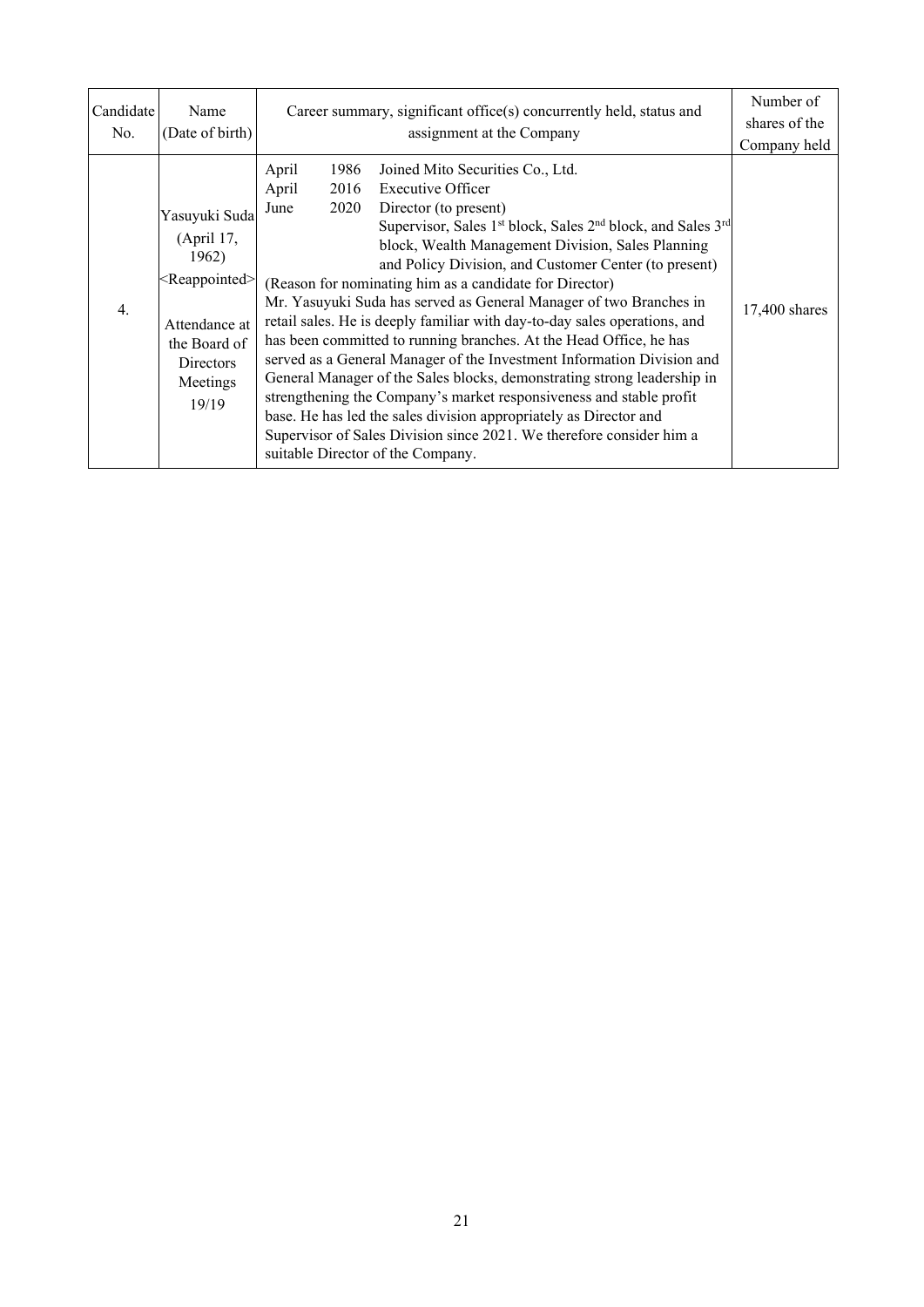| Candidate<br>No. | Name<br>(Date of birth)                                                                                                                                                                                            | Career summary, significant office(s) concurrently held, status and<br>assignment at the Company                                                                                                                                                                                                                                                                                                                                                                                                                                                                                                                                                                                                                                                                                                                                                                                                                                                                                                                                                                                   | Number of<br>shares of the<br>Company held |
|------------------|--------------------------------------------------------------------------------------------------------------------------------------------------------------------------------------------------------------------|------------------------------------------------------------------------------------------------------------------------------------------------------------------------------------------------------------------------------------------------------------------------------------------------------------------------------------------------------------------------------------------------------------------------------------------------------------------------------------------------------------------------------------------------------------------------------------------------------------------------------------------------------------------------------------------------------------------------------------------------------------------------------------------------------------------------------------------------------------------------------------------------------------------------------------------------------------------------------------------------------------------------------------------------------------------------------------|--------------------------------------------|
| 5.               | Takeshi<br>Ohtsuki<br>(June 15, 1961)<br>$<$ Newly<br>appointed><br>Attendance at<br>the Board of<br>Directors<br>Meetings<br>14/14<br>Attendance at<br>the Board of<br>Statutory<br>Auditors<br>Meetings<br>10/10 | April<br>1985<br>Joined Mito Securities Co., Ltd.<br>October<br>2015<br><b>Executive Officer</b><br>April<br>2020<br>Managing Executive Officer<br>2021<br>Outside Statutory Auditor, Shizuoka Tokai Securities<br>June<br>Co., Ltd. (to present)<br>Statutory Auditor, Mito Securities Co., Ltd. (to present)<br>(Significant office concurrently held)<br>Outside Statutory Auditor, Shizuoka Tokai Securities Co., Ltd.<br>(Reason for nominating him as a candidate for Director)<br>Mr. Takeshi Ohtsuki has many years of business experience in the<br>Company's Financial Affairs Division and Management Planning<br>Division, and is deeply familiar with accounting and finance. He has also<br>played a central role in formulating management vision and mid-term<br>plans, and possesses the knowledge and experience to appropriately<br>engage in management of the Company. As a Statutory Auditor since<br>2021, he has made the audit of the management of the Company function<br>effectively. We therefore consider him a suitable Director of the<br>Company. | $16,200$ shares                            |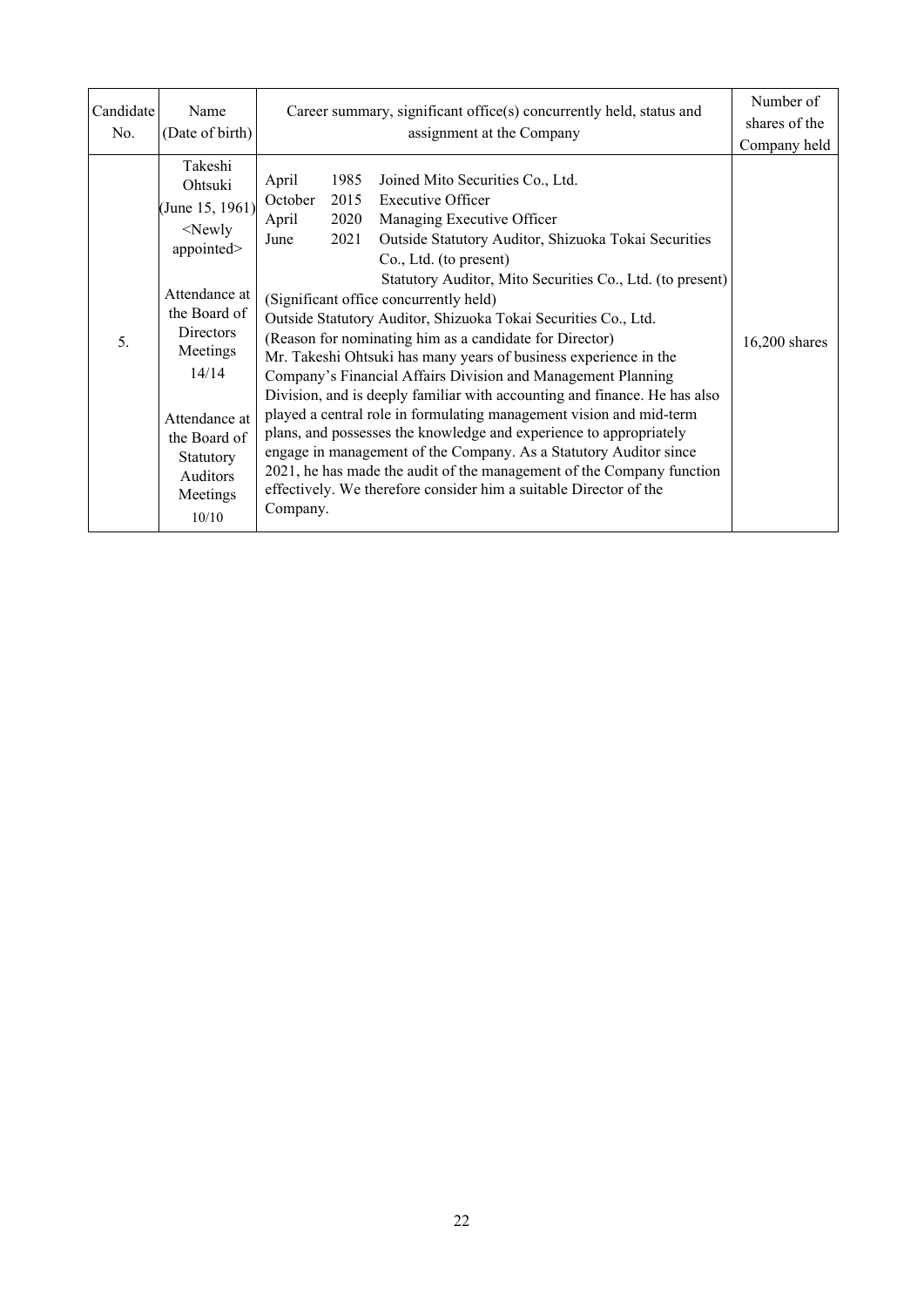| Candidate<br>No. | Name<br>(Date of birth)                                                                                                                                                                                                                 | Career summary, significant office(s) concurrently held, status and                                                   | Number of<br>shares of the<br>Company held                                                                                                                                                                                                                                                                                                                                                                                                                                                                                                                                                                                                                                                                                                                                                                                                                                                                                                                                                                                                                                                                                                                                                                                                                                                                                                                                                                                                                                                                    |              |
|------------------|-----------------------------------------------------------------------------------------------------------------------------------------------------------------------------------------------------------------------------------------|-----------------------------------------------------------------------------------------------------------------------|---------------------------------------------------------------------------------------------------------------------------------------------------------------------------------------------------------------------------------------------------------------------------------------------------------------------------------------------------------------------------------------------------------------------------------------------------------------------------------------------------------------------------------------------------------------------------------------------------------------------------------------------------------------------------------------------------------------------------------------------------------------------------------------------------------------------------------------------------------------------------------------------------------------------------------------------------------------------------------------------------------------------------------------------------------------------------------------------------------------------------------------------------------------------------------------------------------------------------------------------------------------------------------------------------------------------------------------------------------------------------------------------------------------------------------------------------------------------------------------------------------------|--------------|
| 6.               | Akira Segawa<br>(January 22,<br>1955)<br><reappointed><br/><outside<br>Director&gt;<br/><independent<br>Officer&gt;<br/>Attendance at<br/>the Board of<br/>Directors<br/>Meetings<br/>18/19</independent<br></outside<br></reappointed> | April<br>April<br>April<br>April<br>June<br>June<br>October<br>March<br>March<br>June<br>March<br>roles)<br>to occur. | 1977 Joined the Industrial Bank of Japan, Limited (present<br>Mizuho Bank, Ltd.)<br>2005 Executive Officer, Mizuho Corporate Bank, Ltd.<br>(present Mizuho Bank, Ltd.)<br>2008 Managing Executive Officer, Mizuho Corporate Bank,<br>Ltd.<br>2010 Director, Mizuho Corporate Bank, Ltd.<br>2010 Full-time Corporate Auditor, DOWA HOLDINGS CO.,<br>LTD.<br>2011 Director, DOWA HOLDINGS CO., LTD.<br>2012 Deputy Chief Executive Officer, FUJITA KANKO INC.<br>2013 Representative Director and President, FUJITA<br>KANKO INC.<br>2019 Chairman, FUJITA KANKO INC.<br>2020 Outside Director, Mito Securities Co., Ltd. (to present)<br>2021 Special Advisor, FUJITA KANKO INC. (to present)<br>(Reason for nominating him as a candidate for Director, and expected<br>Mr. Akira Segawa has a high level of insight and capability on finance<br>and accounting from his experience developed over years in the banking<br>industry. He possesses knowledge based on experience in corporate<br>management as Representative Director and President of FUJITA<br>KANKO INC., and can be expected to provide advice and supervision on<br>the Company's management. We therefore consider him a suitable<br>Outside Director of the Company. Mr. Segawa has no issue with any of<br>the standards for independence set forth by the exchange and the<br>Company, and fulfills the qualification requirements for an independent<br>officer to whom conflict of interest with general shareholders is unlikely | 7,300 shares |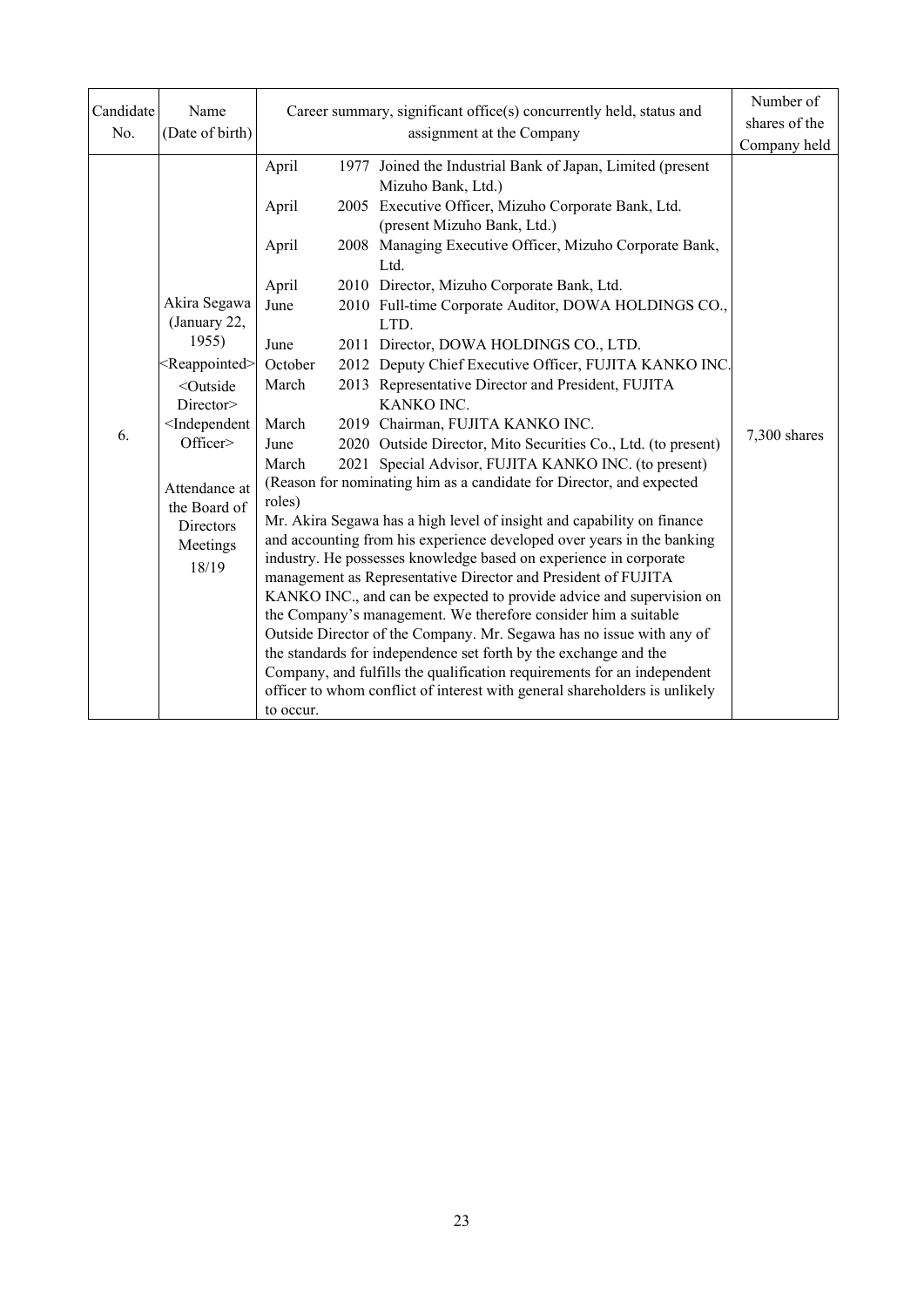| Candidate<br>No. | Name<br>(Date of birth)                                                                                                                                            | Career summary, significant office(s) concurrently held, status and      | Number of<br>shares of the<br>Company held                                                                                                                                                                                                                                                                                                                                                                                                                                                                                                                                                                                                                                                                                                                                                                                                                                                                                                                                                                                                                                                                                                                                                                                                                                                                                                                                                                                                                                                                                                                                                                                                                                                                             |            |
|------------------|--------------------------------------------------------------------------------------------------------------------------------------------------------------------|--------------------------------------------------------------------------|------------------------------------------------------------------------------------------------------------------------------------------------------------------------------------------------------------------------------------------------------------------------------------------------------------------------------------------------------------------------------------------------------------------------------------------------------------------------------------------------------------------------------------------------------------------------------------------------------------------------------------------------------------------------------------------------------------------------------------------------------------------------------------------------------------------------------------------------------------------------------------------------------------------------------------------------------------------------------------------------------------------------------------------------------------------------------------------------------------------------------------------------------------------------------------------------------------------------------------------------------------------------------------------------------------------------------------------------------------------------------------------------------------------------------------------------------------------------------------------------------------------------------------------------------------------------------------------------------------------------------------------------------------------------------------------------------------------------|------------|
| 7.               | Toshihiko<br>Koiwai<br>(September 4,<br>1956)<br>$<$ Newly<br>appointed><br><outside<br>Director&gt;<br/><independent<br>Officer&gt;</independent<br></outside<br> | April<br>June<br>April<br>June<br>May<br>June<br>June<br>March<br>roles) | 1979 Joined Marusan Securities Co., Ltd.<br>2005 Executive Officer and General Manager, Equity<br>Division, Marusan Securities Co., Ltd.<br>2011 Managing Executive Officer and General Manager,<br>Equity Division, Marusan Securities Co., Ltd.<br>2013 Director, Managing Executive Officer, General<br>Manager, Equity Division, and Supervisor,<br>Investigations Department, Marusan Securities Co., Ltd.<br>2014 President & Representative Director, Marusan Securities<br>Co., Ltd.<br>2018 Chairman & Representative Director, Marusan<br>Securities Co., Ltd.<br>2020 Advisor, Marusan Securities Co., Ltd.<br>2022 Retired from Marusan Securities Co., Ltd.<br>(Reason for nominating him as a candidate for Director, and expected<br>Mr. Toshihiko Koiwai was appointed President & Representative Director<br>of Marusan Securities Co., Ltd. after serving as sales manager at several<br>branches and as Director and General Manager of Equity Division since<br>joining the company, and is closely familiar with the securities industry.<br>He possesses abundant experience as corporate manager, having led the<br>company for more than six years including his term as Chairman &<br>Representative Director, and thus can be expected to further enhance the<br>decision-making and supervisory functions of the Board of Directors. We<br>therefore consider him a suitable Outside Director of the Company. Mr.<br>Koiwai has no issue with any of the standards for independence set forth<br>by the exchange and the Company, and fulfills the qualification<br>requirements for an independent officer to whom conflict of interest with<br>general shareholders is unlikely to occur. | $0$ shares |

Notes: 1. No conflict of interest exists between the Company and any of the above candidates for Directors.

2. Mr. Akira Segawa and Mr. Toshihiko Koiwai are candidates for Outside Director.

- 3. The Company has registered Mr. Akira Segawa with the Tokyo Stock Exchange, Inc. as an independent officer to whom conflict of interest with general shareholders is unlikely to occur. When Mr. Akira Segawa is reelected as Outside Director, the Company will continue his appointment as an independent officer. The Company also intends to register Mr. Toshihiko Koiwai as an independent officer with the said exchange. The Company believes that both Mr. Akira Segawa and Mr. Toshihiko Koiwai fulfill the independence standards for outside officers established by the Company.
- 4. Liability limitation agreement with Outside Director (excluding executive directors, etc.) The Company intends to enter into liability limitation agreements with Mr. Akira Segawa and Mr. Toshihiko Koiwai to limit the liability provided for in Article 423, Paragraph 1 of the Companies Act in accordance with the provisions in Article 427, Paragraph 1 of the Companies Act and the Articles of Incorporation. The maximum amount of liability under the agreement will be the amount stipulated by laws and regulations.
- 5. The Company has concluded a directors and officers liability insurance agreement provided for in Article 430-3, Paragraph 1 of the Companies Act with an insurance company to cover damages, litigation expenses, etc. incurred by the insureds in the event that a claim for damages is made due to an act performed by the insureds in their capacity as directors or officers of the Company. The candidates will be included as the insureds under this insurance agreement. The Company bears all the insurance premium. The period of the insurance agreement is one year from September 27, 2021. The Company plans to renew the agreement with the same content at the next renewal.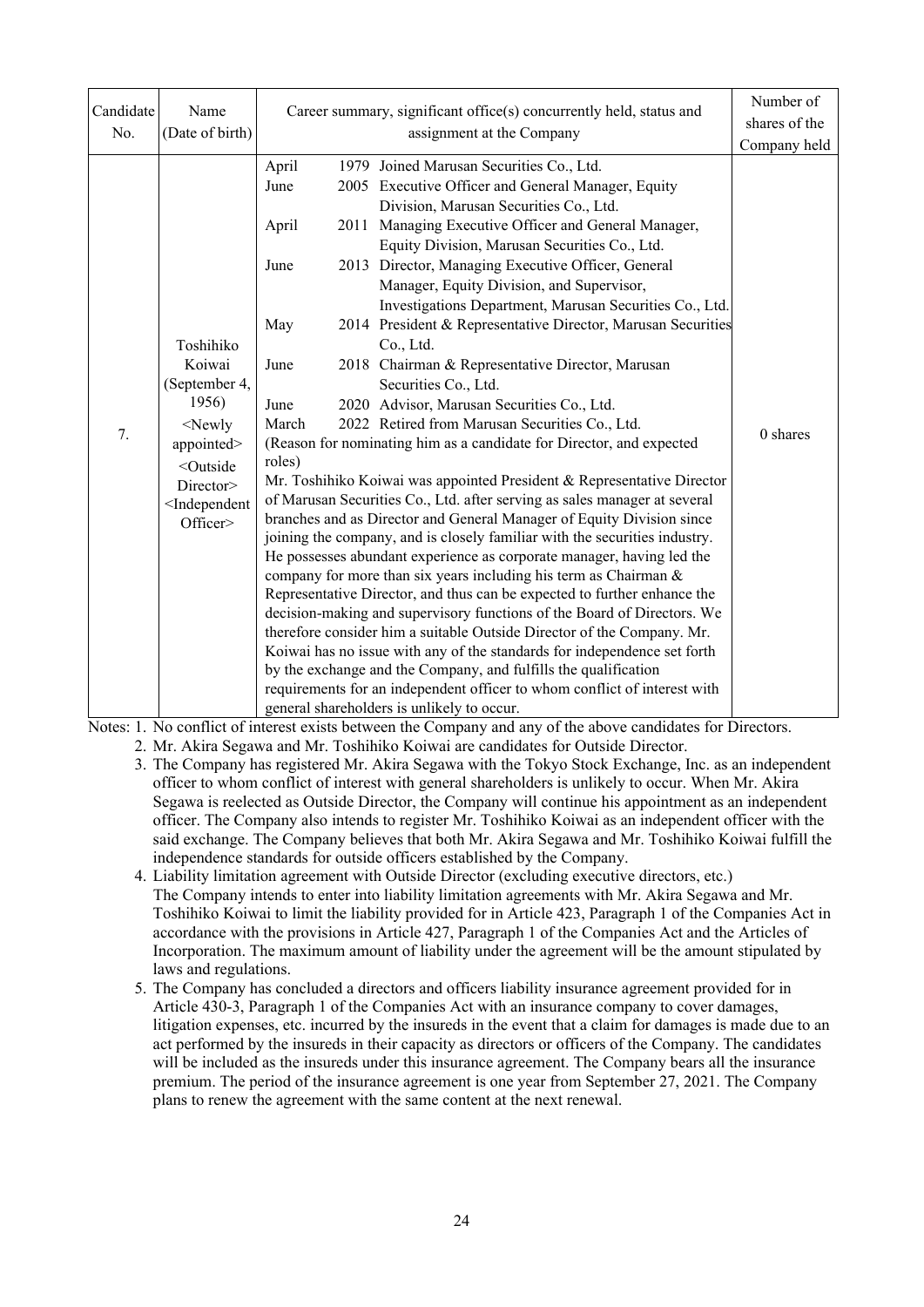#### **Proposal No. 4: Election of Three Directors who are Audit and Supervisory Committee Members**

The Company will transition to a company with an Audit and Supervisory Committee, under the condition that Proposal No. 2: "Partial Amendments to the Articles of Incorporation" is approved and resolved. As a result, under the stipulations of Article 336, Paragraph 4, Item 2 of the Companies Act, the terms of office of all four Statutory Auditors will expire at the conclusion of this General Meeting of Shareholders. Accordingly, election of three Directors who are Audit and Supervisory Committee Members (Audit and Supervisory Committee Members; the same applies within this proposal) is proposed.

Additionally, the resolution of this proposal shall take effect, conditional upon the approval and resolution of Proposal No. 2: "Partial Amendments to the Articles of Incorporation" as originally proposed, and the amendments to the Articles of Incorporation regarding the transition to a Company with an Audit and Supervisory Committee resulting from resolution of said proposal coming into effect.

The Board of Statutory Auditors has previously given its approval.

The candidates for Audit and Supervisory Committee Members are as follows:

| Candidate<br>No. |               | Name               |         |             | Status at the<br>Company        | Number of<br>years served as<br>a Director and<br>a Statutory<br>Auditor | Attendance at<br>the Board of<br>Directors<br>Meetings and<br>the Board of<br>Statutory<br>Auditors<br>Meetings |
|------------------|---------------|--------------------|---------|-------------|---------------------------------|--------------------------------------------------------------------------|-----------------------------------------------------------------------------------------------------------------|
| $\mathbf{1}$     | Hideki Iguchi | Newly<br>appointed |         |             | Statutory<br>Auditor            | 4 years                                                                  | Board of<br>Directors<br>Meetings<br>18/19<br>Board of<br>Statutory<br>Auditors<br>Meetings<br>14/14            |
| $\overline{2}$   | Ryoichi Ohno  | Newly<br>appointed | Outside | Independent | Outside<br>Statutory<br>Auditor | 20 years                                                                 | Board of<br>Directors<br>Meetings<br>19/19<br>Board of<br>Statutory<br>Auditors<br>Meetings<br>14/14            |
| $\overline{3}$   | Miyoe Ohnishi | Newly<br>appointed | Outside | Independent | Outside<br>Statutory<br>Auditor | 1 year                                                                   | Board of<br>Directors<br>Meetings<br>14/14<br>Board of<br>Statutory<br>Auditors<br>Meetings<br>10/10            |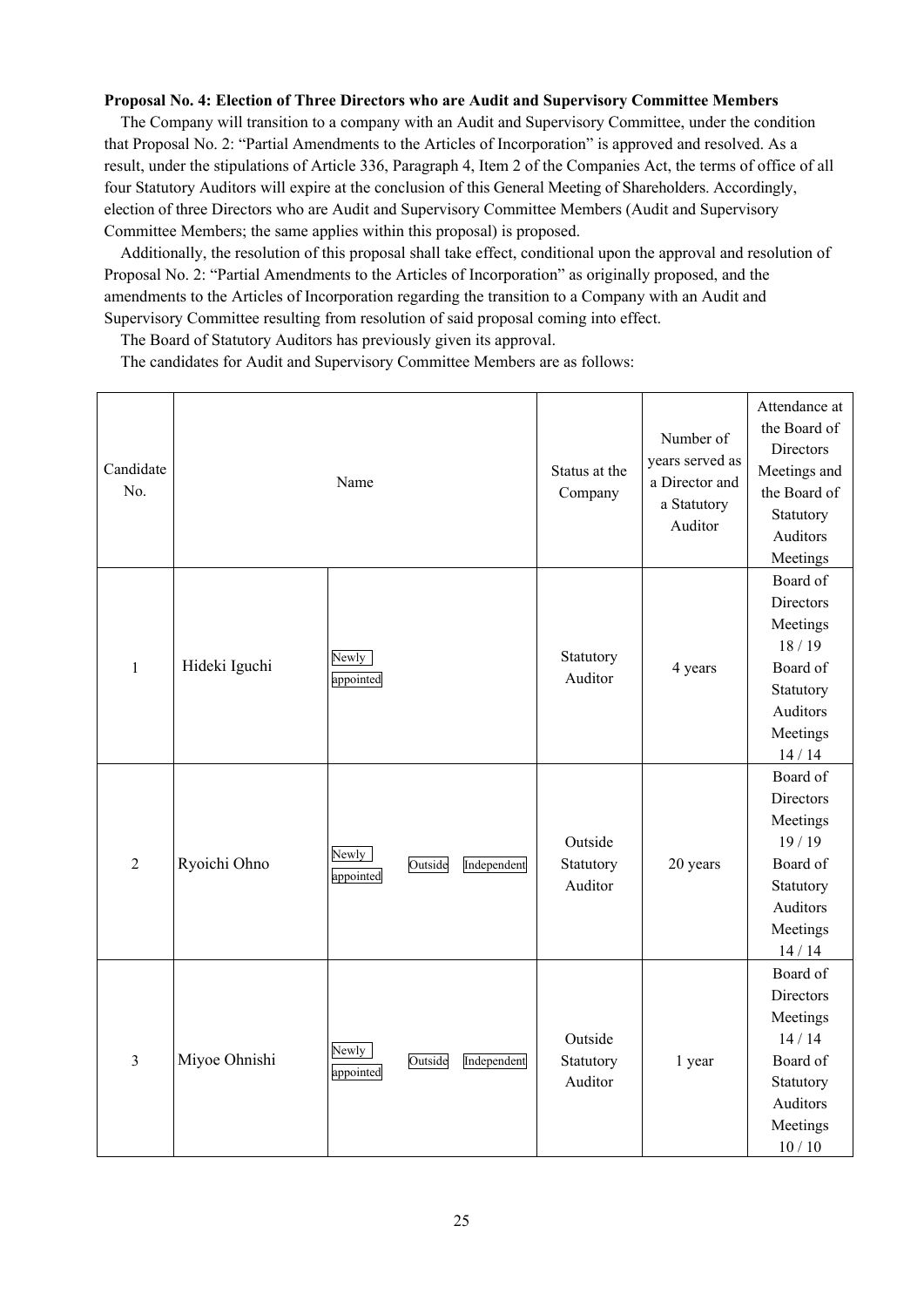| Candidate<br>No. | Name<br>(Date of birth)                                                                                                                                                                                                  | Career summary, significant office(s) concurrently held, status and<br>assignment at the Company                                                                                                                                                                                                                                                                                                                                                                                                                                                                                | Number of<br>shares of the<br>Company held                                                                                                                                                                                                                                                                                                                                                                                                                                                     |               |
|------------------|--------------------------------------------------------------------------------------------------------------------------------------------------------------------------------------------------------------------------|---------------------------------------------------------------------------------------------------------------------------------------------------------------------------------------------------------------------------------------------------------------------------------------------------------------------------------------------------------------------------------------------------------------------------------------------------------------------------------------------------------------------------------------------------------------------------------|------------------------------------------------------------------------------------------------------------------------------------------------------------------------------------------------------------------------------------------------------------------------------------------------------------------------------------------------------------------------------------------------------------------------------------------------------------------------------------------------|---------------|
| $\mathbf{1}$ .   | Hideki Iguchi<br>(April 17,<br>1961)<br>$<$ Newly<br>appointed><br>Attendance at<br>the Board of<br><b>Directors</b><br>Meetings<br>18/19<br>Attendance at<br>the Board of<br>Statutory<br>Auditors<br>Meetings<br>14/14 | April<br>1985<br>Joined Mito Securities Co., Ltd.<br>March<br>2001<br><b>Executive Officer</b><br>2008<br>April<br>2015<br>Managing Executive Officer<br>April<br>2018<br>Statutory Auditor (to present)<br>June<br>(Reason for nominating him as a candidate for Director)<br>Mr. Hideki Iguchi is familiar with compliance operations, including<br>of his high level of expertise and insight and made the audit of the<br>management of the Company function effectively since assuming the<br>is suitable as Director who is an Audit and Supervisory Committee<br>Member. | Joined Taiheiyo Securities Co., Ltd. (present Mitsubishi<br>UFJ Morgan Stanley Securities Co., Ltd.)<br>auditing, examination, risk management, and credit control, and has made<br>a significant contribution to the development of our corporate governance<br>structure and internal control system. He also possesses knowledge and<br>experience in finance and management planning. He has taken advantage<br>office of Statutory Auditor in 2018. We therefore consider that Mr. Iguchi | 28,900 shares |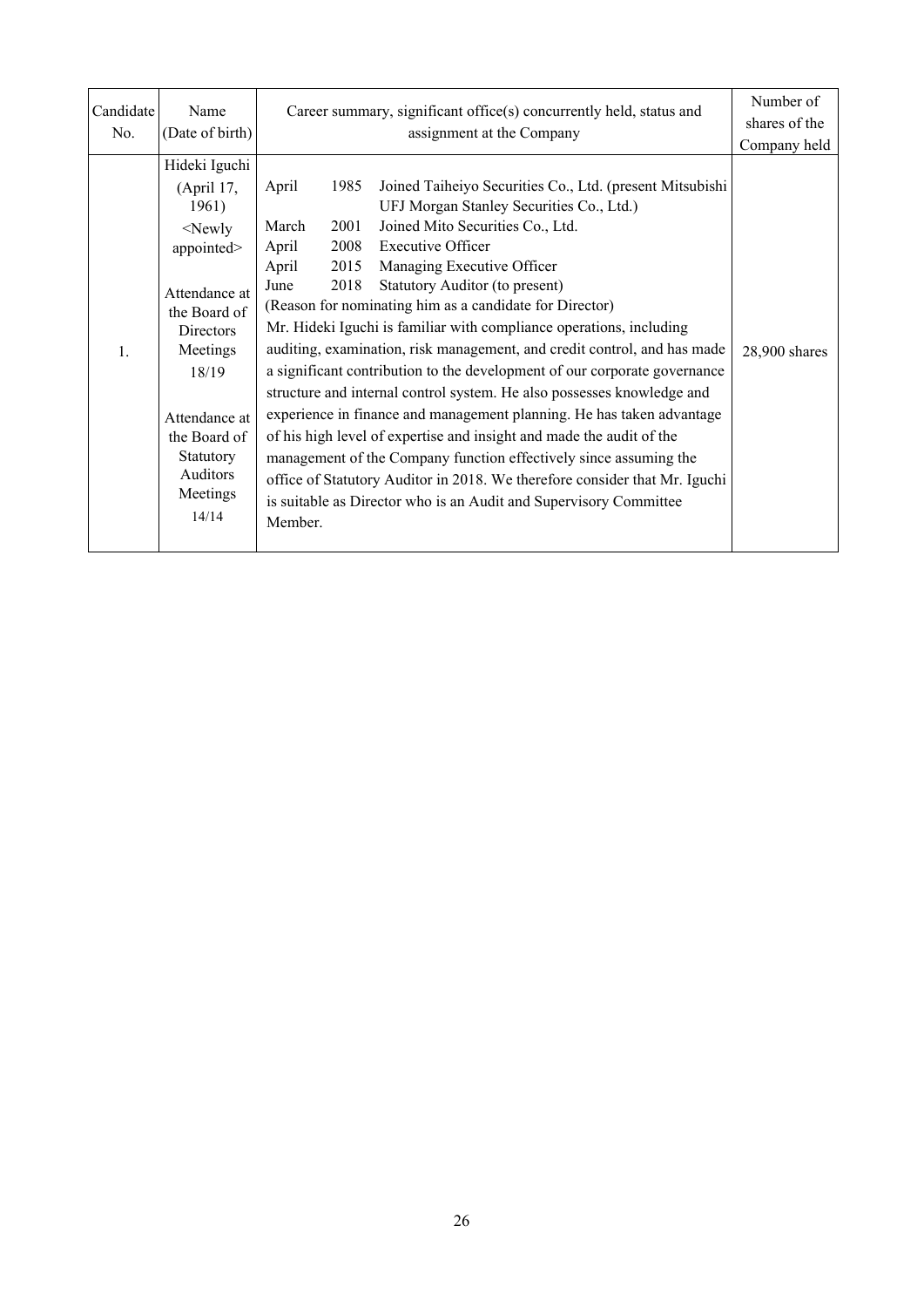| Candidate<br>No. | Name<br>(Date of birth)                                                                                                                                                                                                                                                                                | Career summary, significant office(s) concurrently held, status and<br>assignment at the Company                                                                                                                                                                                                                                                                                                                                                                                                                                                                                                                                                                                                                                                                                                                                                                                                                                                                                                                                                                                                                                                                          | Number of<br>shares of the<br>Company held |
|------------------|--------------------------------------------------------------------------------------------------------------------------------------------------------------------------------------------------------------------------------------------------------------------------------------------------------|---------------------------------------------------------------------------------------------------------------------------------------------------------------------------------------------------------------------------------------------------------------------------------------------------------------------------------------------------------------------------------------------------------------------------------------------------------------------------------------------------------------------------------------------------------------------------------------------------------------------------------------------------------------------------------------------------------------------------------------------------------------------------------------------------------------------------------------------------------------------------------------------------------------------------------------------------------------------------------------------------------------------------------------------------------------------------------------------------------------------------------------------------------------------------|--------------------------------------------|
| 2.               | Ryoichi Ohno<br>(April 24,<br>1949)<br>$<$ Newly<br>appointed><br><outside><br/><independent<br>Officer<br/>Attendance at<br/>the Board of<br/>Directors<br/>Meetings<br/>19/19<br/>Attendance at<br/>the Board of<br/>Statutory<br/><b>Auditors</b><br/>Meetings<br/>14/14</independent<br></outside> | October<br>Passed the Bar Examination<br>1976<br>April<br>1979<br>Registered as Attorney-at-Law (First Tokyo Bar<br>Association)<br>Attorney, South Toranomon Law Offices (to present)<br>Outside Statutory Auditor, Mito Securities Co., Ltd. (to<br>2002<br>June<br>present)<br>(Significant office concurrently held)<br>Partner Attorney, South Toranomon Law Offices<br>(Reason for nominating him as a candidate for Outside Director, and<br>expected roles)<br>Mr. Ryoichi Ohno has expertise in legal affairs and compliance as an<br>Attorney-at-Law, and abundant experience as an Outside Statutory Auditor<br>of the Company. He is familiar with the securities industry and<br>management of the Company, and can be expected to contribute to<br>auditing. We therefore consider that he is suitable as Outside Director who<br>is an Audit and Supervisory Committee Member. Mr. Ohno has no issue<br>with any of the standards for independence set forth by the exchange and<br>the Company, and fulfills the qualification requirements for an<br>independent officer to whom conflict of interest with general shareholders<br>is unlikely to occur. | 13,550 shares                              |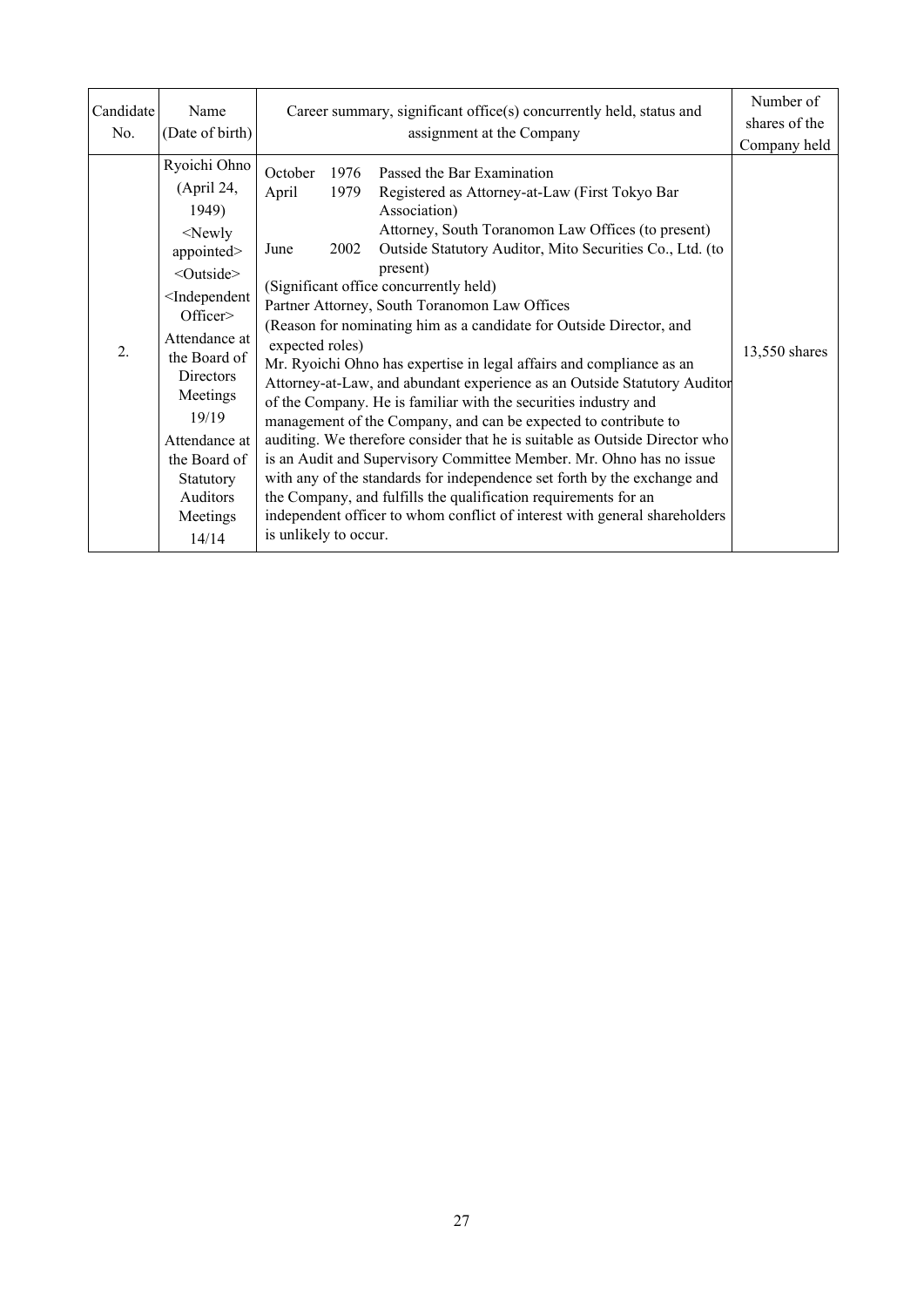| Candidate<br>No. | Name<br>(Date of birth)                                                                                                                                                                                                                                                                                        | Career summary, significant office(s) concurrently held, status and<br>assignment at the Company                                                                                                                                                                                                                                                                                                                                                                                                                                                                                                                                                                                                                                                                                                                                                                                                                                                                                                                                                                                                                                                                                                                                                                                                                             | Number of<br>shares of the<br>Company held |
|------------------|----------------------------------------------------------------------------------------------------------------------------------------------------------------------------------------------------------------------------------------------------------------------------------------------------------------|------------------------------------------------------------------------------------------------------------------------------------------------------------------------------------------------------------------------------------------------------------------------------------------------------------------------------------------------------------------------------------------------------------------------------------------------------------------------------------------------------------------------------------------------------------------------------------------------------------------------------------------------------------------------------------------------------------------------------------------------------------------------------------------------------------------------------------------------------------------------------------------------------------------------------------------------------------------------------------------------------------------------------------------------------------------------------------------------------------------------------------------------------------------------------------------------------------------------------------------------------------------------------------------------------------------------------|--------------------------------------------|
| 3.               | Miyoe Ohnishi<br>(December 17,<br>1959)<br>$<$ Newly<br>appointed><br><outside><br/><independent<br>Officer&gt;<br/>Attendance at<br/>the Board of<br/><b>Directors</b><br/>Meetings<br/>14/14<br/>Attendance at<br/>the Board of<br/>Statutory<br/>Auditors<br/>Meetings<br/>10/10</independent<br></outside> | April<br>Joined Japan Associated Finance Co., Ltd. (present<br>1983<br>JAFCO Group Co., Ltd.)<br>Registered as Certified Public Tax Accountant<br>1989<br>March<br>April<br>Certified Public Tax Accountant, Aida Tax Accounting<br>1989<br>Office (to present)<br>Outside Statutory Auditor, Mito Securities Co., Ltd. (to<br>2001<br>June<br>present)<br>(Significant office concurrently held)<br>Representative, Aida Tax Accounting Office<br>(Reason for nominating her as a candidate for Outside Director, and<br>expected roles)<br>Ms. Miyoe Ohnishi has expertise and abundant experience on finance and<br>accounting as a Certified Public Tax Accountant. After assuming the<br>office of Statutory Auditor of the Company, she has audited the Company<br>from an objective and neutral perspective that is independent from the<br>Company, and can be expected to continue to contribute in this way.<br>We therefore consider that she is suitable as Outside Director who is an<br>Audit and Supervisory Committee Member. Ms. Ohnishi has no issue<br>with any of the standards for independence set forth by the exchange and<br>the Company, and fulfills the qualification requirements for an<br>independent officer to whom conflict of interest with general shareholders<br>is unlikely to occur. | 0 shares                                   |

Notes: 1. No conflict of interest exists between the Company and any of the above candidates for Directors.

2. Mr. Ryoichi Ohno and Ms. Miyoe Ohnishi are candidates for Outside Directors.

 3. Mr. Ryoichi Ohno and Ms. Miyoe Ohnishi will have served as Outside Statutory Auditors of the Company for 20 years and 1 year, respectively, at the conclusion of this General Meeting of Shareholders.

 4. Regarding Ms. Miyoe Ohnishi, the name on the family register is presented. The name under which she is registered as Certified Public Tax Accountant is Miyoe Aida.

- 5. The Company has registered Mr. Ryoichi Ohno and Ms. Miyoe Ohnishi with the Tokyo Stock Exchange, Inc. as independent officers to whom conflict of interest with general shareholders is unlikely to occur. When Mr. Ryoichi Ohno and Ms. Miyoe Ohnishi are reelected as Audit and Supervisory Committee Members, the Company will continue their appointment as independent officers.
- 6. Liability limitation agreement with Outside Directors (excluding executive directors, etc.) The Company intends to enter into liability limitation agreements with Mr. Hideki Iguchi, Mr. Ryoichi Ohno and Ms. Miyoe Ohnishi to limit the liability provided for in Article 423, Paragraph 1 of the Companies Act in accordance with the provisions in Article 427, Paragraph 1 of the Companies Act and the Articles of Incorporation. The maximum amount of liability under the agreement will the amount stipulated by laws and regulations.
- 7. The Company has concluded a directors and officers liability insurance agreement provided for in Article 430-3, Paragraph 1 of the Companies Act with an insurance company to cover damages, litigation expenses, etc. incurred by the insureds in the event that a claim for damages is made due to an act performed by the insureds in their capacity as directors or officers of the Company. The candidates will be included as the insureds under this insurance agreement. The Company bears all the insurance premium. The period of the insurance agreement is one year from September 27, 2021. The Company plans to renew the agreement with the same content at the next renewal.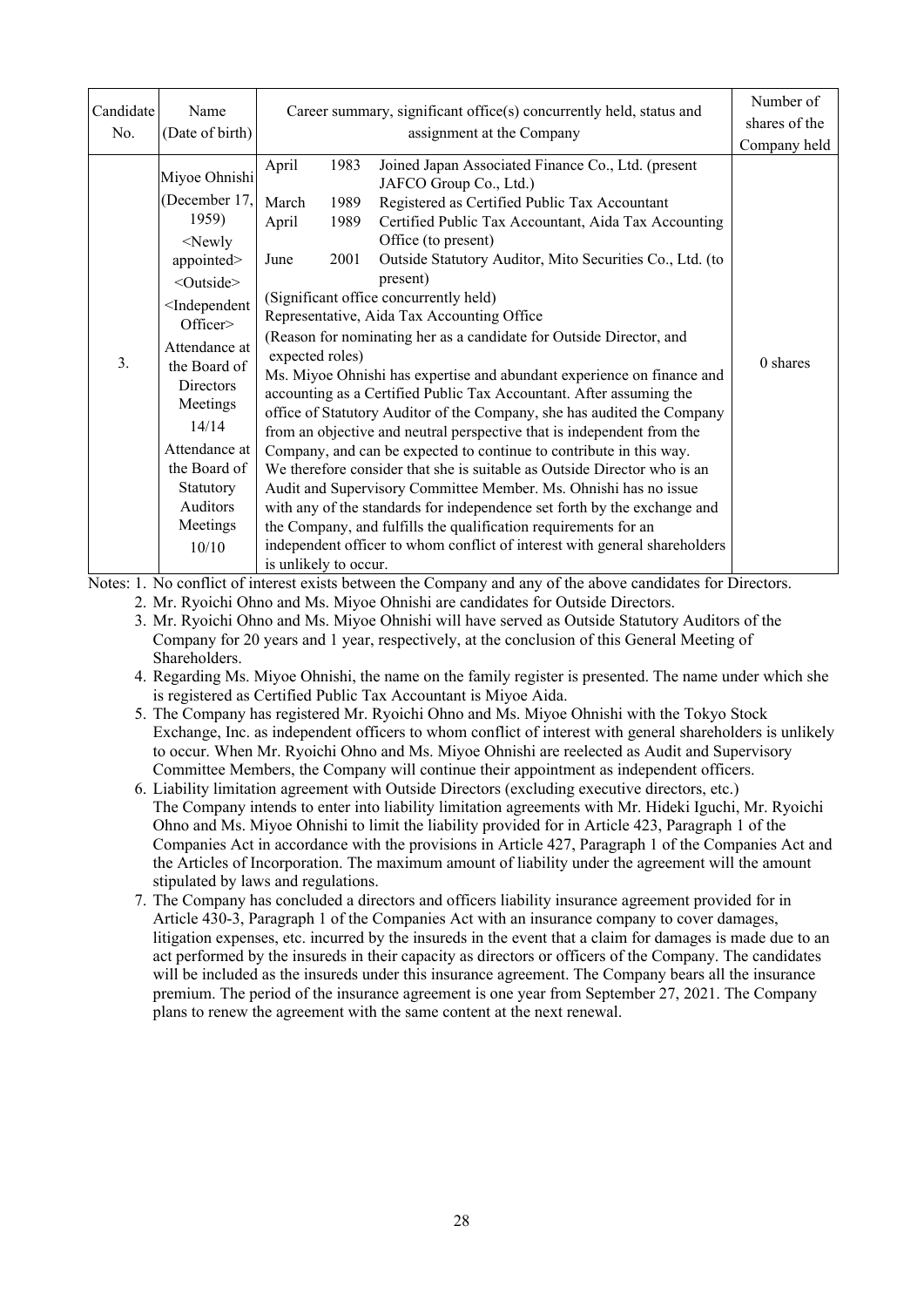# (Reference)

Knowledge and skills possessed by the Company's Directors (skills matrix)

The Company has identified the following knowledge and experience necessary for its Directors. The knowledge and experience possessed by the Company's Directors if Proposal No. 3 and Proposal No. 4 are approved and resolved as follows:

| Position<br>Name    |                                                                      | <b>Sex</b> | Corporate<br>management | Financial<br>services | Finance/<br>Accounting | Legal<br>affairs/<br>Compliance |
|---------------------|----------------------------------------------------------------------|------------|-------------------------|-----------------------|------------------------|---------------------------------|
| Katsunori Kobayashi | Representative<br>Director<br>President                              | Male       | О                       | О                     |                        |                                 |
| Toru Uozu           | Representative<br>Director<br>Vice President                         | Male       |                         | $\bigcirc$            | $\bigcirc$             | $\bigcirc$                      |
| Susumu Abe          | Managing Director                                                    | Male       |                         | $\bigcirc$            |                        | ()                              |
| Yasuyuki Suda       | Director                                                             | Male       |                         | $\bigcirc$            |                        |                                 |
| Takeshi Ohtsuki     | Director                                                             | Male       |                         | О                     | $\left(\right)$        |                                 |
| Akira Segawa        | <b>Outside Director</b>                                              | Male       | $\bigcirc$              | $\bigcirc$            | $\bigcirc$             |                                 |
| Toshihiko Koiwai    | <b>Outside Director</b>                                              | Male       | $\bigcirc$              | $\bigcirc$            |                        |                                 |
| Hideki Iguchi       | Director<br>Audit and Supervisory<br>Committee Member                | Male       |                         | $\bigcirc$            | $\bigcirc$             | $\bigcirc$                      |
| Ryoichi Ohno        | Outside Director<br>Audit and Supervisory<br>Committee Member        | Male       |                         | O                     |                        | $\bigcirc$                      |
| Miyoe Ohnishi       | <b>Outside Director</b><br>Audit and Supervisory<br>Committee Member | Female     |                         | ◯                     | $($ )                  |                                 |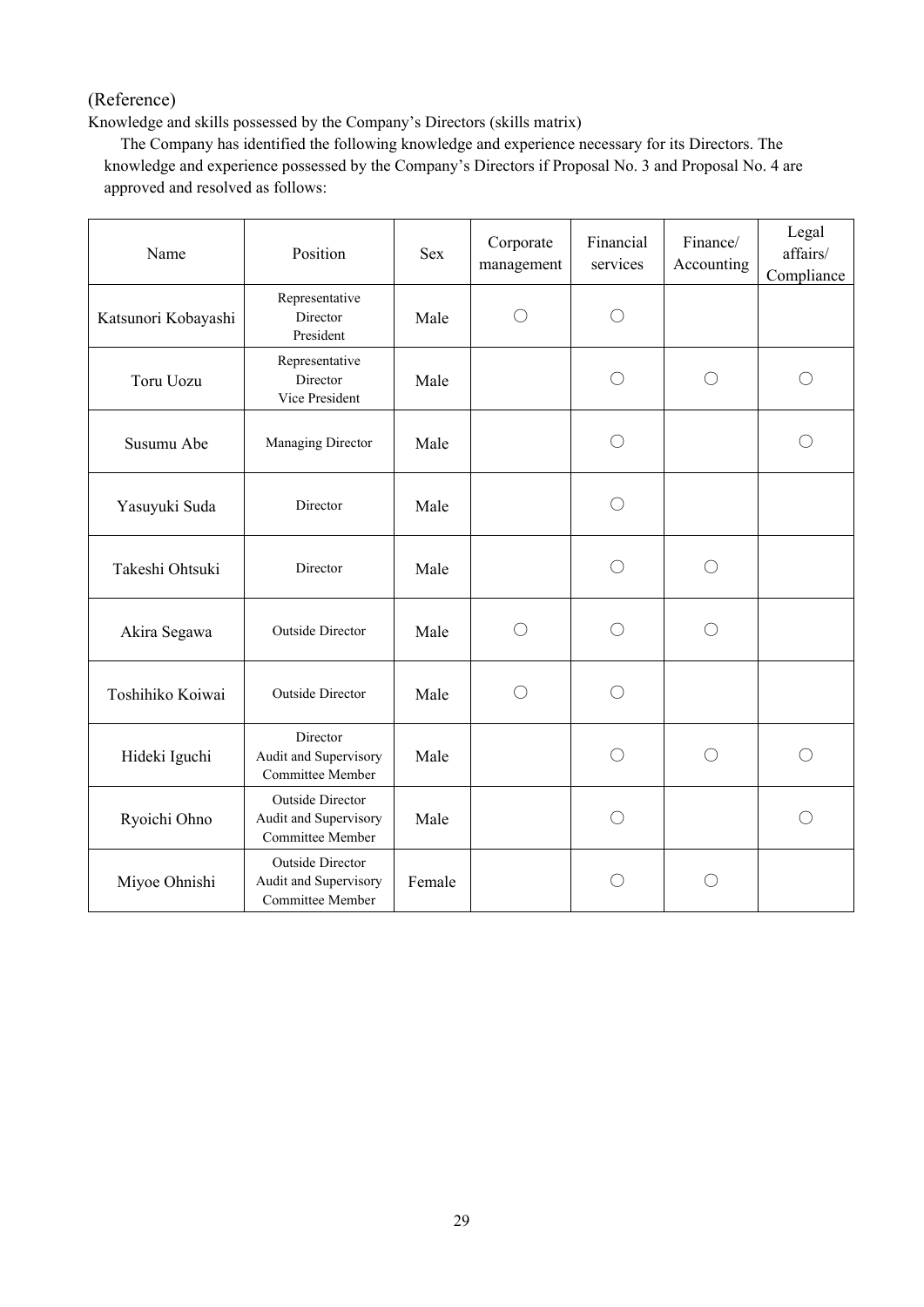#### **Proposal No. 5: Election of One Substitute Director who is an Audit and Supervisory Committee Member**

The Company will transition to a company with an Audit and Supervisory Committee, under the condition that Proposal No. 2: "Partial Amendments to the Articles of Incorporation" is approved and resolved. In order to prepare for the case when the number of Directors who are Audit and Supervisory Committee Members (Audit and Supervisory Committee Members; the same applies within this proposal) stipulated by laws and regulations might be insufficient, election of the following one Substitute Audit and Supervisory Committee Member is proposed.

Additionally, the resolution of this proposal shall take effect, conditional upon the approval and resolution of Proposal No. 2: "Partial Amendments to the Articles of Incorporation" as originally proposed, and the amendments to the Articles of Incorporation regarding the transition to a company with an Audit and Supervisory Committee resulting from resolution of said proposal coming into effect. The resolution of this proposal shall be effective until the start of the General Meeting of Shareholders for the last fiscal year ending within two years after the resolution. The election may be cancelled by the resolution of the Board of Directors, provided such cancellation is made prior to the assumption of office and with the consent of the Audit and Supervisory Committee.

The Board of Statutory Auditors has previously given its approval.

The candidate for Substitute Audit and Supervisory Committee Member is as follows:

| Name<br>(Date of birth)                                                                               | Career summary, significant office(s) concurrently held and<br>status at the Company                                                                                                                                                                                                                                                                                                                                                                                                                                                                                                                                                                                                                                                                                                                                                                                                                                                                                                                                                                                                                                                                                                                                                   | Number of shares<br>of the Company<br>held |
|-------------------------------------------------------------------------------------------------------|----------------------------------------------------------------------------------------------------------------------------------------------------------------------------------------------------------------------------------------------------------------------------------------------------------------------------------------------------------------------------------------------------------------------------------------------------------------------------------------------------------------------------------------------------------------------------------------------------------------------------------------------------------------------------------------------------------------------------------------------------------------------------------------------------------------------------------------------------------------------------------------------------------------------------------------------------------------------------------------------------------------------------------------------------------------------------------------------------------------------------------------------------------------------------------------------------------------------------------------|--------------------------------------------|
| Yutaka Ichikawa<br>(September 8, 1970)<br>$<$ Outside $>$<br><independent<br>Officer</independent<br> | October<br>1999 Passed the Bar Examination<br>November 2001 Registered as Attorney-at-Law (Tokyo Bar Association)<br>2003 Joined South Toranomon Law Offices (to present)<br>June<br>2015 Substitute Statutory Auditor, Mito Securities Co., Ltd. (to<br>June<br>present)<br>(Significant office concurrently held)<br>Partner Attorney, South Toranomon Law Offices<br>(Reason for nominating him as a candidate for Substitute Outside Director,<br>and expected roles)<br>Mr. Yutaka Ichikawa has abundant knowledge and experience in legal circles<br>as an Attorney-at-Law and advanced insight about laws and compliance.<br>Although he has never been involved in corporate management, he is a<br>talented person who will be capable of fulfilling his roles as an Audit and<br>Supervisory Committee Member. We therefore consider that he is suitable as<br>Substitute Outside Director who is an Audit and Supervisory Committee<br>Member. Mr. Ichikawa has no issue with any of the standards for<br>independence set forth by the exchange and the Company, and fulfills the<br>qualification requirements for an independent officer to whom conflict of<br>interest with general shareholders is unlikely to occur. | 0 shares                                   |

Notes: 1. No conflict of interest exists between the Company and the above candidate.

- 2. Mr. Yutaka Ichikawa is a candidate for Substitute Outside Director. Election of Mr. Yutaka Ichikawa is proposed as a candidate for Substitute Outside Director to Audit and Supervisory Committee Members, Mr. Ryoichi Ohno and Ms. Miyoe Ohnishi, when Proposal No. 4 is approved and resolved as originally proposed. In addition, Mr. Yutaka Ichikawa satisfies the requirements for an independent officer as set forth by the Tokyo Stock Exchange, Inc. We have judged that Mr. Yutaka Ichikawa satisfies the Standards for the Independence of Outside Officers as set forth by the Company. Furthermore, if Mr. Yutaka Ichikawa assumes office as an Outside Director, the Company will register him with the Tokyo Stock Exchange, Inc. as an independent officer to whom conflict of interest with general shareholders is unlikely to occur.
	- 3. Liability limitation agreement with Outside Director (excluding executive directors, etc.) If Mr. Yutaka Ichikawa assumes office as an Outside Director, the Company will enter into a liability limitation agreement with him to limit the liability provided for in Article 423, Paragraph 1 of the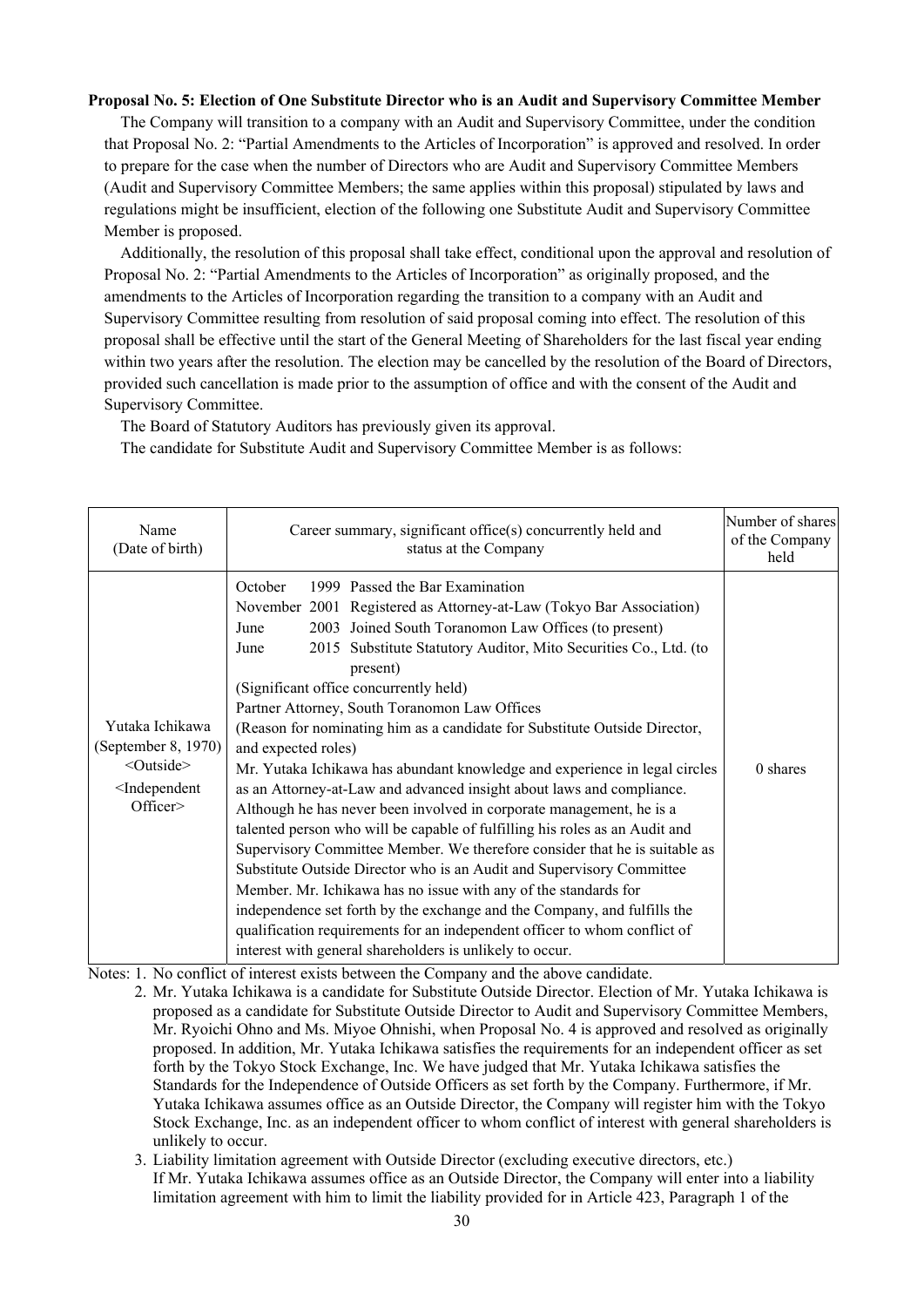Companies Act in accordance with the provisions in Article 427, Paragraph 1 of the Companies Act and the provisions of the Articles of Incorporation. The maximum amount of liability under the agreement will be the amount of liability stipulated by laws and regulations.

 4. The Company has concluded a directors and officers liability insurance agreement provided for in Article 430-3, Paragraph 1 of the Companies Act with an insurance company to cover damages, litigation expenses, etc. incurred by the insureds in the event that a claim for damages is made due to an act performed by the insureds in their capacity as directors or officers of the Company. Mr. Yutaka Ichikawa will be included as the insureds under this insurance agreement if he assumes office as an Outside Director. The Company bears all the insurance premium. The period of the insurance agreement is one year from September 27, 2021. The Company plans to renew the agreement with the same content at the next renewal.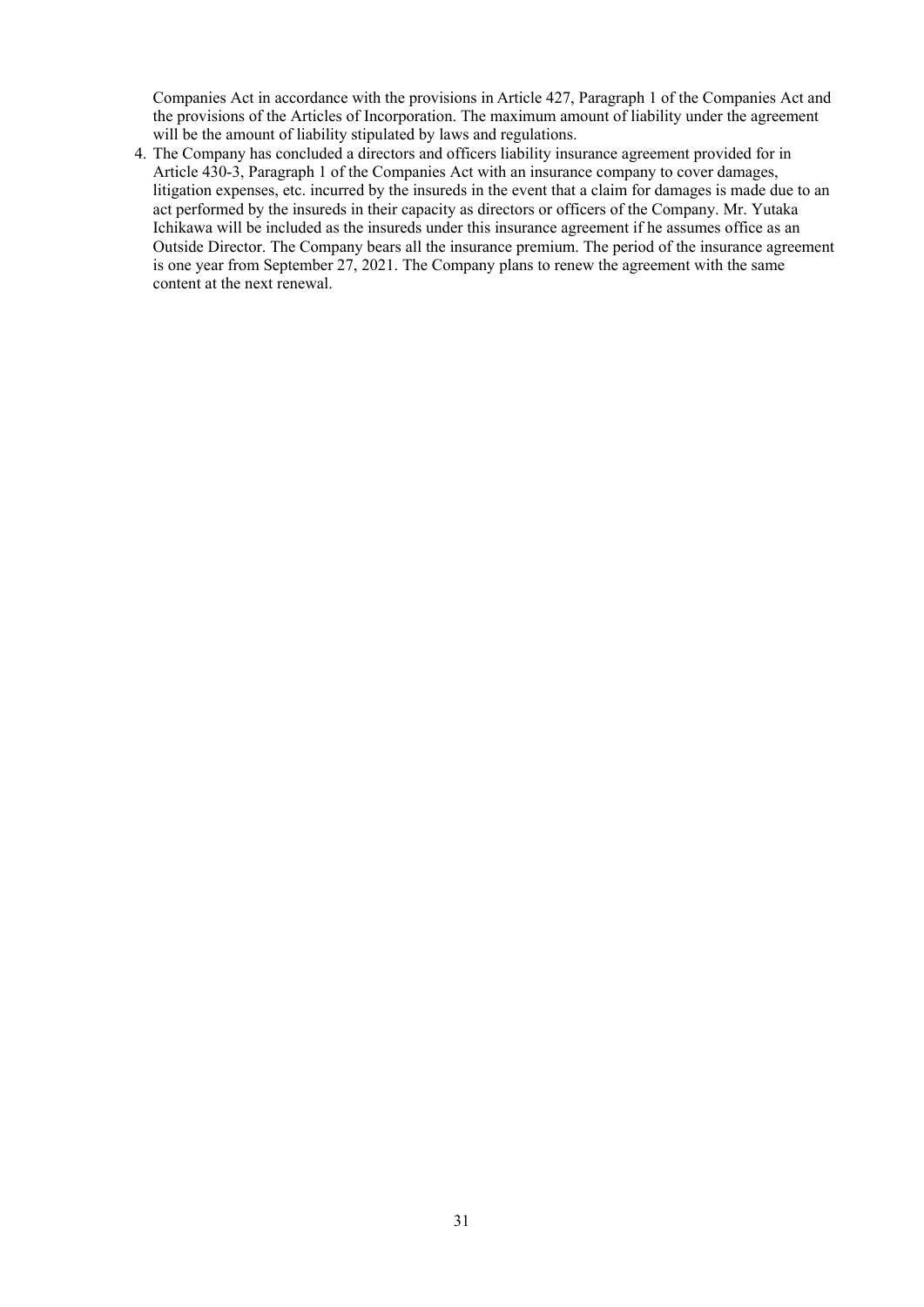# **Proposal No. 6: Determination of the Amount of Compensation, etc. for Directors (excluding Directors who are Audit and Supervisory Committee Members)**

The amount of compensation, etc. for Directors of the Company was determined to be up to ¥400 million per year by resolution of the 61<sup>st</sup> Ordinary General Meeting of Shareholders held on June 29, 2006. However, the Company will transition to a company with an Audit and Supervisory Committee, under the condition that Proposal No. 2: "Partial Amendments to the Articles of Incorporation" is approved and resolved. Accordingly, the Company proposes to abolish the existing compensation limit for Directors and determine the amount of compensation, etc. for Directors (excluding Directors who are Audit and Supervisory Committee Members) to be up to ¥400 million per year (of which, up to ¥60 million per year for Outside Directors) pursuant to the provisions of Article 361, Paragraphs 1 and 2 of the Companies Act, in light of various circumstances including economic conditions.

The number of Directors is currently eight (including two Outside Directors). If Proposals No. 2 and No. 3 are approved and resolved as originally proposed, the number of Directors (excluding Directors who are Audit and Supervisory Committee Members) shall be seven (including two Outside Directors).

The Company has set up the following five items in its basic policy regarding compensation, etc. for Directors (excluding Directors who are Audit and Supervisory Committee Members) in order to determine compensation for Directors (excluding Directors who are Audit and Supervisory Committee Members)

(1) Compensation, etc. shall tailor to the roles, responsibilities, and performance of Directors (excluding Directors who are Audit and Supervisory Committee Members).

(2) Compensation, etc. shall be linked with the Company's performance, etc.

(3) Compensation, etc. shall be highly transparent and objective.

(4) Compensation, etc. shall contribute to the enhancement of corporate value over the medium to long term.

(5) Compensation, etc. shall not conflict with interest of shareholders

In addition, the level of payment shall take into consideration the level, etc. of other companies in the same industry and size.

The Company considers that the amount of compensation, etc. proposed in this proposal is appropriate in light of the basic policy, such as it tailors to the roles and responsibilities of Directors (excluding Directors who are Audit and Supervisory Committee Members), it is reasonable in comparison with the level, etc. of other companies in the same industry and size, and it is an appropriate level that does not conflict with interest of shareholders. The Company has also received reports to that effect from the Nomination and Compensation Committees.

Additionally, the resolution of this proposal shall take effect, conditional upon the approval and resolution of Proposal No. 2: "Partial Amendments to the Articles of Incorporation" as originally proposed, and the amendments to the Articles of Incorporation regarding the transition to a company with an Audit and Supervisory Committee resulting from resolution of said proposal coming into effect.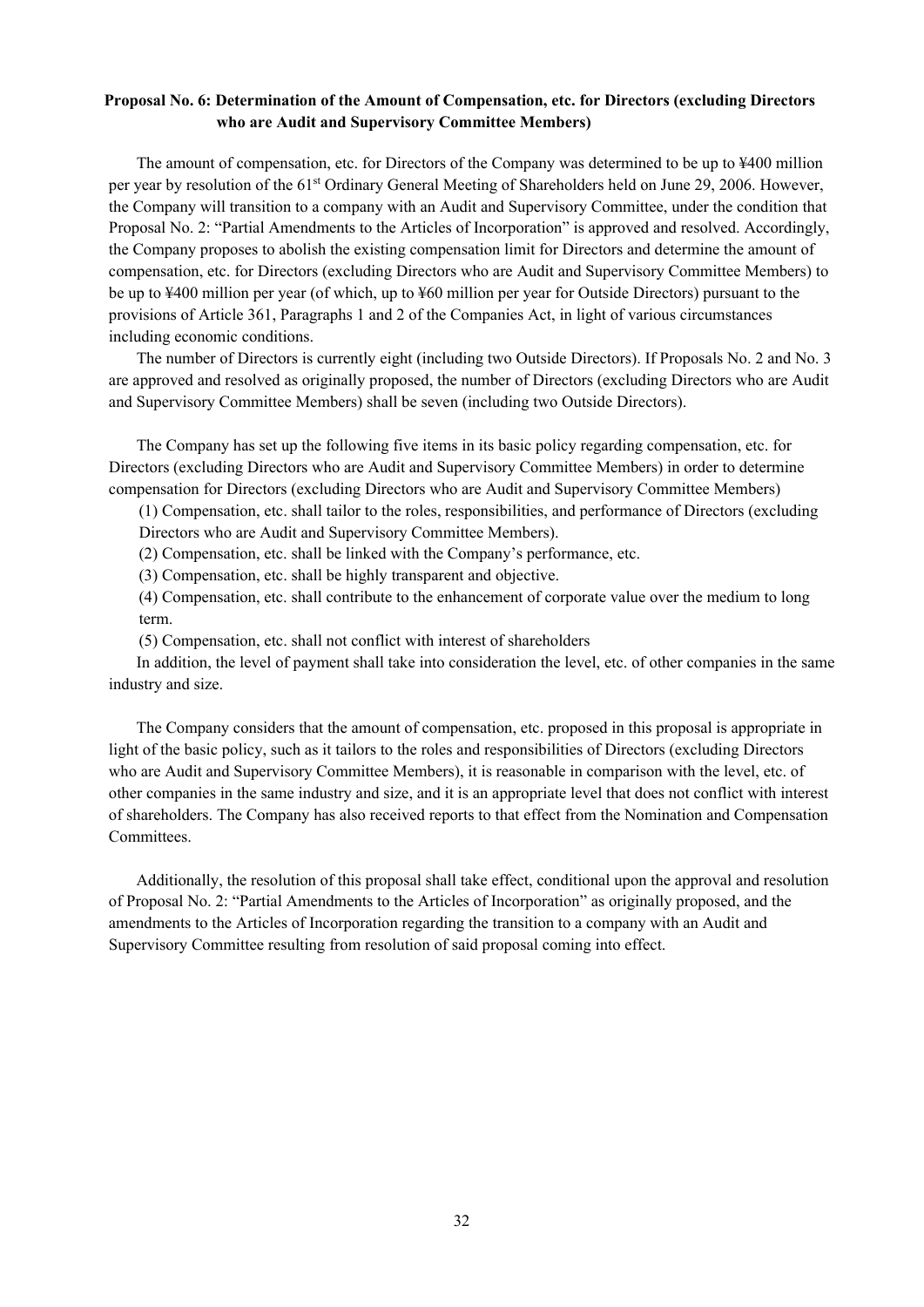# **Proposal No. 7: Determination of the Amount of Compensation, etc. for Directors who are Audit and Supervisory Committee Members**

The Company will transition to a company with an Audit and Supervisory Committee, under the condition that Proposal No. 2: "Partial Amendments to the Articles of Incorporation" is approved and resolved. Accordingly, the Company proposes the amount of compensation, etc. for Directors who are Audit and Supervisory Committee Members to be up to ¥80 million per year pursuant to the provisions of Article 361, Paragraphs 1 and 2 of the Companies Act, in light of various circumstances including economic conditions.

If Proposals No. 2 and No. 4 are approved and resolved as originally proposed, the number of Directors who are Audit and Supervisory Committee Members shall be three.

The Company considers that the amount of compensation, etc. proposed in this proposal is appropriate, as it tailors to the roles and responsibilities, it is reasonable in comparison with the level, etc. of other companies in the same industry and size, and it is an appropriate level that does not conflict with interest of shareholders.

Additionally, the resolution of this proposal shall take effect, conditional upon the approval and resolution of Proposal No. 2: "Partial Amendments to the Articles of Incorporation" as originally proposed, and the amendments to the Articles of Incorporation regarding the transition to a company with an Audit and Supervisory Committee resulting from resolution of said Proposal coming into effect.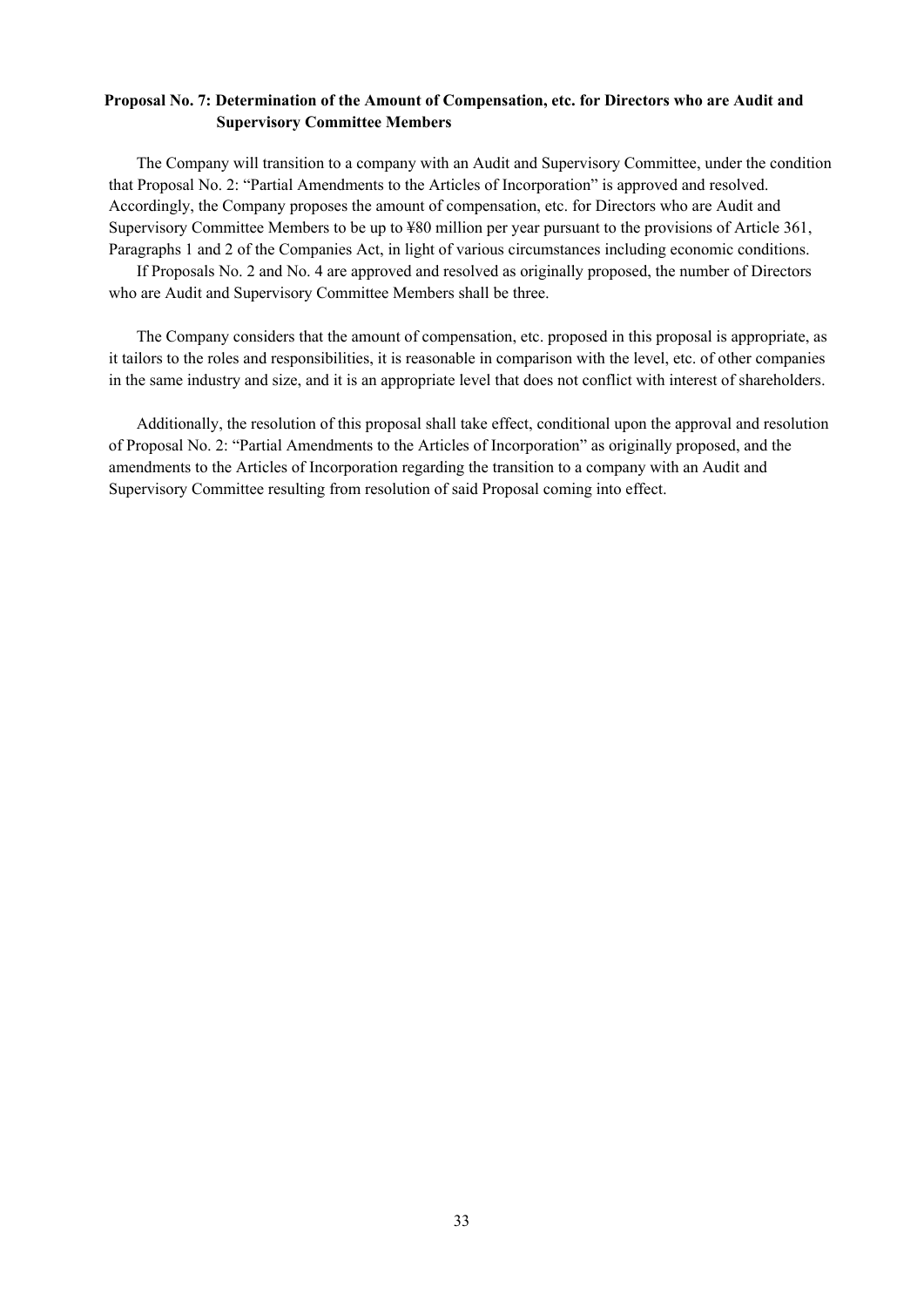# **Proposal No. 8: Determination of the Amount of Performance-linked Stock Compensation, etc. for Directors (excluding Directors who are Audit and Supervisory Committee Members)**

#### 1. Reasons for the Proposal and Reasons Why It is Reasonable

Introduction of a performance-linked stock compensation plan for Directors (excluding Outside Directors) (hereinafter the "Plan") was approved at the 71st Ordinary General Meeting of Shareholders of the Company held on June 24, 2016. Afterwards, as the Act Partially Amending the Companies Act (Act No. 70 of 2019) was enforced on March 1, 2021, the Plan was approved again at the 76<sup>th</sup> Ordinary General Meeting of Shareholders of the Company held on June 24, 2021 (hereinafter, the resolution made at the above-mentioned 76th Ordinary General Meeting of Shareholders held on June 24, 2021 is called the "Original Resolution"). As the Company will transition to a company with an Audit and Supervisory Committee, under the condition that Proposal No. 2: "Partial Amendments to the Articles of Incorporation" is approved and resolved, the Company asks you to approve the abolishment of the compensation limit under the Plan by the Original Resolution and the reestablishment of the compensation limit under the Plan for Directors (excluding Directors who are Audit and Supervisory Committee Members and Outside Directors; hereinafter, the same shall apply in this proposal unless otherwise indicated) of the Company.

This proposal is to take a procedural action following the transition to a company with an Audit and Supervisory Committee. The contents of the actual compensation limit under the Plan are the same as those determined by the Original Resolution, and they are also consistent with a policy, "contributing to the enhancement of corporate value over the medium to long term" stated in the basic policy regarding compensation, etc. for Directors (excluding Directors who are Audit and Supervisory Committee Members) of the Company. The Company therefore considers that the contents of this proposal are appropriate and reasonable.

The Company proposes that the details of the Plan be entrusted to the Board of Directors within the upper limit of 2. below.

The number of Directors covered by the Plan is currently six, excluding Outside Directors. If Proposals No. 2 and No. 3 are approved and resolved as originally proposed, the number of Directors covered by the Plan shall be five.

Additionally, the resolution of this proposal shall take effect, conditional upon the approval and resolution of Proposal No. 2: "Partial Amendments to the Articles of Incorporation" as originally proposed, and the amendments to the Articles of Incorporation resulting from resolution of said Proposal coming into effect.

#### 2. Amount and Other Specifics of Compensation, etc. under the Plan

#### (1) Overview of the Plan

The Plan is a performance-linked stock compensation plan under which money contributed by the Company is used as funds to acquire the Company's shares through a trust (hereinafter, the trust established under the Plan is called the "Trust"). The Company's shares and the money equivalent to the value of the Company's shares converted at fair market value (hereinafter "Shares, etc. of the Company") are to be provided to Directors through the Trust, in accordance with the stock benefit rules for Directors established by the Board of Directors. Directors shall, in principle, receive Shares, etc. of the Company at the time of their respective retirements.

#### (2) Individuals covered by the Plan

Directors of the Company (Directors who are Audit and Supervisory Committee Members and Outside Directors shall not be covered by the Plan.)

#### (3) Period of the Trust

From August 2016 to the termination of the Trust. (With respect to the period of the Trust, the Trust shall continue as long as the Plan continues, with no specific date of termination. The Plan shall terminate if the Company's stock is delisted or the stock benefit rules for Directors are repealed.)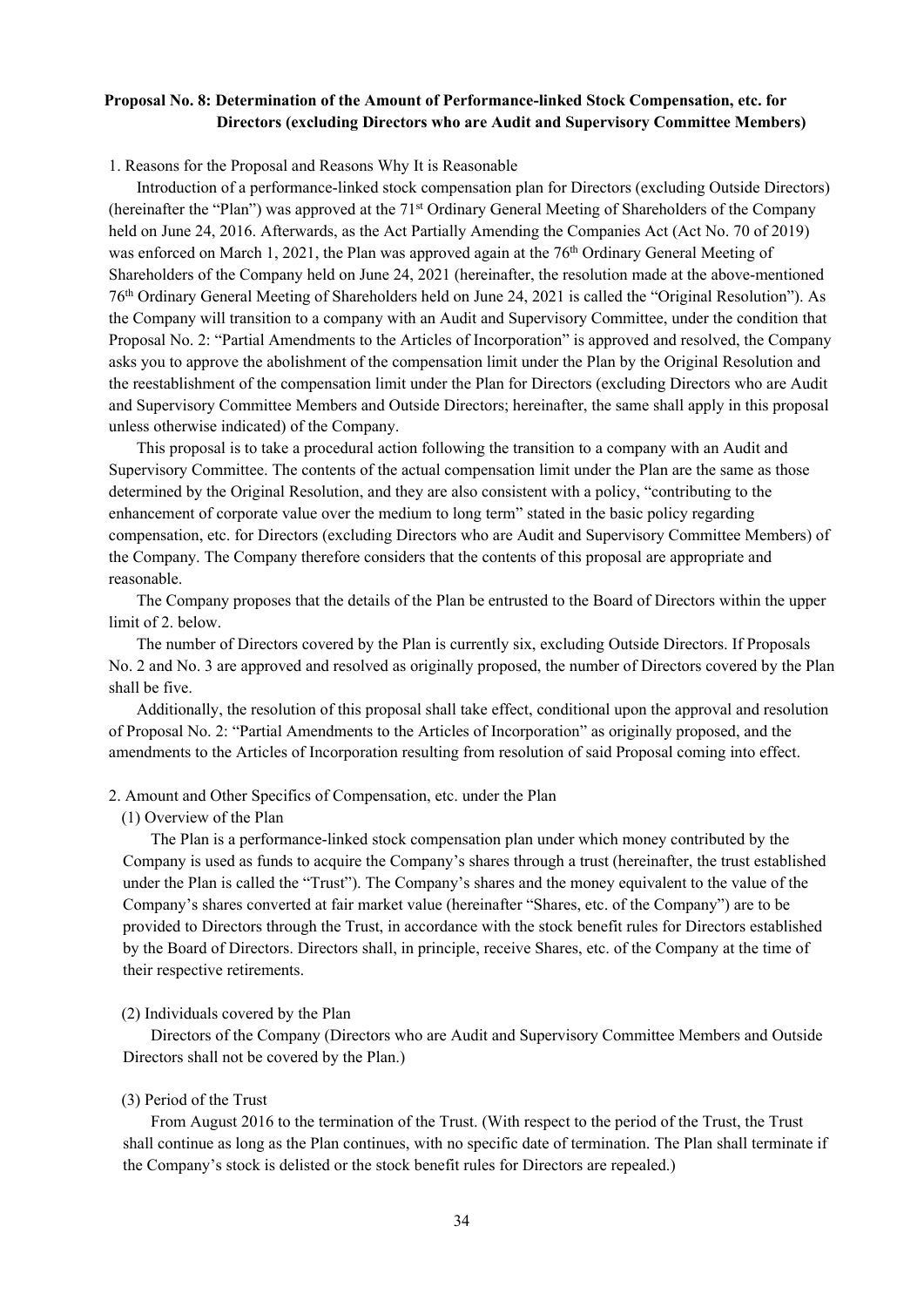#### (4) Amount of money to be contributed to the Trust

The Company has introduced the Plan targeting a period of three fiscal terms from the fiscal term ended March 31, 2017 to the fiscal term ended March 31, 2019 (hereinafter, the period of such three fiscal terms and each period of three-fiscal terms following the initial three-year fiscal term are called the "Covered Period") and each Covered Period thereafter. For the initial Covered Period, the Company has contributed ¥80 million of money as funds to acquire shares necessary to provide benefits to Directors of the Company under the Plan and established the Trust. The Trust has acquired 333,800 shares of the Company using the money contributed by the Company as the source of funds. In accordance with the transition to a company with an Audit and Supervisory Committee, the Company shall keep the Trust as a trust whose beneficiaries are the Directors that meet the requirements for beneficiaries.

The Company shall make an additional contribution of funds to the Trust with an upper limit of ¥80 million to acquire the above-mentioned shares for each Covered Period in the future until the time the Plan terminates. With regard to the additional contribution, however, if there are residual shares of the Company (excluding the Company's shares not yet been provided to Directors in amounts equivalent to the number of points granted to Directors) and money (hereinafter "Residual Shares, etc.") in the trust assets on the last day of the Covered Period immediately preceding the Covered Period when the Company intends to make the additional contribution, the total amount of Residual Shares, etc. (in the case of shares, the fair market value of the shares on the last day of the Covered Period immediately preceding the Covered Period when the Company intends to make the additional contribution) and money to be paid as additional contribution shall be within the upper limit of ¥80 million.

(5) Method for acquisition of the Company's shares and the number of shares to be acquired by the Trust

The Trust shall acquire the Company's shares on the stock market or by purchasing treasury stock the Company has reissued. The maximum number of shares of the Company to be acquired by the Trust for each Covered Period shall be 560,000 shares.

#### (6) Specific contents of Shares, etc. of the Company provided to Directors

The Company shall grant Directors with points in each fiscal term, the number of which shall be calculated based on basic points to be granted according to the Directors' positions and in consideration of the degree of achievement of the numerical targets the Company sets as the Company's managerial targets. The total number of the points to be granted to Directors for each Covered Period shall be 560,000 points at a maximum.

The points granted to Directors shall be converted at the rate of one share of common stock for one point when Shares, etc. of the Company are provided to Directors as described in (7) below (However, if a stock split, allotment of shares without contribution, or consolidation of shares is conducted with respect to the Company's shares after this proposal is approved and resolved, the maximum number of points to be granted, the number of points granted, or the conversion rate shall be reasonably adjusted according to the ratio of such change.).

The number of the points of a Director, which will become the yardstick when Shares, etc. of the Company are provided as described in (7) below shall be, in principle, the number of points obtained by multiplying the number of points granted to the Director by the time of his/her retirement by a predetermined coefficient (up to 1) established for each reason for retirement (hereinafter, the points calculated by this method are called the "Number of Final Points").

#### (7) Provision of Shares, etc. of the Company

If a Director retires and meets the requirements for beneficiaries as prescribed in the stock benefit rules for Directors, the Director shall, after his/her retirement, receive benefits from the Trust in the form of the Company shares corresponding to the Number of Final Points determined according to the method described in (6) above in principle, by completing the prescribed procedures for determination of beneficiaries. If, however, a Director meets the requirements under the stock benefit rules for Directors, the Director shall receive money converted at the fair market value of the Company's shares in lieu of the stock benefit, up to a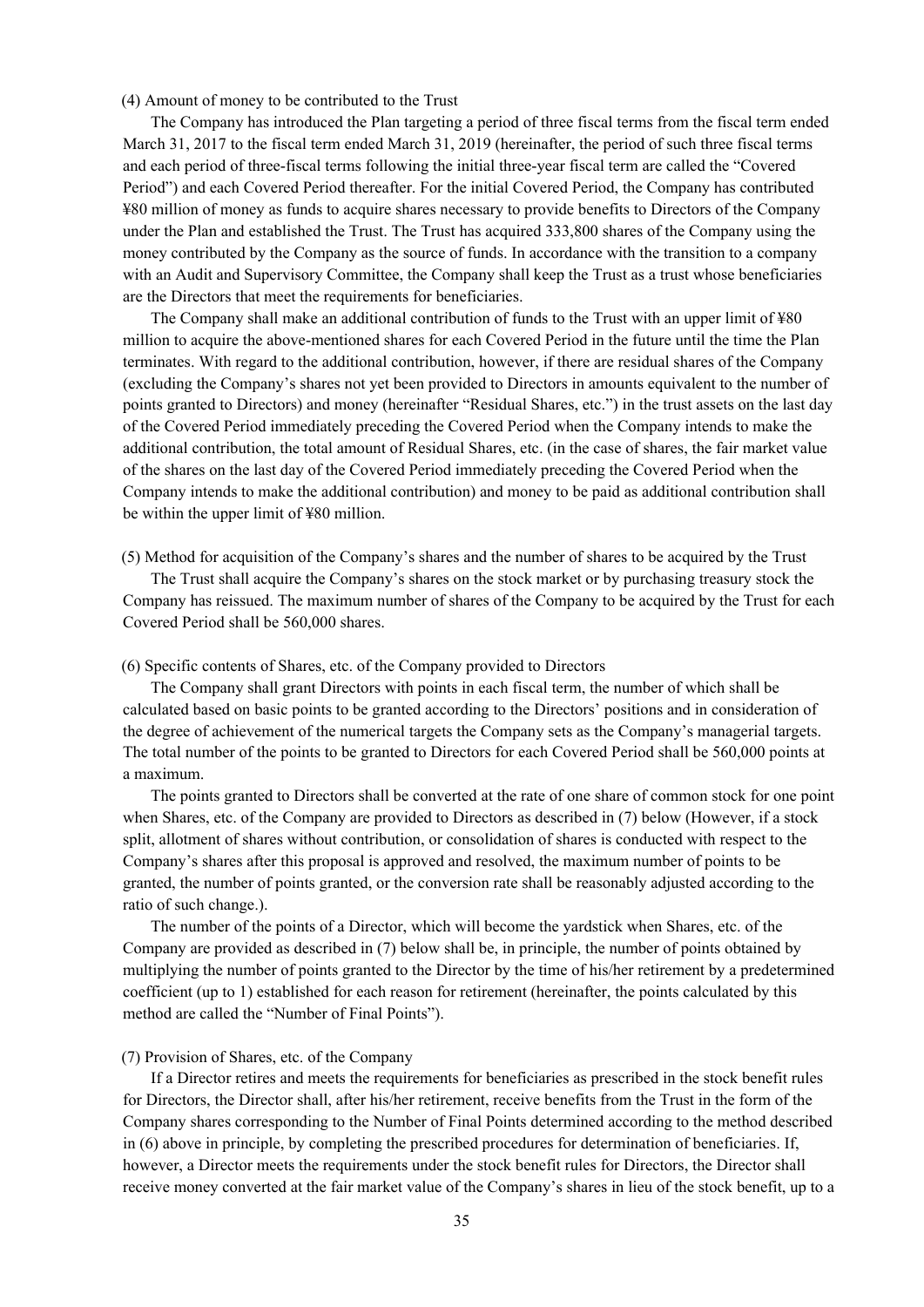certain portion. The Trust may sell the Company's shares to provide such monetary benefit.

Even if a Director has been granted points, he/she may not obtain the right to receive the benefits if a resolution to dismiss him/her is made at a General Meeting of Shareholders, or if he/she retires as a result of a breach of his/her obligations as a Director.

#### (8) Exercise of voting rights

Voting rights represented by the Company's shares held in the Trust's account shall not be exercised under any circumstances, without exception, in accordance with the instruction from the trust administrator. Adopting this approach is a means of ensuring neutrality for the management of the Company with respect to the exercise of the voting rights represented by the Company's shares held in the Trust account.

#### (9) Treatment of dividends

Dividends from the Company's shares held in the Trust's account shall be received by the Trust and shall be appropriated for the acquisition of the Company's shares and the payment of trust fees, etc. for the trustee of the Trust. In the event the Trust is terminated, dividends, etc. remaining in the Trust shall be paid to each Director in office at that time, in accordance with the provisions of the stock benefit rules for Directors, in an amount proportional to the number of points he/she has.

#### (10) Treatment upon termination of the Trust

The Trust shall terminate in the event of a delisting of the Company's stock or a repeal of the stock benefit rules for Directors, etc. From among the residual assets in the Trust upon termination of the Trust, the Company shall acquire all of the Company shares (except for the shares to be distributed to Directors in accordance with the provision in (7) above) without charge, and thereupon the Company shall plan to cancel the shares by a resolution of the Board of Directors. From among the residual assets in the Trust upon termination of the Trust, the money shall be paid to the Company, except for the money to be paid to the Directors in accordance with (9) above.